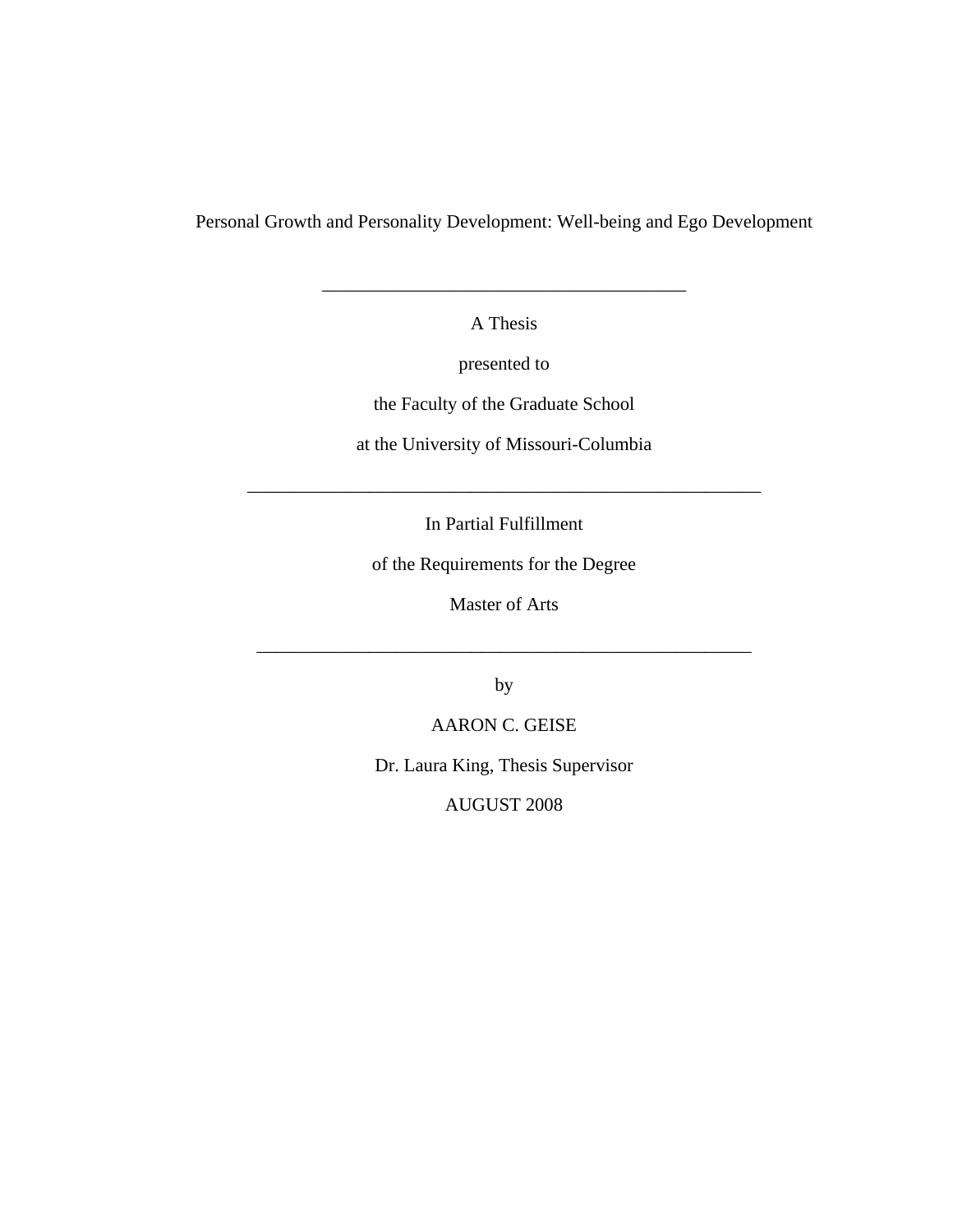The undersigned, appointed by the dean of the Graduate School, have examined the thesis entitled

Personal Growth and Personality Development: Well-being and Ego Development

presented by Aaron C. Geise,

a candidate for the degree of master of arts,

and hereby certify that, in their opinion, it is worthy of acceptance.

Professor Laura King

Professor Nicole Campione-Barr

Professor Joe Johnston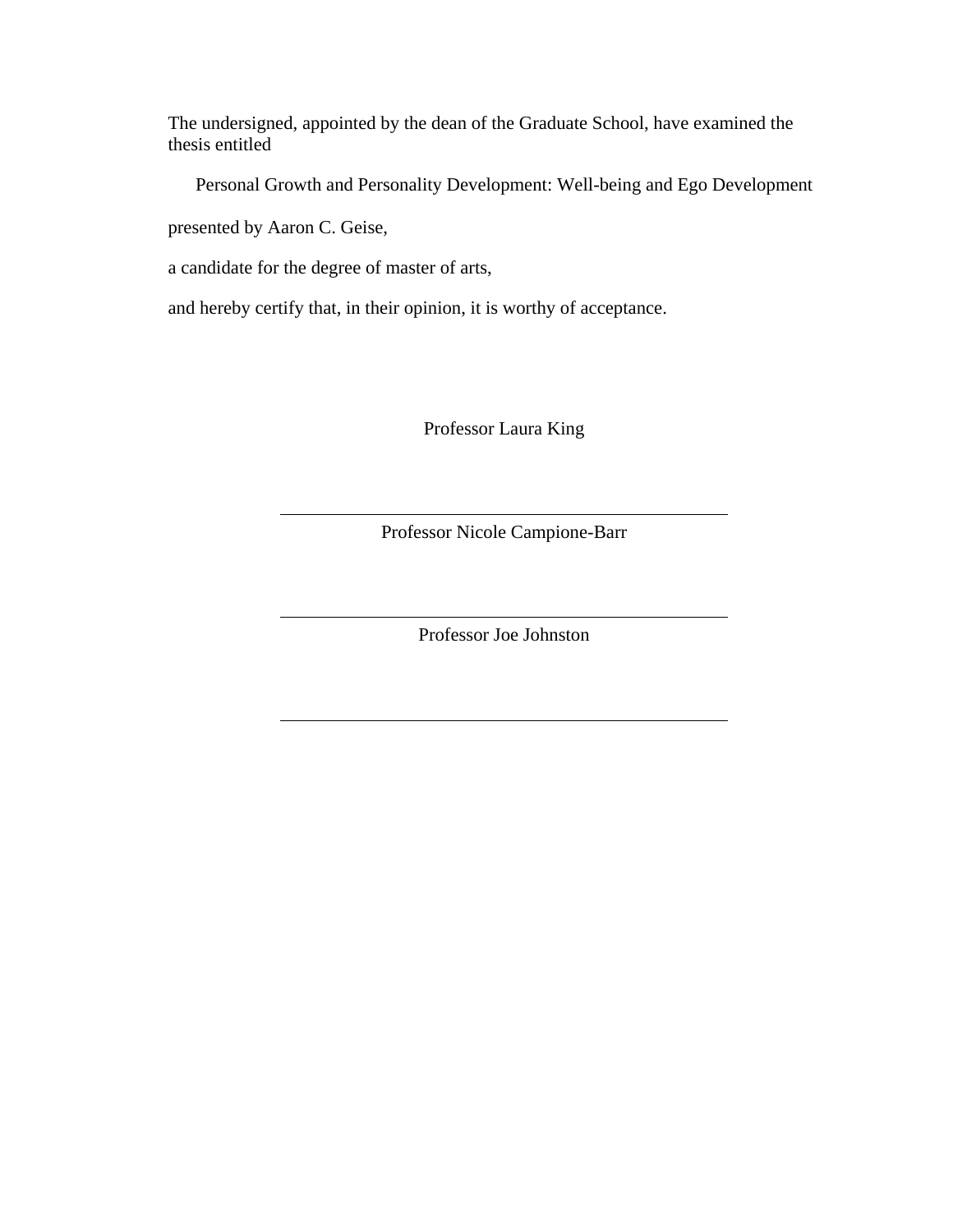This is dedicated to two of my high school teachers, Mr. Martin Smith, who inspired my love for science, and Mr. Brian Clark, who inspired my love for psychology.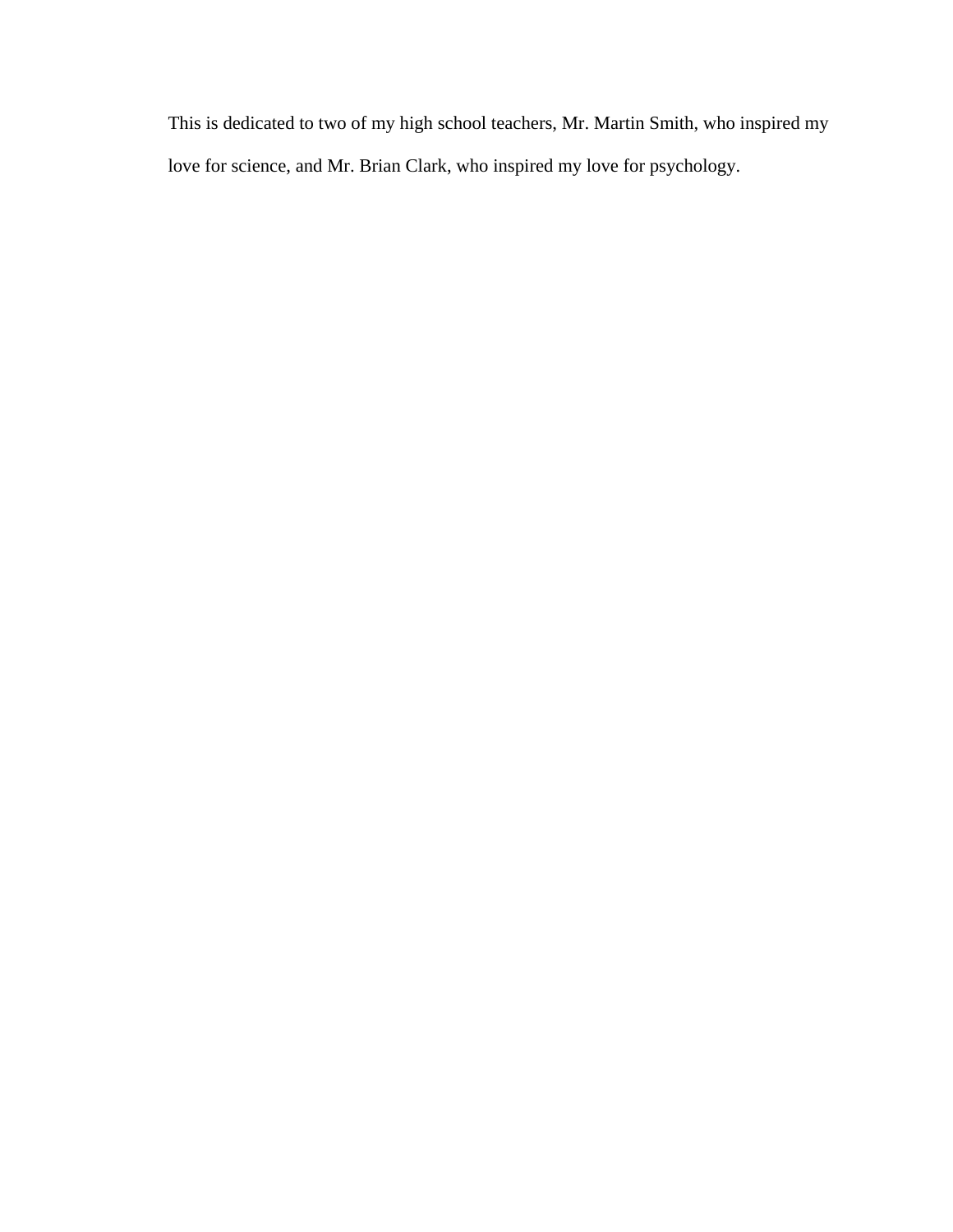# ACKNOWLEDGEMENTS

I would like to thank my advisor, Laura King, and my fellow graduate students, Chad Burton and Josh Hicks. I would also like to thank my mom, dad, and brother for their continued support.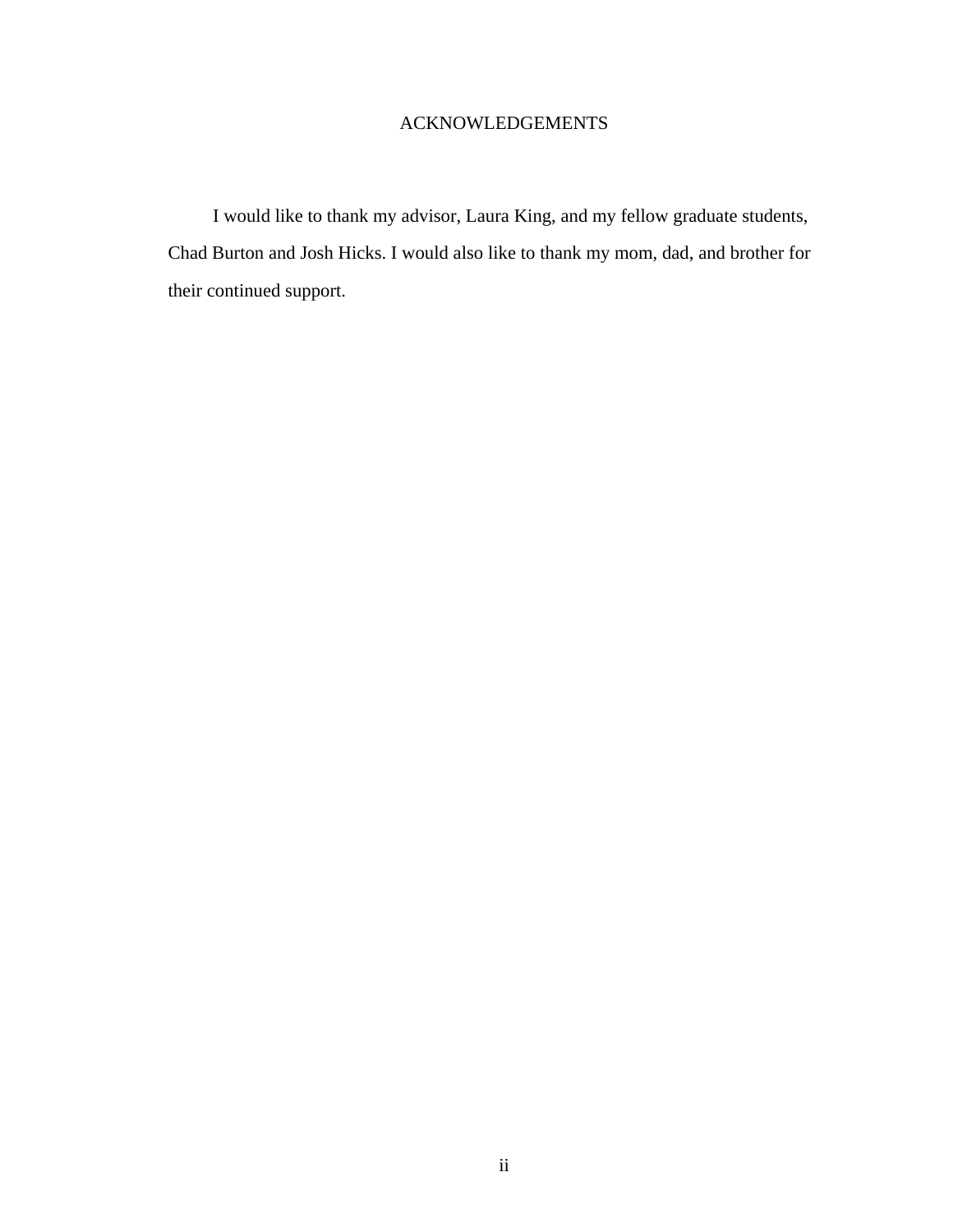| <b>CHAPTER</b> |  |
|----------------|--|
|                |  |
|                |  |
|                |  |
|                |  |
|                |  |
|                |  |
|                |  |

# TABLE OF CONTENTS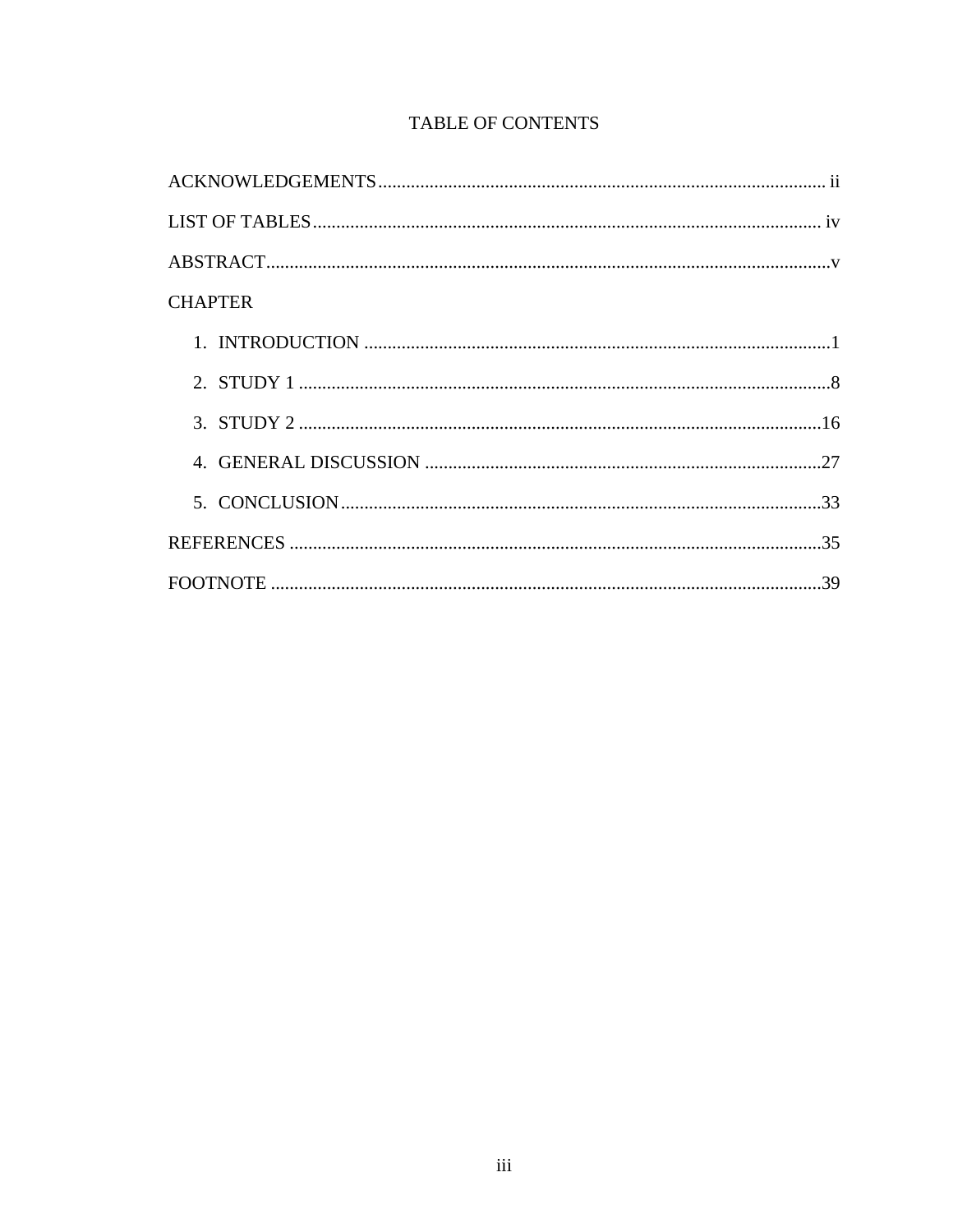# LIST OF TABLES

| Page                                                                                                                                                               | Table |
|--------------------------------------------------------------------------------------------------------------------------------------------------------------------|-------|
| 1. Descriptive statistics, reliabilities, and correlations between age, PWB, life                                                                                  |       |
| 2. Standardized Beta coefficients and $R^2$ values from hierarchical regressions<br>predicting ego development and life satisfaction as a function of PWB in Study |       |
| 3. Standardized Beta coefficients and $R^2$ values from hierarchical regressions<br>predicting personal growth as a function of ego development and life           |       |
| 4. Descriptive statistics, reliabilities, and correlations within Time 1, within Time 2,                                                                           |       |
| 5. Standardized Beta coefficients and $R^2$ values from hierarchical regressions<br>predicting ego development and SWB as a function of PWB in Study 2  44         |       |
| 6. Standardized Beta coefficients and $R^2$ values from hierarchical regressions<br>predicting personal growth as a function of dummy coded ego development and    |       |
| 7. Standardized Beta coefficients and $R^2$ values from hierarchical regressions<br>predicting Time 2 personal growth as a function of Time 1 personal growth,     |       |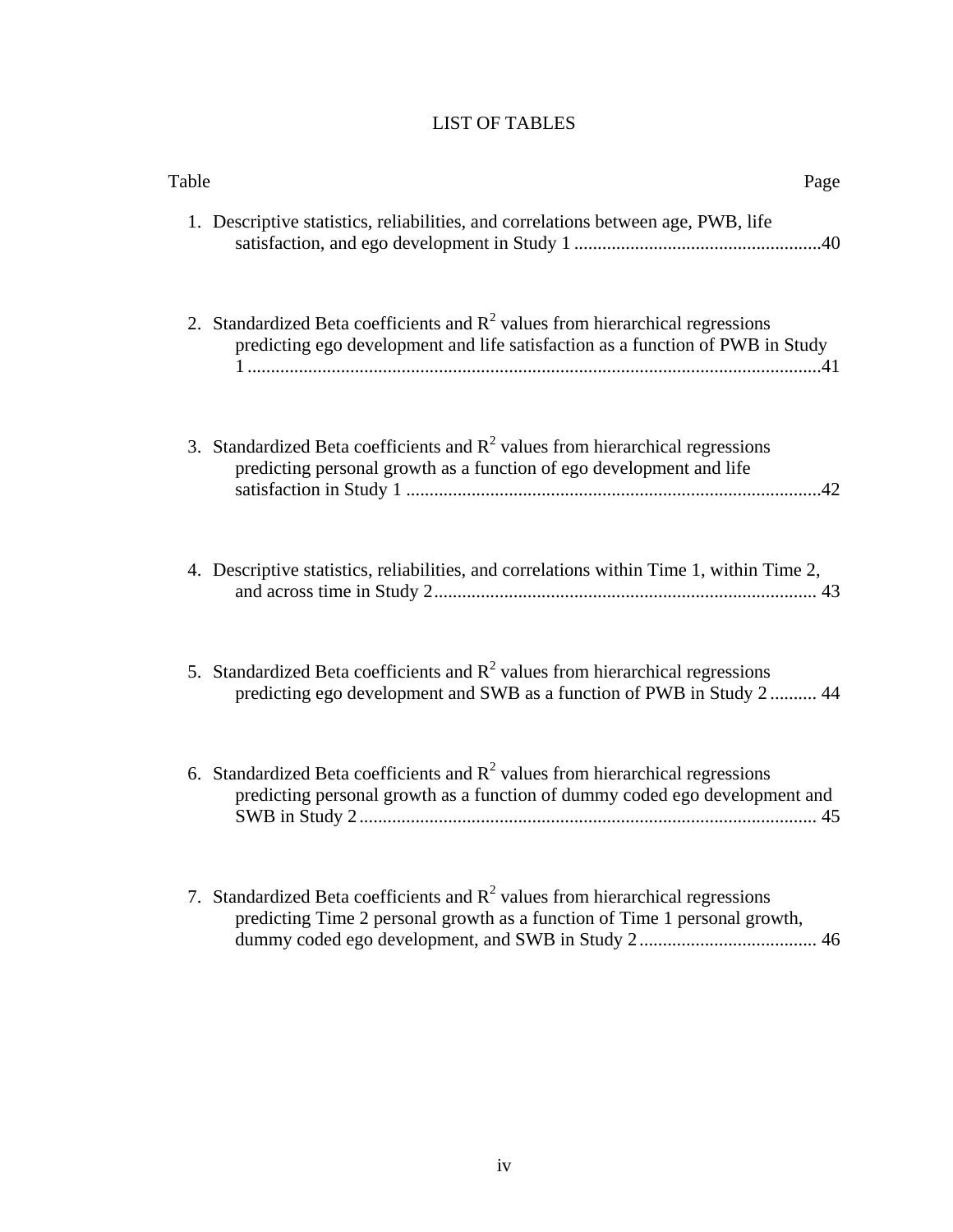### Personal Growth and Personality Development: Well-being and Ego Development

Aaron C. Geise

Dr. Laura King, Dissertation Supervisor

# ABSTRACT

Personal growth is conceptualized as the phenomenological experience of selfdirected growth, which has been found to be related to positive functioning. The question remains, does the phenomenological experience of personal growth also relate to actual personality development? The current research assessed personal growth, well-being (both psychological well-being and subjective well-being), and ego development in two studies. Study 1 assessed a sample of 176 community adults and found that personal growth was related to both ego development and life satisfaction. Study 2 followed a sample of 122 first year college students over the course of a year and a half. Again, personal growth was related to both ego development and subjective well-being, concurrently. Further, Study 2 also explored the prospective relationships between personal growth, well-being, and ego development. Only subjective well-being at Time 1 uniquely predicted personal growth at Time 2. Results are discussed in reference to personal growth, personality development, and maturity.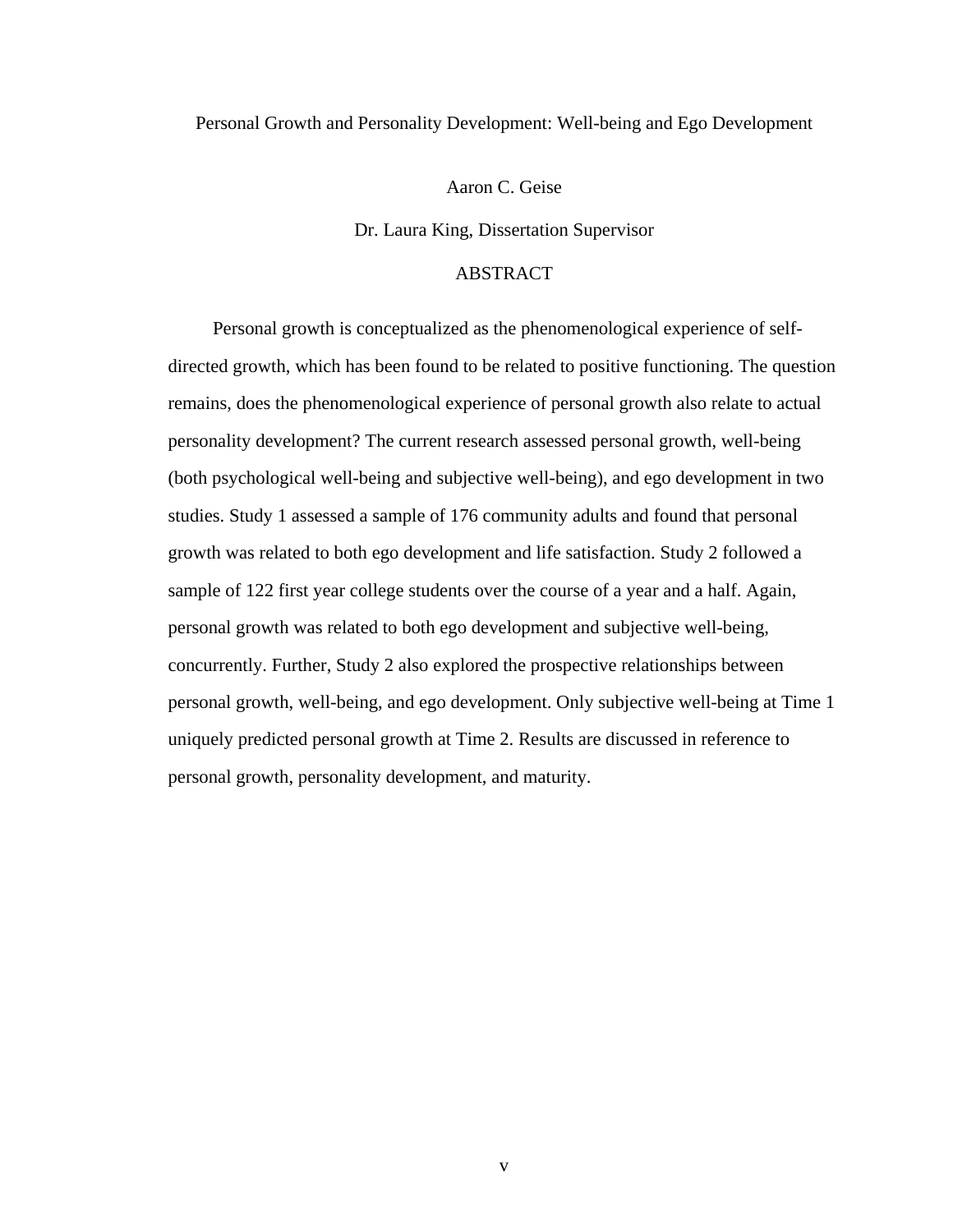#### Introduction

It is not uncommon for individuals to feel that they have grown through difficult life circumstances. Looking back upon earlier versions of ourselves we often feel that we have grown, improved, or become "better people" through life experience (e.g., King, 2001; Calhoun & Tedeschi, 2006). The experience of personal growth is certainly incorporated into naïve notions of development as well as psychological approaches to well-being (Ryff, 1989). Indeed, the feeling that one is growing is associated with wellbeing. However, the extent to which this phenomenological experience of having grown reflects real developmental change remains a question open to empirical inquiry. When personality psychologists discuss personality development they are often talking about either changes in traits over time (e.g., Roberts & Mroczek, 2008; Roberts & Wood, 2006), or changes in the wisdom (e.g., Baltes & Staudinger, 2000) or complexity (Loevinger, 1976) that are presumably unavailable to straightforward self-report. The purpose of the present studies is to examine the relationships between subjective feelings of personal growth and a measure of the complexity with which an individual experiences him or herself and the world. In addition, these studies examine the relations of feelings of personal growth, well-being, and complexity. In other words, in these studies we examine the potential relation`nships between the phenomenological experience of personal growth and an objective measure of ego development. Recently, an approach to maturity has been suggested (King  $\&$  Hicks, 2007) that incorporates two sides: positive subjective feelings of well-being and the complex sensibility represented by ego development. In this investigation we expand on this conceptualization to address whether measures of positive functioning, in particular personal growth, relate to ego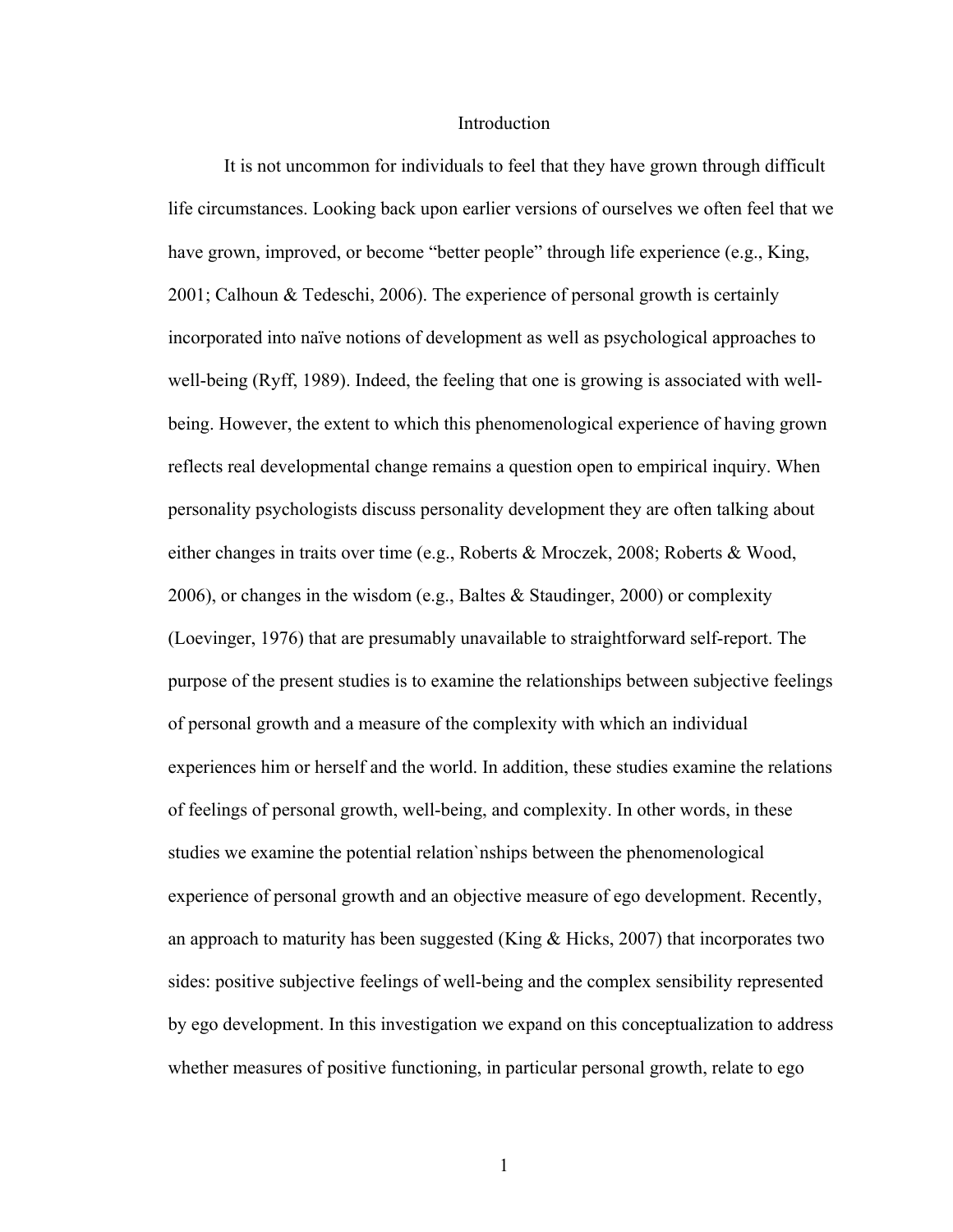development (Study 1) and whether positive functioning and ego development predict each other prospectively, over time (Study 2). Before describing the proposed studies in detail, the variables of interest warrant some discussion.

## *Personal Growth*

 Broadly, we might define personal growth as the subjective experience of change, in behaviors, thoughts, and feelings which are in turn experienced as adaptive. Such change might take form as greater mastery of one's everyday environment or it might arise as greater resilience in the face of obstacles and challenges. Personal growth might be experienced as coming about as a result of various life experiences; for instance, the experience of a trauma or attending a leadership conference might be believed to result in growth. On the other hand, personal growth might be an activity that one is dynamically engaged in, such that each day one sets aside time to play scales on the piano or run three miles, for example. Some individuals may self-consciously "work on themselves" to attain higher levels of those abilities, skills, and characteristics they value.

Certainly, when faced with a traumatic or stressful experience, individuals often report a sense of having grown from the experience (e.g., Tedeschi & Calhoun, 1995; Park, Cohen, & Murch, 1996). In some way or another, these experiences are interpreted as having taught us something about ourselves and about the world. Reports of stressrelated growth are, in turn, related to heightened well-being (Park et al., 1996). Feeling that one has grown from a negative life event is often viewed as a powerful form of reappraisal or benefit-finding, a type of coping that is generally quite adaptive. Yet, importantly, such growth is generally a wholly subjective phenomenon. To date, research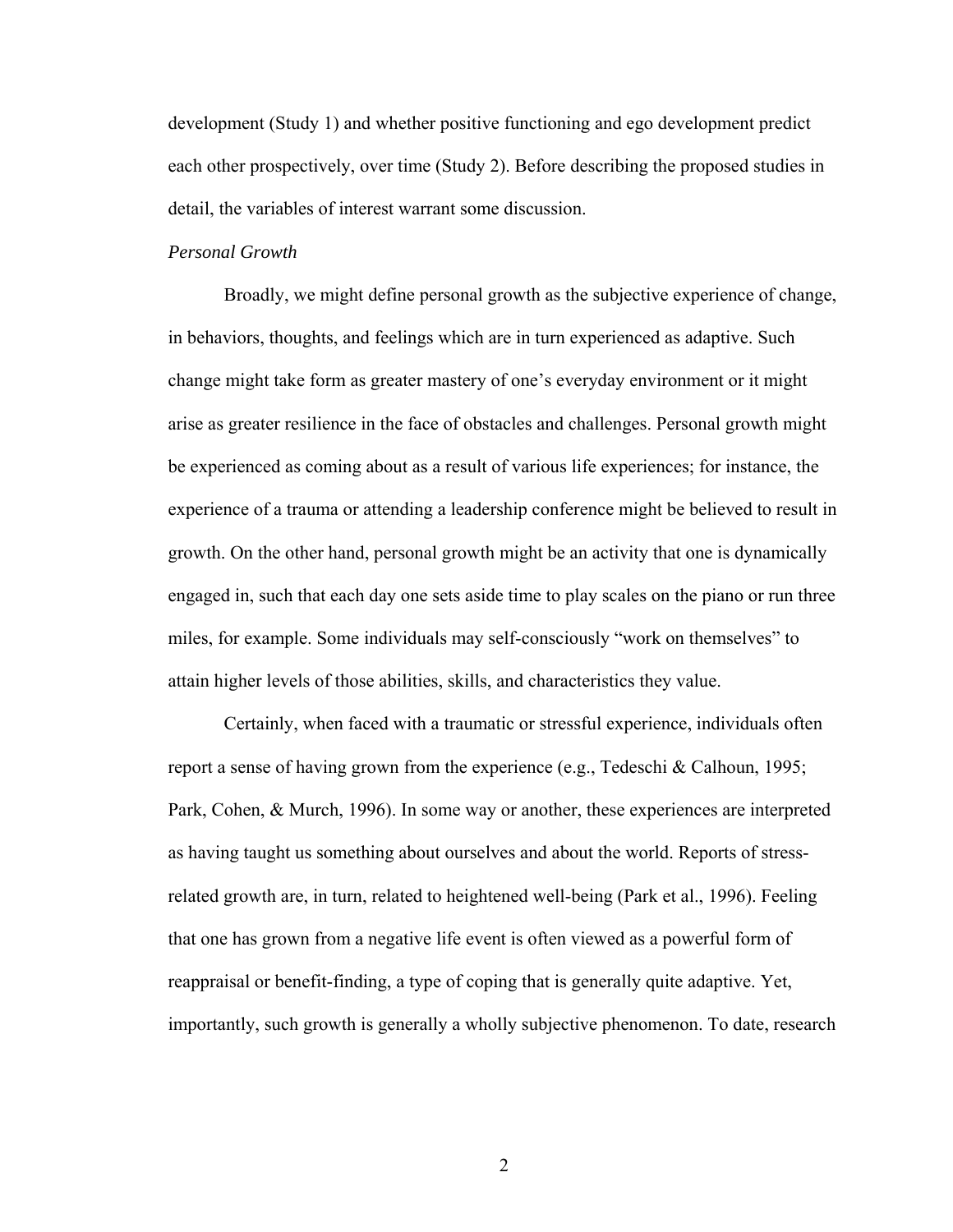on self-reported growth has not incorporated measures (beyond self-report measures of well-being) that might corroborate these subjective assessments.

Given the lack of alternative methods to provide convergence with subjective reports of growth, such reports are open to a number of interpretations which call into question the notion that reports of personal growth are indeed reflective of real developmental change. Clearly, self-reported personal growth might just be a positive illusion (Taylor & Armor, 1996). For instance, individuals may engage in selfenhancement by making retroactive derogations of their previous self in order to enhance the current self-image (McFarland & Alvaro, 2000). Self-perceived growth might also be the byproduct of cognitive dissonance (Taylor & Armor, 1996). For instance, a challenging experience often elicits evidence that contradicts worldviews and or beliefs about the self. This contradiction in beliefs, or cognitive dissonance, results in distress, which we are in turn motivated to reduce. A route by which such distress might be reduced is to add positive cognitions about the experience, such as having grown or gained something valuable from the experience. Whether or not reports of personal growth are reflections of such processes or reflect actual developmental change, there is no question that this phenomenological feeling of growth is related to other outcomes of positive functioning, such as lower depression and higher well-being (Helgeson, Reynolds, & Tomich, 2006).

Indeed, Ryff and colleagues (e.g., Ryff, 1989; Ryff & Keyes, 1995) have theorized that personal growth shares an important place in the qualities that define optimal thriving, or psychological well-being, along with self-acceptance, positive relations with others, autonomy, environmental mastery, and purpose in life. According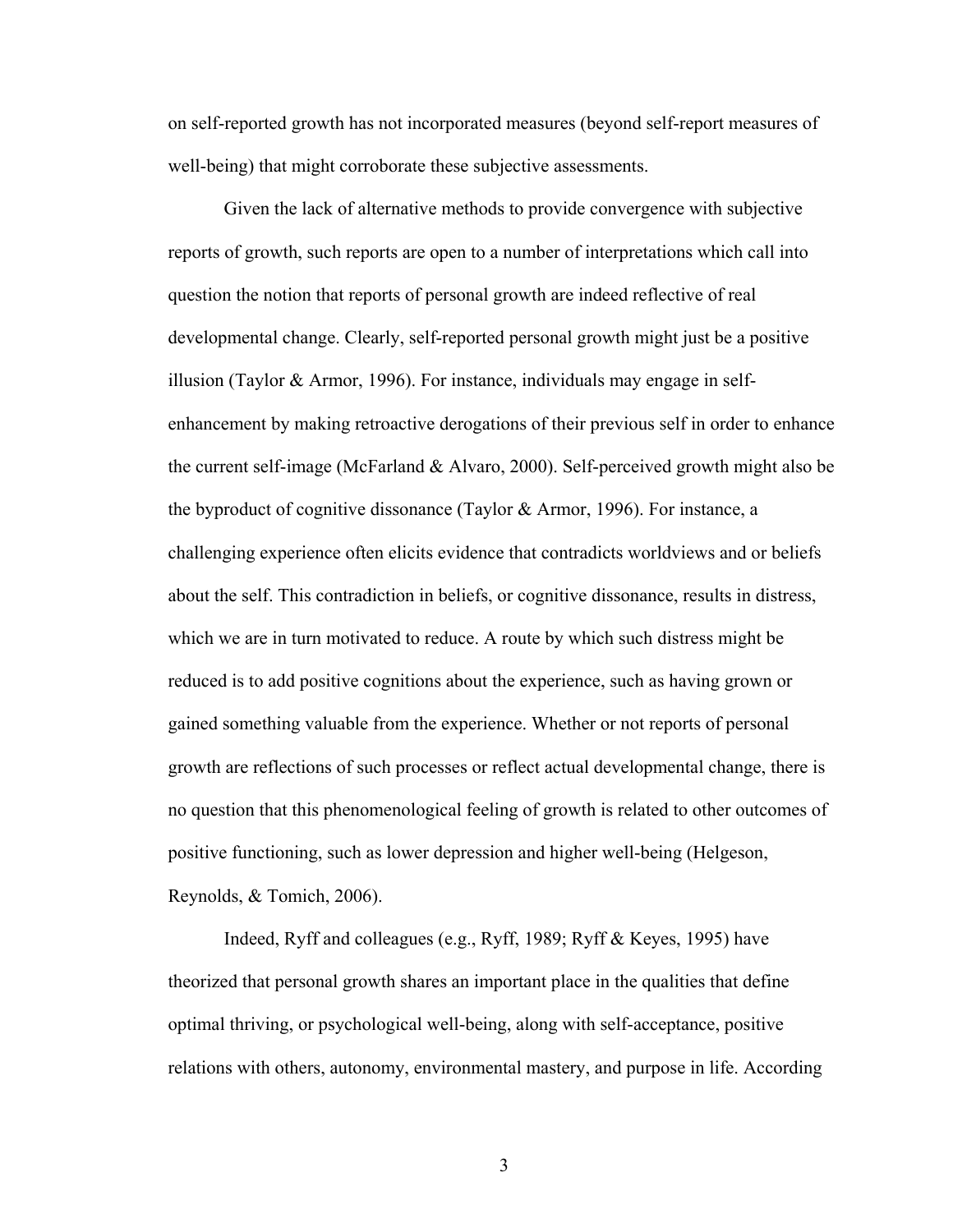to Ryff's conceptualization, personal growth reflects directed engagement in continual development, openness towards novel events and people, and effortful expansion and improvement, all in the pursuit of reaching high towards one's potential. Personal growth, like the other five components of psychological well-being, is related to other indicators of positive functioning (Ryff & Keyes, 1995), although with mixed and weak results. Yet, Ryff and Singer (2008) note that personal growth, of all the aspects of psychological well-being, is most similar to the pursuit of self-actualization, an aspect often discussed within the realms of personality development. Further, an exploration of the underlying factor structure of well-being, which included the six components of psychological well-being, life satisfaction, and positive and negative affect, confirmed that personal growth is subsumed under a well-being factor descriptive of meaningful, purposeful striving and engagement. Personal growth was not an underlying component of the subjective well-being factor, which encompassed affect and happiness (Keyes, Shmotkin, & Ryff, 2002). Thus, the current research explores whether personal growth is actually related to personality development or not. We now turn to the topic of personality development.

### *Personality development*

 As noted earlier, a recent conceptualization of maturity as the convergence of a sense of well-being and a complex sensibility has been presented (King  $\&$  Hicks, 2007). According to this perspective, development in adulthood can be understood as increasing levels of well-being on the one hand, and increasing sophistication and differentiation in one's perception of oneself and the world on the other hand. The importance of wellbeing as an aspect of maturity is supported by a number of theories that converge on the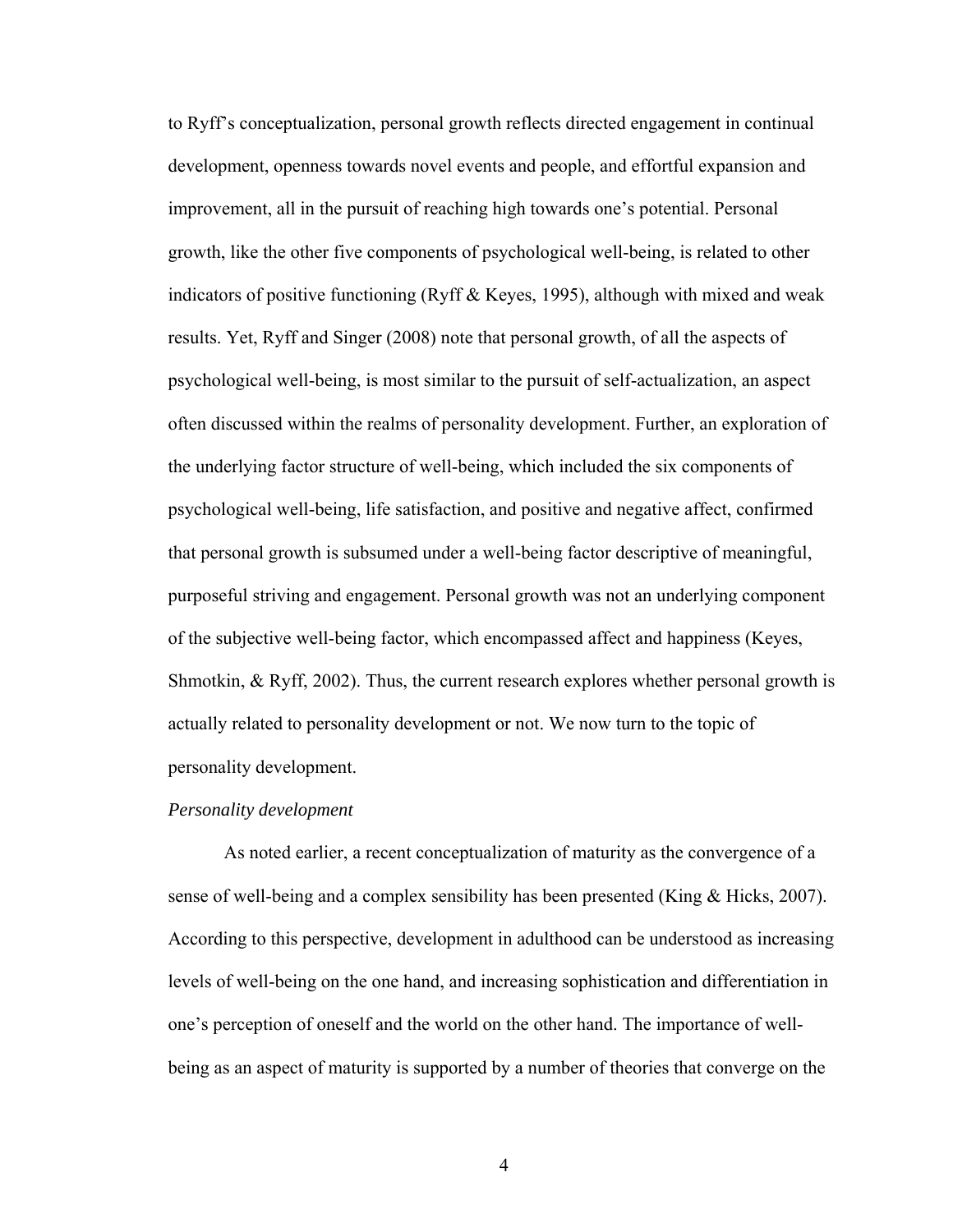notion that development entails enhanced emotion regulation and the maximization of positive affect (e.g., Carstensen, Isaacowitz, & Charles, 1999; Labouvie-Vief, 2003). Indeed, empirical evidence suggests that older individuals do report themselves as higher on positive affect than younger individuals, and that positive affect increases with age (Mroczek & Kolarz, 1998; Mroczek, 2001). The other side of maturity, a complex sensibility, has been measured using Loevinger's construct of ego development.

Ego development refers to varying stages of development characterized by degrees of complexity of thinking, regulatory control, and perspective with which an individual identifies oneself in relation to the world (Loevinger, 1976). In response to life experiences, the current ego frame is used as a reference from which one can safely and effectively search for and maintain a coherent sense of meaning and sense of stability. Upward development of ego development progresses from simpler level constructs and results in levels of increasing differentiation and integration (Lerner, 1998). At the lowest stage of ego development the individual is subject to physical needs and impulses, reliant on others to fulfill needs and regulate behavior. The individual comes to learn rules and begins to understand causality and responsibility. Eventually the comfort of belongingness, social conformity, and stereotyping are discovered. Mid-level stages of ego development are characterized by development towards awareness of the self, the ability to reflect and set self-standards, and to establish goal strivings. Individuals at the highest stages of ego development are capable of recognizing not only individuality, but the interdependence through which people are connected. High ego individuals embrace tolerance and respect the autonomy of others. Recognition of and openness to varying interpretations of the complex and multifaceted nature of situations and experiences are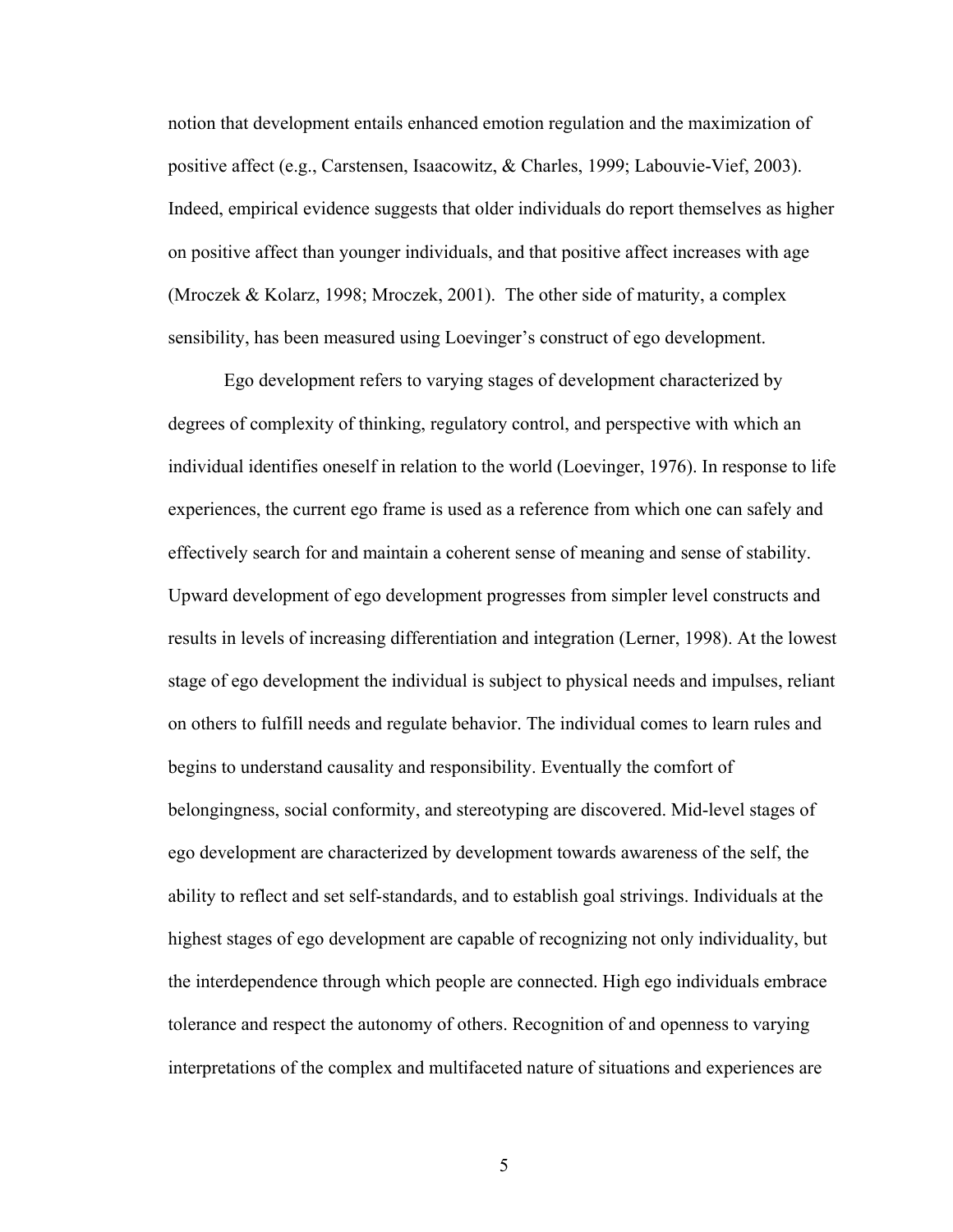also apparent. Ego development has also been likened to the development of character (Loevinger, 1976; Westen, 1998).

Like the subjective feeling of personal growth, ego development has been suggested to occur in response to challenging life events, or "pacers". Loevinger described pacers as experiences that challenge an individual to revise their organismic frame. Similarly in adopting Piaget's notion of accommodation to personality development, Block (1982) suggested that when experience challenges one's current meaning structures, the individual must revise these structures or create new ones that make sense of one's current circumstances. Research has shown that, indeed, ego development is related to life events (e.g., Helson, 1992; Helson & Roberts, 1994; Helson, & Wink, 1987). Ego level is not considered accessible to self-report, as it is in fact measured by the Sentence Completion Test (Hy & Loevinger, 1996).

Narratives about difficult life transitions have been shown to relate to concurrent and prospective personality development. Individuals who use imagery suggesting being challenged, having difficulty coping, or experiencing a paradigmatic shift have been shown to be higher in ego development, and to be more likely to increase in ego development over time (King, Scollon, Ramsey, & Williams, 2000). In addition, narratives which reveal exploratory processing were found to mediate the relationship between coping openness in young adulthood and emotional maturity, which is reflective of ego development, in old age (Pals, 2006). These narrative studies suggest that while ego level is not available to awareness, the hard work of accommodation may well impact consciousness and might be available to self-report. In addition, at higher stages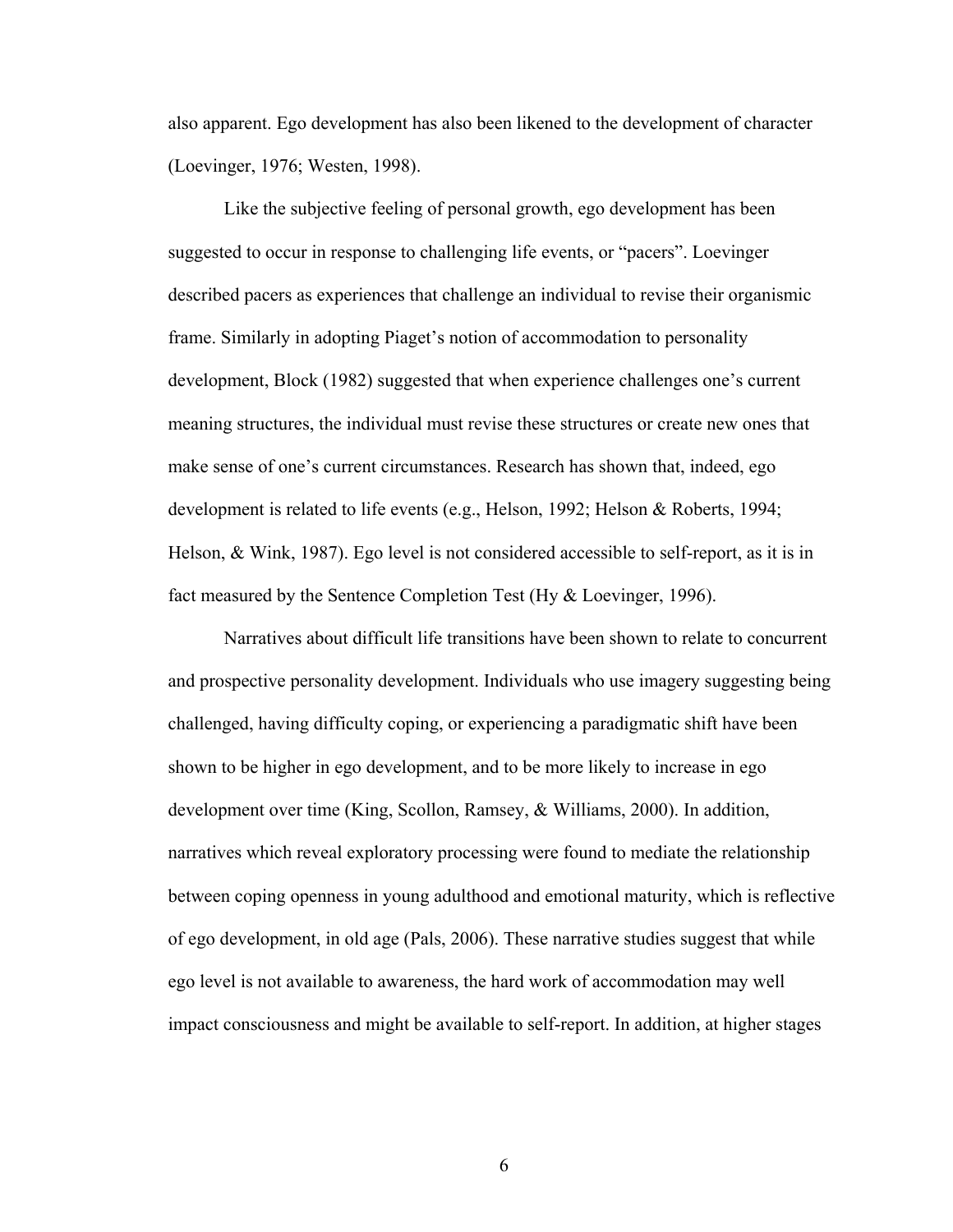of ego development identity is a preoccupation; thus, personal growth might be a salient theme to those who are engaged in such a preoccupation with the self and one's identity.

Importantly, a variety of studies have shown no relationship between ego development and well-being (e.g., Helson & Wink, 1987; King et al., 2000; Noam, 1998; Vaillant & McCullough, 1987) Furthermore, in one study in which measures of stressrelated growth and ego development were both included, these measures were unrelated (King et al., 2000). In their studies of growth-oriented goals and development, Bauer and McAdams (2004a;b) measured psychological well-being, life satisfaction, and ego development. Across all studies, life satisfaction and ego development were unrelated. With regards to psychological well-being and ego development, a moderate positive relation was observed in only one sample. Thus, there is no strong evidence to date suggesting that self reports of personal growth relate to this "other side" of maturity. *Overview of studies* 

The aims of the current set of studies are twofold. First, Study 1 investigates the covariation between personal growth and personality development, as measured by ego development, in a sample of community adults. We tested the hypothesis that personal growth would be positively related to ego development. Based on previous research, we also expected to observe a relationship between personal growth and life satisfaction. Study 2 further explored the relationship of personal growth with subjective well-being and ego development in a study that followed incoming first year students over the course of their first semester at college. We explored the concurrent and prospective relationships between personal growth, subjective well-being, and ego development. We predicted that personal growth would be more strongly related to ego development than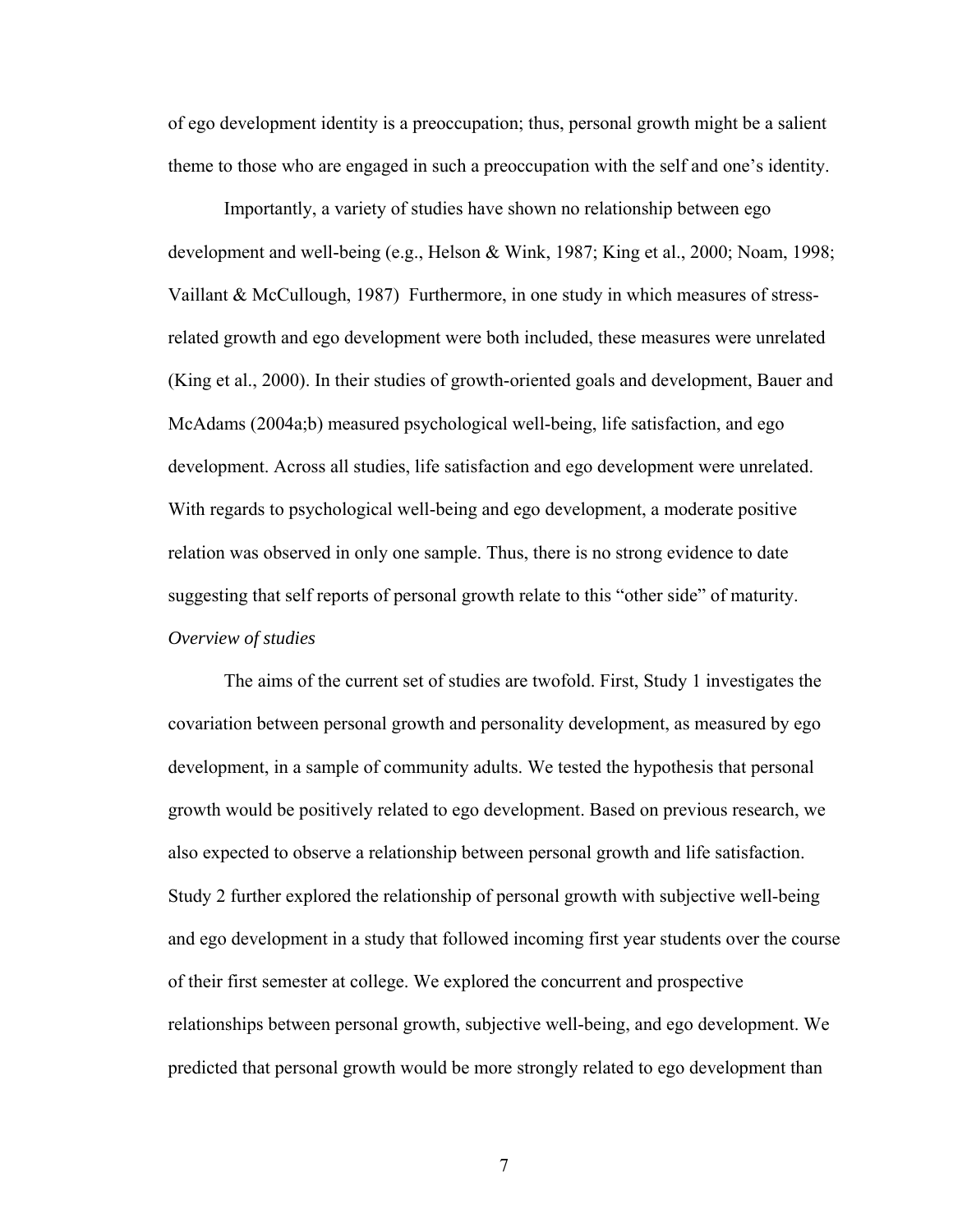to subjective well-being, when assessed concurrently. We explored the prospective relationships between personal growth and subjective well-being and ego development. Finally, based on previous research we expected there to be no concurrent relationship between subjective well-being and ego development; however, we explored the prospective relationship between well-being and ego development.

# Study 1

#### *Methods*

### *Participants*

 A sample of 176 health-allied professionals (13 men, 160 women, 3 not reporting) was recruited during the lunch break at various continuing education workshops. Participation was completely voluntary and no inducement was used to ensure participation. All participants remained entirely anonymous and took approximately 10- 15 minutes to complete all tasks. The workshops took place in a variety of towns and cities in the state of Washington ( $N = 79$ ; drawn from the Seattle-Tacoma area) and Texas (N = 97; drawn from the Dallas-Fort Worth Metroplex, Wichita Falls, San Angelo, and Waco). Overall, mean age was  $49.0$  (SD = 10.50) and ages ranged from 28 to 76. The ethnic breakdown of the sample was 83.5% European American, 1.7% African American, 10.2% Hispanic, 1.7% Asian American, and the rest not reporting. The healthallied professionals were predominantly nurses and mental-health professionals, but also included a mix of massage therapists, pharmacists, hypno-therapists, dieticians, nutritionists and other health related professionals. In the Washington sample the average age was  $48.97$  (SD = 10.60) and age ranged from 29 to 76, while mean age was  $49.05$  $(SD = 10.98)$  and age ranged from 28 to 70 in the Texas sample. In the Washington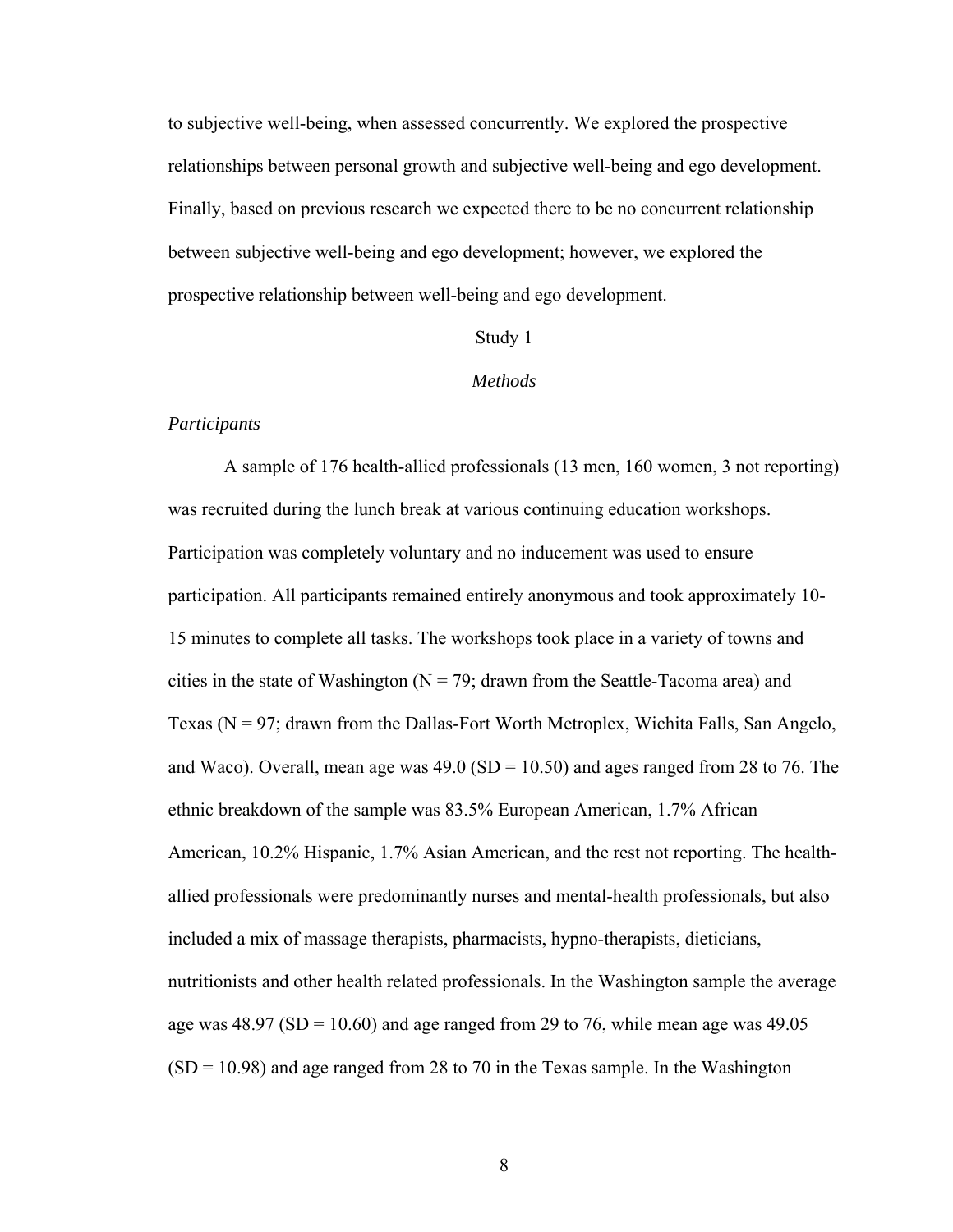sample the ethnic breakdown of the group was 93.7% European American, 1.3% African American, and the rest not reporting. In the Texas sample, the ethnic breakdown of the group was 75.3% European American, 2.1% African American, 18.6% Hispanic, 3.1% Asian American, and the rest not reporting.

# *Materials & Procedure*

*Satisfaction With Life Scale*. The cognitive component of subjective well-being was assessed with the Satisfaction With Life Scale (SWLS; Diener, Emmons, Larsen, & Griffin, 1985). Participants responded to the five items SWLS using a 5-point scale ranging from 1 (*strongly disagree*) to 5 (*strongly agree*). Sample items include "I am satisfied with my life" and "In most ways my life is close to my ideal."

 *Psychological Well-Being*. The Psychological Well-Being Scale (PWB, Ryff & Keyes, 1995) was used to assess positive functioning on six dimensions: autonomy (e.g. "I tend to be influenced by people with strong opinions"), environmental mastery (e.g. "The demands of everyday life often get me down"), self-acceptance (e.g. "I like most aspects of my personality"), relatedness (e.g. "People would describe me as a giving person, willing to share my time with others"), purpose in life (e.g. "I live life one day at a time and don't really think about the future"), and personal growth (e.g. "For me, life has been a continuous process of growing, changing and growth"). The PWB scale includes 18 items in total, each of which are rated on a 5-point scale ranging from 1 (*strongly disagree*) to 5 (*strongly agree*). Because we were specifically interested in personal growth, this subscale was computed separately, and the other five subscales were aggregated to create a PWB composite that did not include personal growth. Using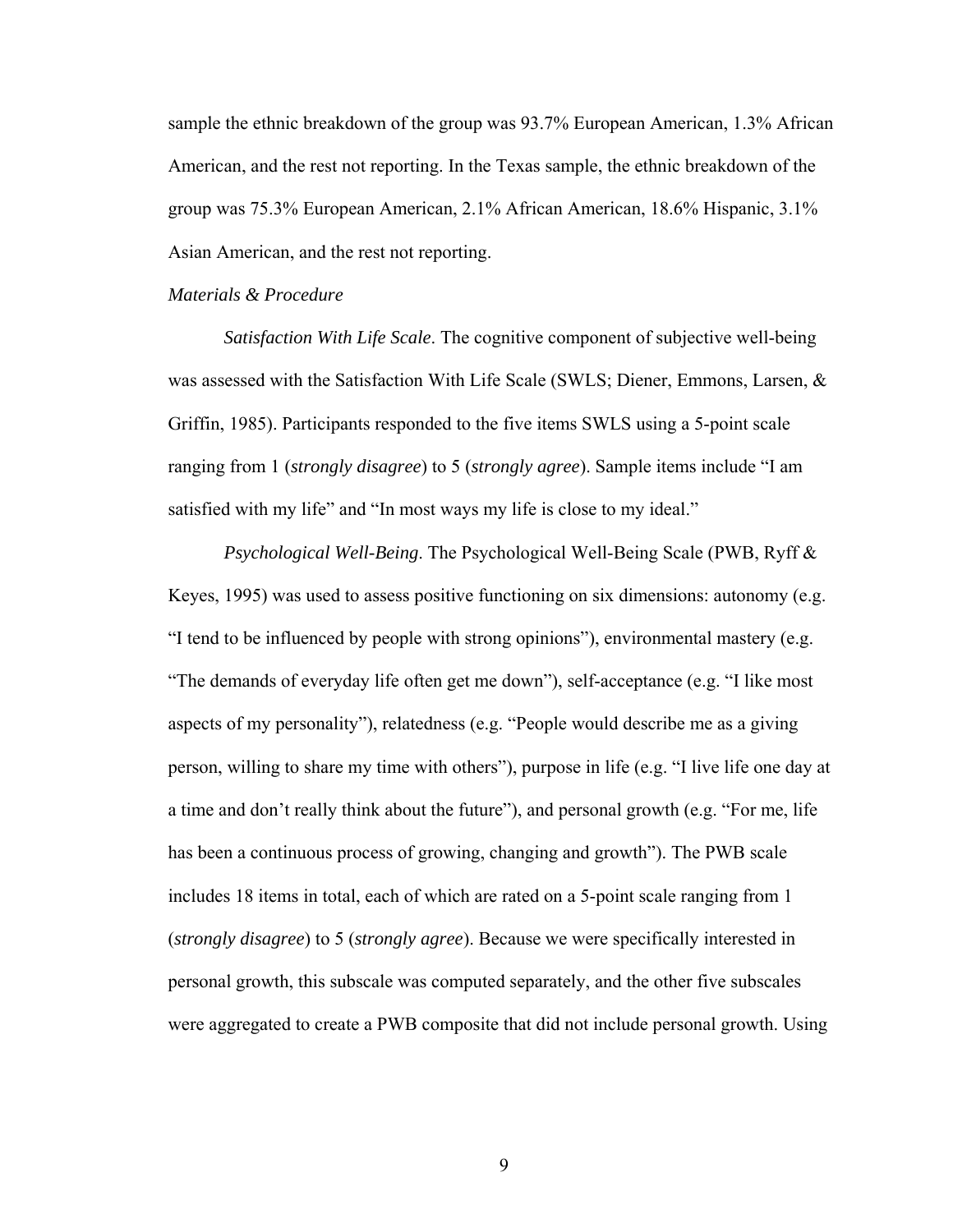this composite also circumvented potential issues of multicollinearity in the multivariate analyses.

 *Ego Development*. Due to time constraints, participants completed only 9 items from the Sentence Completion Test (SCT; Loevinger & Wessler, 1970; Hy & Loevinger, 1996). The SCT normally consists of either 18 or 36 items, in which participants are given stems and space to complete the statements. When scored according to guidelines, the SCT has shown good test-retest, inter-rater, and internal consistency reliability (e.g., Loevinger & Wessler, 1970). The SCT responses were transcribed so that all responses to a given item were listed together for the entire sample. Separation of participant responses across all items prevents the rating of one item from influencing ratings on other items. Two raters were trained in the scoring system, using the guide developed by Hy and Loevinger (1996), and had achieved high agreement (>96%) with expert scoring on practice materials before actual ratings took place. Item ratings were compared across raters and disagreements of more than two ego levels were discussed. Out of 1,114 judgments, disagreements equal to or greater than two ego levels occurred only 9 times. All disagreements (a total of 27 or 97.6% agreement) were resolved by discussion among the raters and a third expert rater.

 The SCT is typically scored using automatic ogive rules that dictate the appropriate total protocol score for a given individual's distribution of scores. Loevinger has argued that this is the best "final score" for the SCT. Again, due to time constraints this sample only completed 9 sentence stems. As such, the ogive rules could not be applied to these data. A number of alternatives were considered, including the mean, the mode, and the maximum score across the 9 items. Each of these alternatives has potential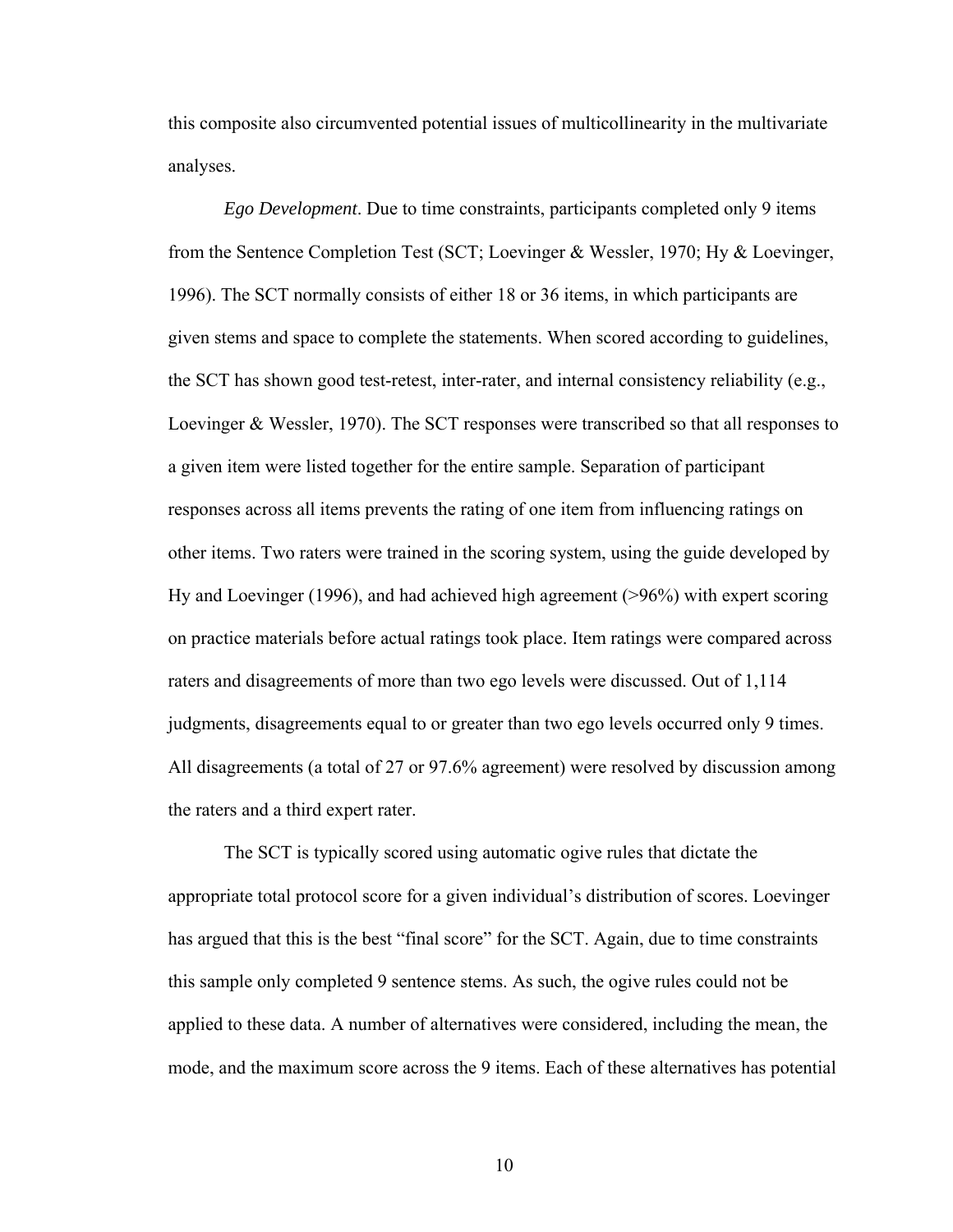merits and pitfalls. Loevinger (1976) argued against the use of the mean across all items because the SCT items are not assumed to draw equally on ego development level. Some items might evoke higher level responses than others. Yet the internal consistency across the 9 items was  $\alpha = 0.74$ , which provided some evidence to justify the use of the mean. The modal response for each individual across the 9 items might be viewed as the most similar to the total protocol, as derived from the ogive rules, and certainly would seem to represent the individual's characteristic level of ego development. However, the mode might not capture the person's capacity or potential and might underestimate ego level, as a result. The maximum score across the 9 items might better characterize the person's highest potential. The maximum response has some attractive features. This response would seem most likely to capture the highest ego level expressed by the person across the 9 items. However, based (potentially) on a single response this score might be less reliable than either the mean or the mode. Yet, it is worth nothing that while it may be likely (and even expected) that an individual occupying a higher level of ego development might randomly respond to a stem with a low level response, the nature of ego development itself would seem to indicate that it would be quite *unlikely* that a person whose "true score" on ego development is low would randomly respond to a stem in a fashion indicating high ego development. Given these considerations, all three methods of calculating ego development were considered in the present analyses.

#### *Results and Discussion*

#### *Correlational analyses*

 As an initial exploration of the relationships between personal growth, life satisfaction, and ego development, correlations were computed (see Table 1). Table 1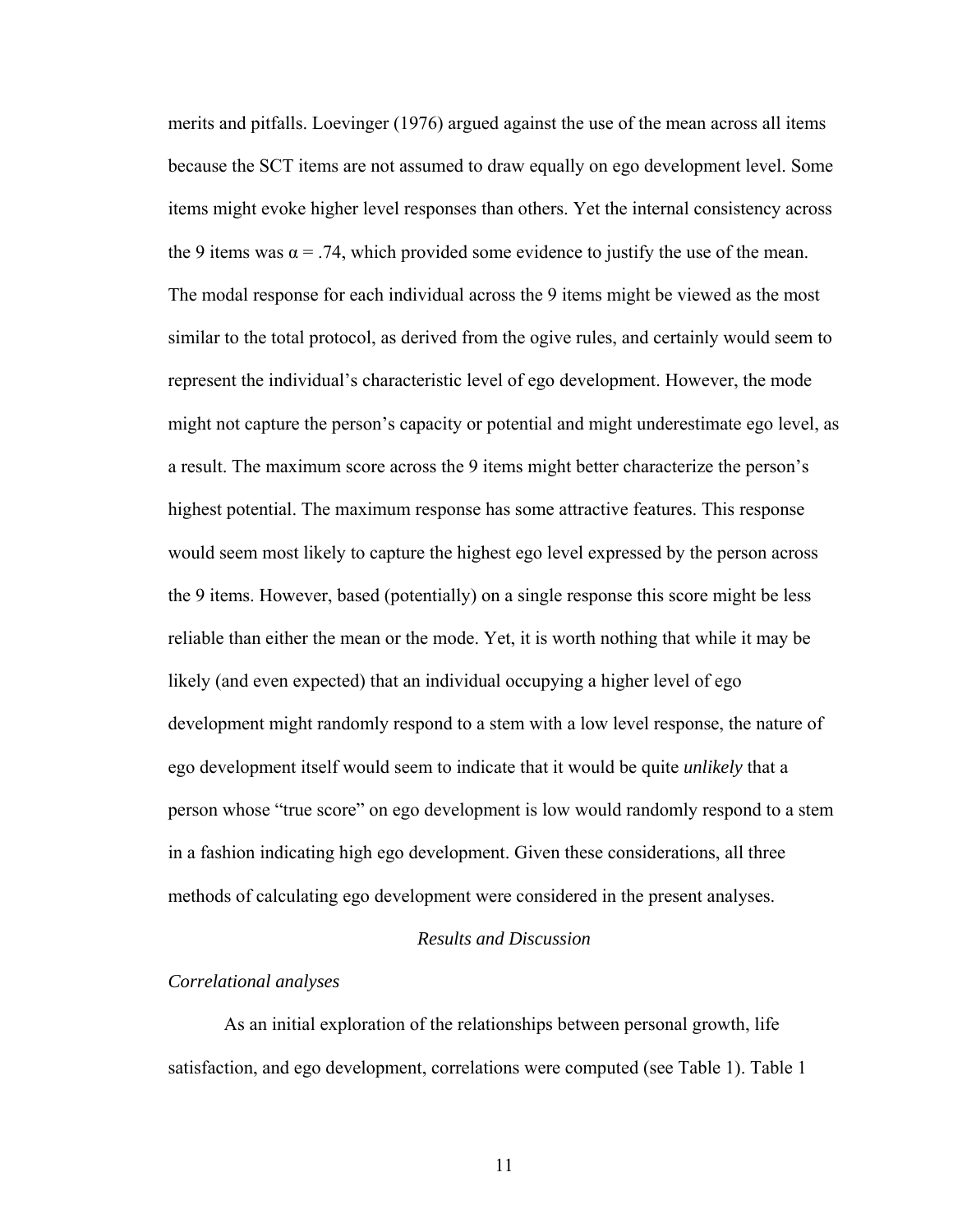also reports descriptive statistics and alpha reliabilities. Table 1 also shows the correlation between age and the variables of interest, of which only modal ego development was significantly correlated with age. As expected, the composite of PWB and personal growth were strongly correlated. The PWB composite was also strongly correlated with life satisfaction, but not with any of the three calculations of ego development. Personal growth was moderately correlated with life satisfaction and more weakly correlated with mean and maximum ego development, whereas the correlation of personal growth to modal ego development approached significance  $(r = .14, p < .06)$ . As in past research, the correlations between life satisfaction and ego development were not significant. Because the personal growth subscale demonstrated rather low reliability, correlations with personal growth were corrected for attenuation due to unreliability. The corrected correlations are shown in Table  $1<sup>1</sup>$ 

## *Unique relationship of personal growth to life satisfaction and ego development*

 In order to further explore the unique relationship of personal growth with life satisfaction and ego development, above and beyond the PWB composite, hierarchical regressions were computed. Results are shown in Table 2. In Step 1, ego development was regressed on the PWB composite, excluding personal growth. In Step 2, personal growth was added to the model. Personal growth accounted for a significant increase in  $R<sup>2</sup>$  in modal ego development, but not mean or maximum ego development, above and beyond the PWB composite. A similar hierarchical regression was computed for life satisfaction. Personal growth did not account for a significant increase in  $R^2$  in life satisfaction above and beyond the PWB composite.

*Differential relationship between personal growth, life satisfaction and ego development*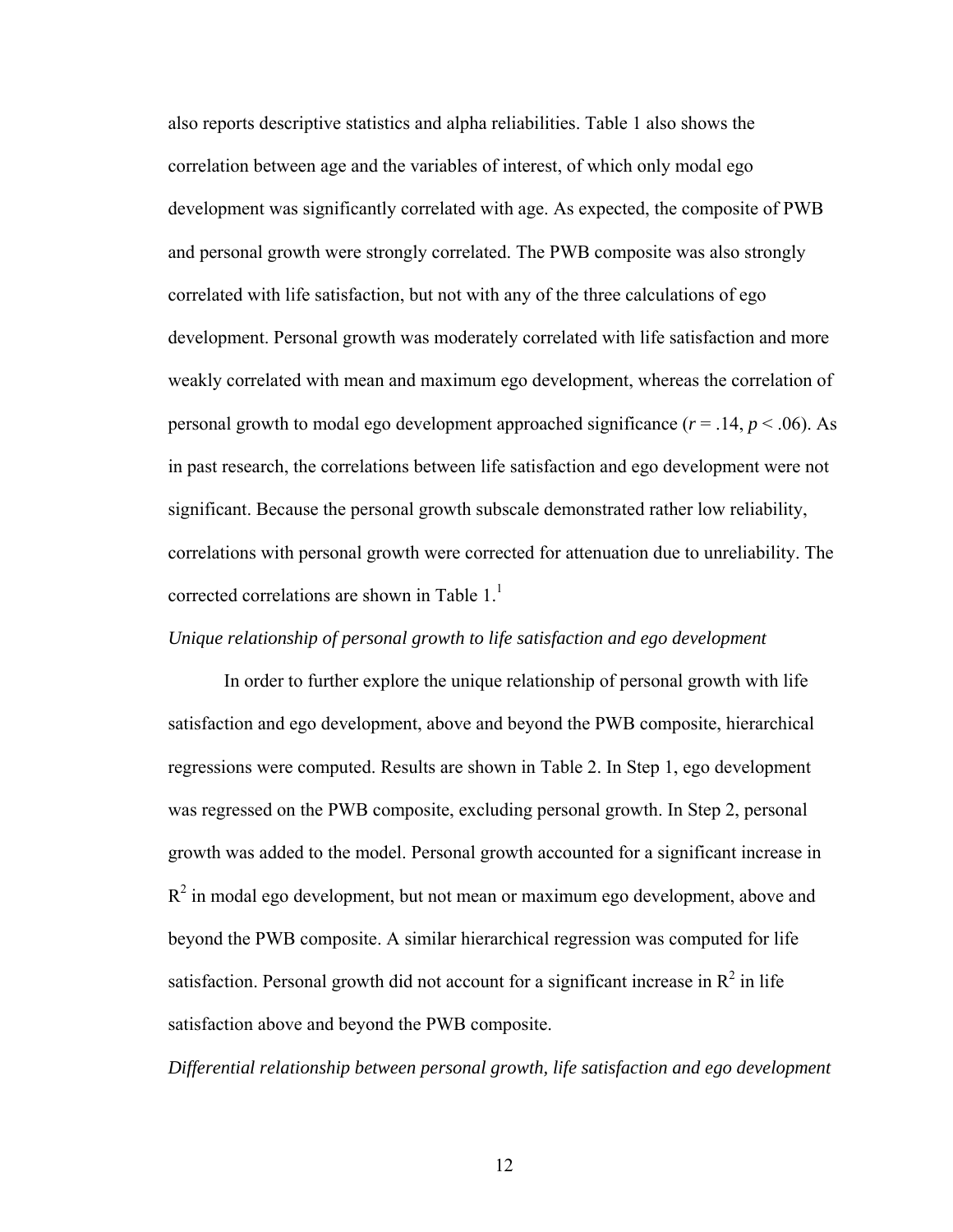Significant correlations were observed between personal growth and the two components of maturity. Thus, in order to determine if there was a differential relationship between personal growth and the components of maturity, a series of hierarchical regressions were run. In total, six different models were tested. In Step 1, personal growth was regressed onto a single criterion of maturity. In models 1 through 3, the three calculations of ego development were entered, independently. In models 4 through 6, life satisfaction was entered in Step 1; thus, models 4 through 6 are identical at step 1. In Step 2, the alternative component of maturity, or the component of maturity not added in Step 1, was added to the regression. Thus, for instance, in Step 2 of model 1, life satisfaction was added as a predictor to the regression of personal growth on mean ego development. In Step 2 of model 4, mean ego development was added as a predictor to the regression of personal growth on life satisfaction. Hence, at Step 2, models 1 and 4 are identical. This is the similar case for both models 2 and 5 and models 3 and 6. Thus, the results in Table 3 are simplified to avoid redundancy. Across models 1, 2, and 3, the addition of life satisfaction at Step 2 resulted in a significant  $R^2$  change, demonstrating that life satisfaction uniquely accounted for variance in personal growth, above and beyond the three statistical interpretations of ego development. Results across models 4, 5, and 6, or the three calculations of ego development, were not as congruent. Only maximum ego development accounted for unique variance in personal growth, above and beyond life satisfaction, whereas mean ego development and modal ego development were not significant predictors of variance in personal growth  $(\Delta R^2 s < .015, p's > .09)$ , above and beyond life satisfaction.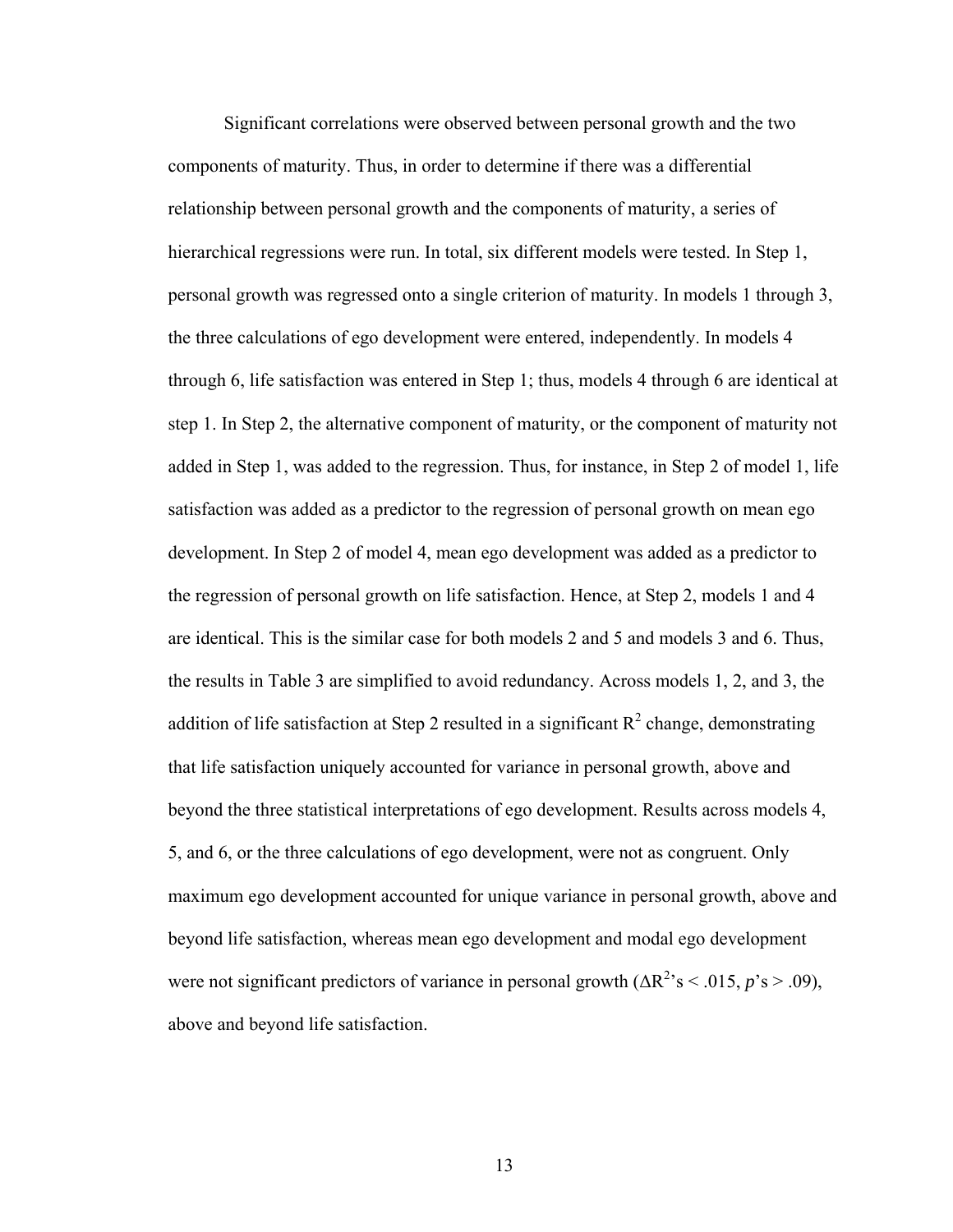#### *Discussion of Study 1*

 Study 1 provided an initial exploration of the hypothesized relationship between personal growth and ego development. As in previous research, individuals who reported that they were strongly driven towards personal growth were also likely to report high life satisfaction. Such individuals were also more likely to respond to the SCT stems in ways that were demonstrative of higher ego development. This result was congruent across all three statistical interpretations of ego development. Thus, initially, being high on personal growth appeared to be related to both aspects of maturity. Several hierarchical regressions were used to further explore the relationship of personal growth to the components of maturity. With regard to life satisfaction, personal growth did not provide any unique information over and above the PWB composite. On the other hand, personal growth was a weak to moderate predictor of the three calculations of ego development, although only the relationship with modal ego development was significant. Given that there was some semblance of relationship between personal growth and both components of maturity, the potential differential relationship of personal growth to maturity was explored. The evidence supports a stronger relationship between personal growth and life satisfaction. However, again, knowledge of modal ego development provided some unique insight into one's level of personal growth. It may be that in some manner, those who subjectively report that they are driven to grow, are more likely to evidence a consistent pattern of higher cognitive complexity with which they interpret and experience their lives.

 While Study 1 provided an initial exploration of the hypothesized relationships of interest, it was not without limitations. While Study 1 included a community adult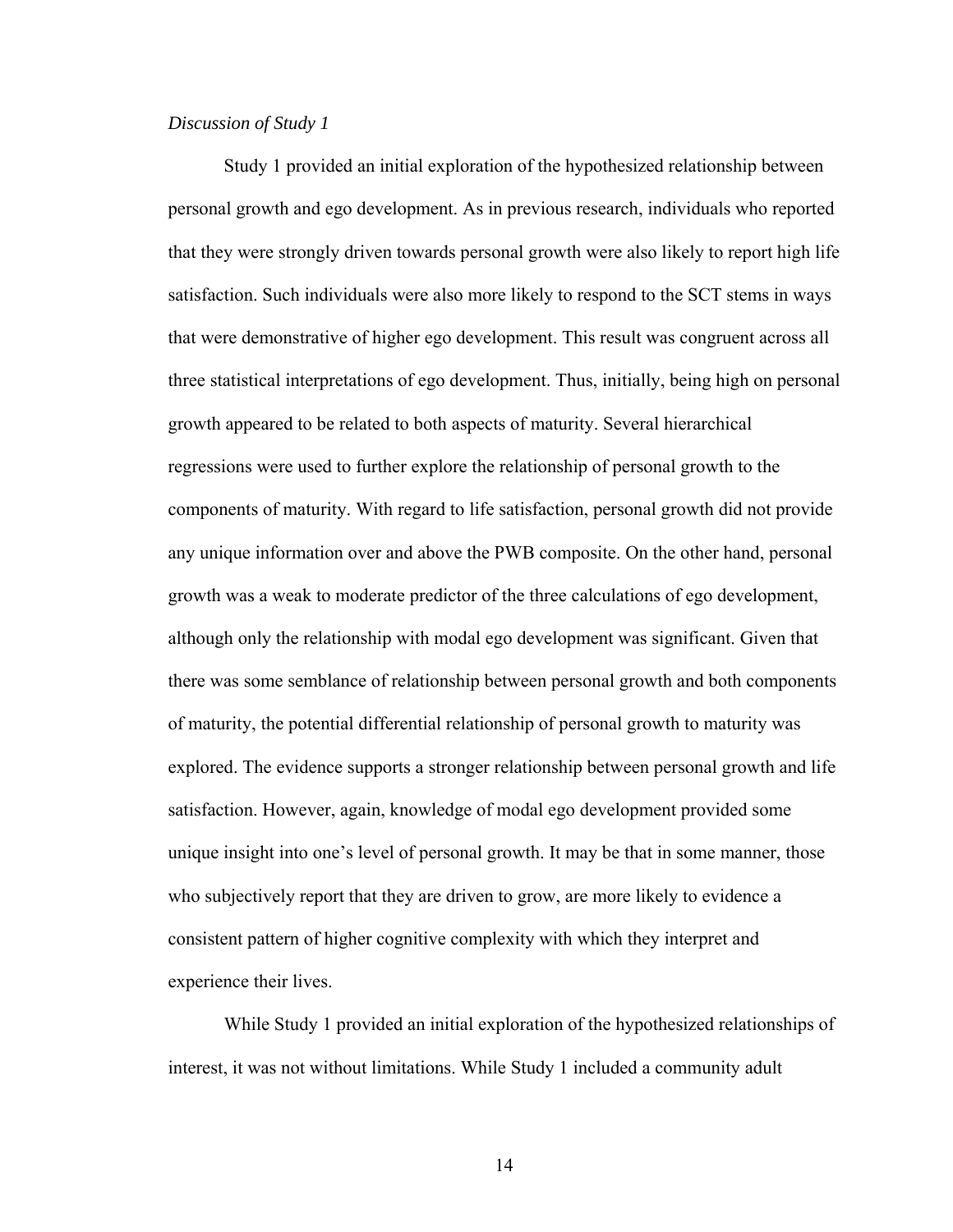sample, the sample of adults was itself unusual. The sample was predominantly female and consisted of professionals who only worked in health-related fields. Thus, the results of Study 1 lack generalization, although perhaps none less than a study using the typical college student population. Study 1 also had two methodological shortcomings, the measurements of ego development as well as well-being. Study 1 was limited in that a shortened 9-item version of the SCT was utilized. Three statistical calculations of ego development were used as a replacement for the validated total protocol score and results should be interpreted with some caution. Study 2 improves upon this limitation by using a longer, standard version of ego development that has been well validated. Additionally, the results of Study 2 were explored within the 9-items that were used in Study 1, in order to analyze the replicability of Study 1 results and the validity of our interpretation of ego development.

 Also of interest, Study 1 only assessed the life satisfaction component of subjective well-being. Given that the positive well-being component of maturity is most often conceptualized as including not only life satisfaction but also a measure of affective balance, Study 1 only partially explored the differential relationship between personal growth and the two aspects of maturity.

 Finally, Study 1 was also limited because it was a cross-sectional design. Given that personal growth entails potential change over time and that ego development is representative of personality development over time as well, it is important to assess prospective relationships, which Study 2 addressed.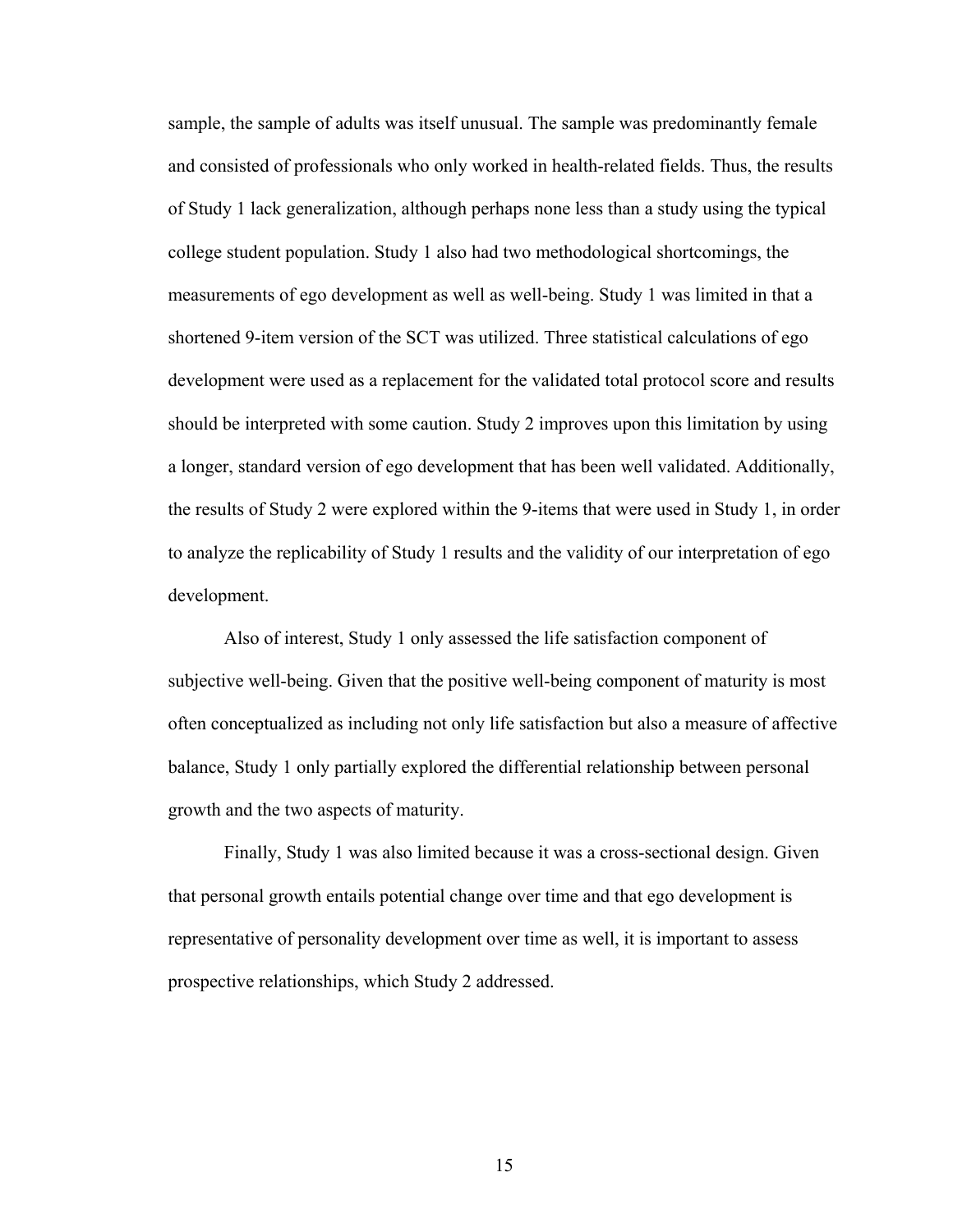### *Overview of Study 2*

 Study 2 followed a sample of incoming first year students over the course of their first year in the university. Study 2, then, allows for an exploration of both concurrent and prospective relationships. While the sampling diversity of the adult sample is lost, change in ego development is more likely to be observed in the college sample (Loevinger  $\&$ Wessler, 1970). We predicted that personal growth and ego development would be positively related when measured concurrently. In addition, we explored whether personal growth would predict higher ego development at a later time and whether ego development would predict higher personal growth at a later time. Also in Study 2, both the affective and cognitive components of subjective well-being were assessed, allowing for a fuller exploration of the differential relationship between personal growth and the two aspects of maturity. In terms of concurrent relationships, we predicted that personal growth would relate to both ego development and subjective well-being. We also explored the potential prospective relationships among personal growth, ego development, and subjective well-being.

#### Study 2

### *Methods*

#### *Participants*

 The sample for Study 2 was comprised of undergraduate students at the University of Missouri-Columbia. Participants were incoming first year students who were recruited by fliers that were posted throughout campus at the beginning of the fall of 2003. Over the course of the following year and a half, participants underwent five waves of assessment. Participants were paid \$20.00 for each wave that they completed. In order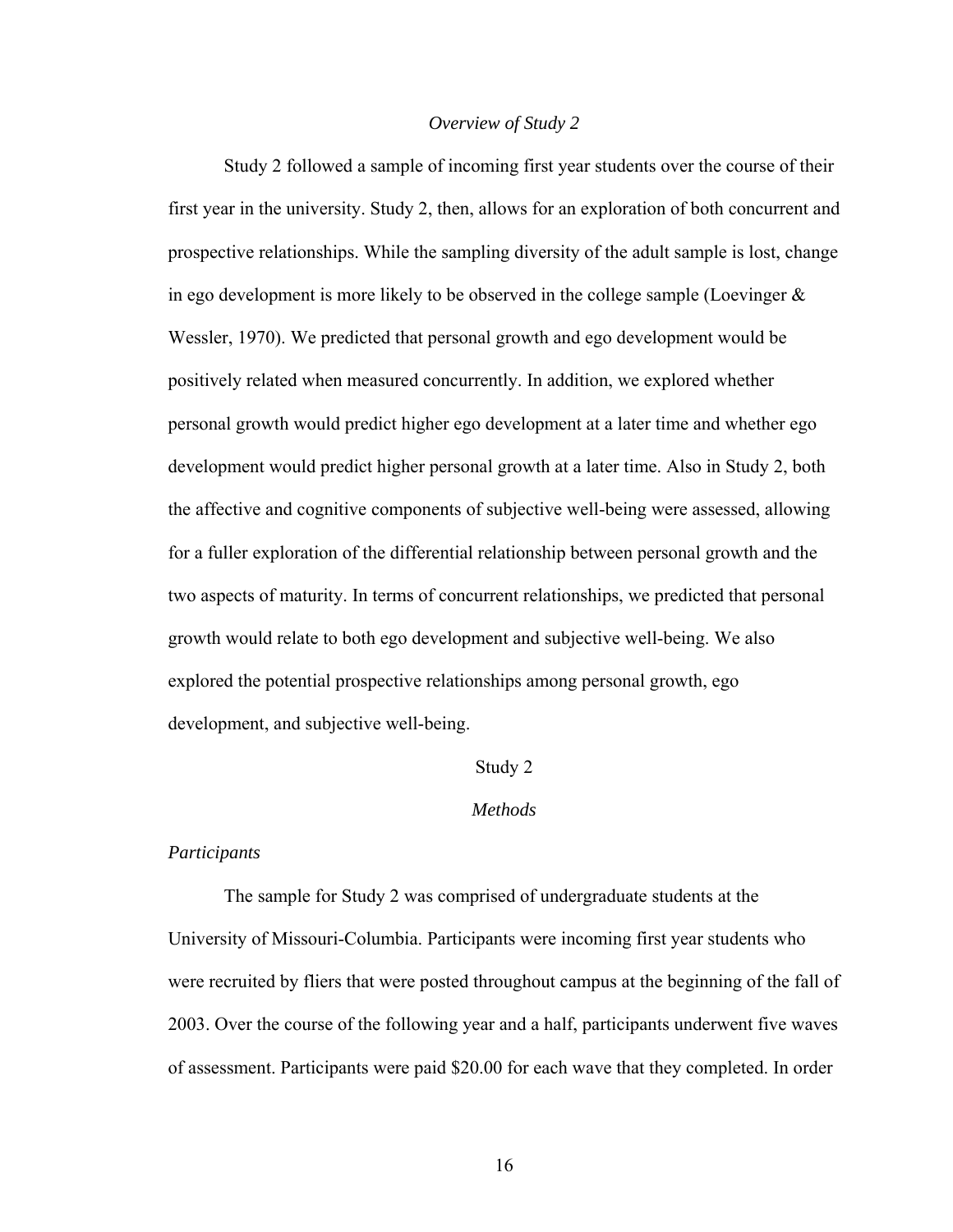to insure a sufficient number of participants in all waves of data collection, initially packets were distributed to 300 students, out of which 244 were returned (80%). The primary reason for non-completion was the time involved during the hectic transition to college. As expected, participation dropped at each wave. 194 participants completed wave 2 (80% of wave 1), 174 completed wave 3 (90% of wave 2), and 156 completed wave 4 (the last wave prior to the end of the first year of college; 90% of wave 3). Waves 4 and 5 were separated by summer break as well as most of the fall semester of the sophomore year in college. The final wave consisted of 122 participants with complete data from waves 1 and 5, which are from hereon referred to as Time 1 (wave 1) and Time 2 (wave 5). A small number of participants from wave 4 could not be located, indicating that they may have left the university. Thus, although the sample in the final wave represents just 50% of the initial sample, it also represents 78% of the sample at the previous wave. The sample of 122 was predominantly female (82%) and the mean age was 18.2 ( $SD = .52$ ) and ranged from 18 to 21. Participants were 90.2% European American, 2.5% African American, 1.6% Hispanic, 1.6% Asian American, and 4.1% were other.

## *Materials and Procedure*

 Time 1 involved a battery of questionnaires assessed with a paper and pencil packet. Participants were given the packet at the beginning of the fall of 2003 semester and told to complete it on their own time and to return it within the following week. The packet took approximately an hour and a half to complete and participants were instructed that they did not have to complete the packet in one sitting. If participants did not return the packet within a week's time they were contacted by phone and given a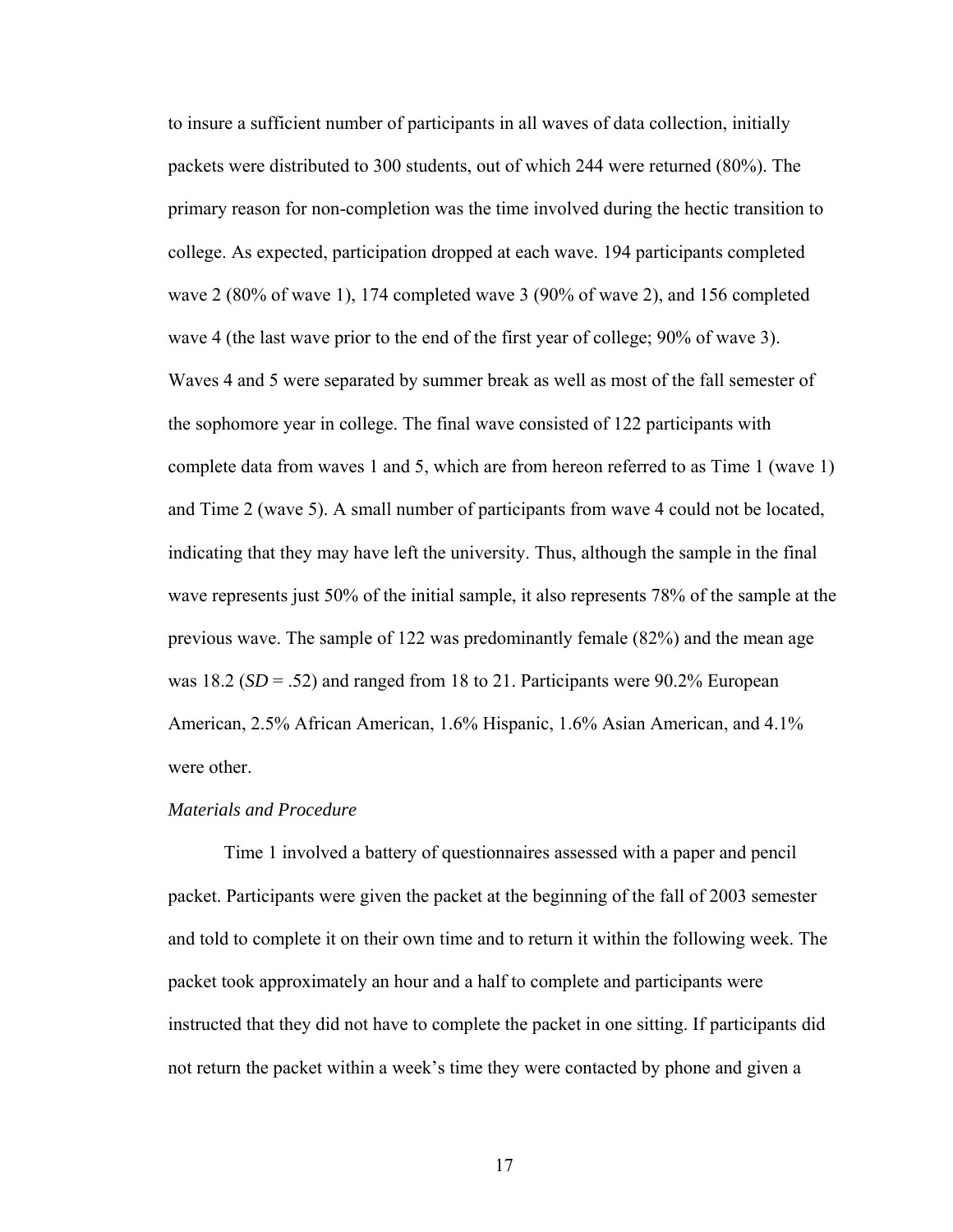reminder. Time 2 involved a similar paper-and-pencil questionnaire packet with similar instructions for completion. Participants were given the Time 2 packet in late November or early December in 2004, more than a year after the initial assessment. Both packets were nearly identical and including all of the following measures.

*Psychological Well-Being*. The PWB scale was assessed as in Study 1.

*Ego Development*. In Study 2 participants completed the 18-item version of the SCT. The 18-item version of the SCT has been shown to retain psychometric properties similar to the full 36-item version (Hy, Bobbitt, & Loevinger, 1998). Once again responses were organized by item and scored by raters who had attained high reliability with expertly scored practice materials (96%). Where disagreements occurred they were resolved by discussion between the raters and a third expert rater. Disagreements of two levels or greater were, again, quite uncommon, as 97% of scores were within one level.

*Subjective Well-Being*. Subjective well-being (SWB) is defined as the amount of positive affect relative to negative affect plus the judgment of life satisfaction (Diener, Suh, Lucas, & Smith, 1999). The life satisfaction component was assessed, as in Study 1, using the SWLS (Diener et al., 1985). Affect balance was assessed with the Positive and Negative Affect Schedule (PANAS; Watson, Clark, & Tellegen, 1988). Participants responded to the 20 emotion word items of the PANAS by indicating the extent to which they generally feel that way on average, by use of a 5-point scale ranging from 1 (*very slightly or not at all*) to 5 (*extremely*). Positive affect was assessed by 10 words (PA; e.g., 'excited,' 'interested,' and 'proud') while the remaining 10 words assessed negative affect (NA; e.g., 'distressed,' 'nervous,' and 'afraid'). The affective component is calculated as a 'balance' score, or as the mean of the PA items minus the mean of the NA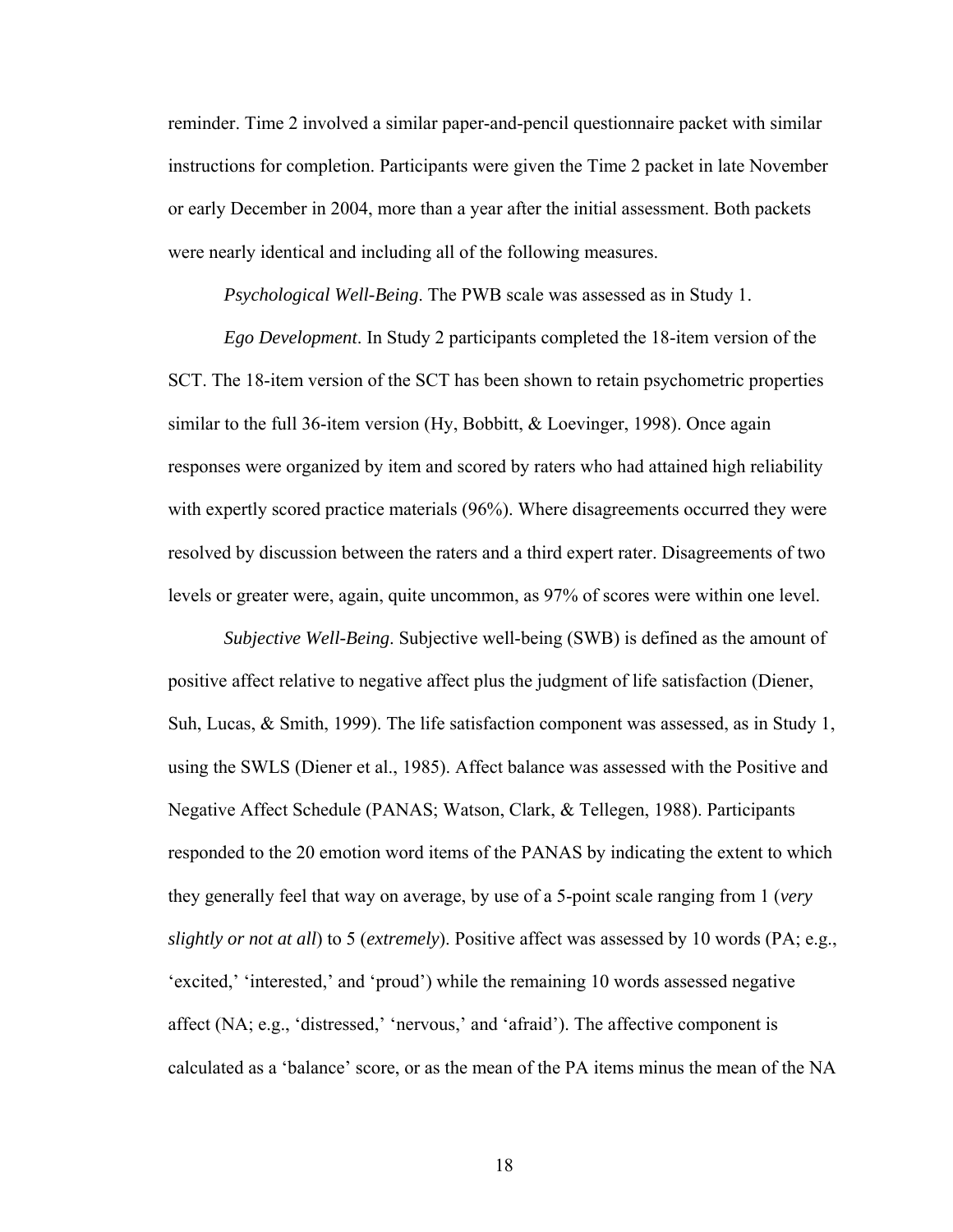items. In turn, SWB is calculated as the sum of the mean of the SWLS and the affective balance.

# *Results and Discussion*

## *Correlational analyses*

 Correlations were computed for an initial exploration of the relationships between the PWB composite, personal growth, life satisfaction, and ego development . Table 4 includes descriptive statistics, alpha reliabilities, correlations within time, and correlations across time. Correlations with age were also computed. Only ego development at Time 1 was negatively related to how old individuals were. Within Time 1, the PWB composite was only significantly related with SWB and was (surprisingly) unrelated to personal growth. Personal growth was moderately correlated with ego development but was not related to SWB. As in past research, ego development and SWB were uncorrelated. Within Time 2, the PWB composite was positively related with personal growth, ego development, and SWB. At Time 2, personal growth was significantly related to both aspects of maturity. Again, ego development and SWB were uncorrelated.

 Across time, all variables at Time 1 were significantly related to their respective values at Time 2. The PWB composite at Time 1 was related across time to personal growth and SWB (at Time 2). Personal growth at Time 1 was not related to any of the variables, other than itself, at Time 2. Nor was ego development at Time 1 related to any variables at Time 2, other than itself, although the correlation with personal growth at Time 2 approached significance  $(r = .17, p < .06)$ . SWB at Time 1 was strongly related to PWB composite at Time 2 and moderately related to personal growth at Time 2.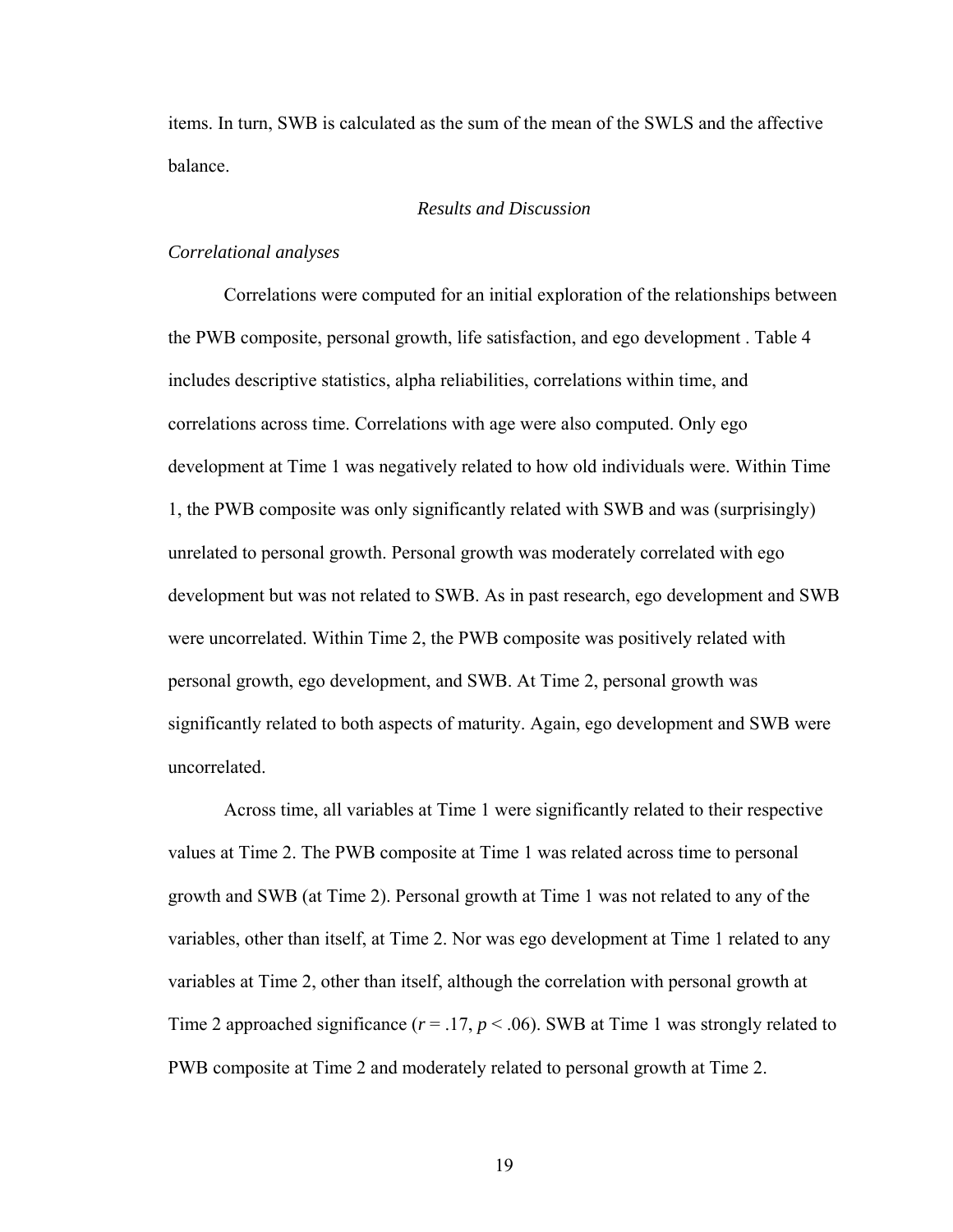### *Dummy coding of ego development for multivariate analyses*

 Given the somewhat non-normal distribution of ego development scores, ego development was collapsed into smaller levels, so as to more evenly split the distribution of scores. Scores from 2 to 4 were collapsed into the first level  $(N = 27)$ , scores of 5 represented the second level  $(N = 34)$ , and scores from 6 to 8 were collapsed into the third level  $(N = 61)$ . Two dummy variables were created to represent these three levels of ego development at Time 1, with the first level serving as the comparison group (0,0), the first dummy variable representing the second level (1,0), and the second dummy variable representing the third level (0,1). Ego development at Time 2 was also collapsed into three levels using the same categorizations as at Time 1 (first level  $N = 22$ , second level N  $= 56$ , and third level  $N = 44$ ). The dummy variables at Time 2 were coded identical to those at Time 1. Any interaction terms that were created were computed as the product of the dummy variables and the mean deviation of the other variable.

#### *Concurrent multivariate analyses*

 First, a series of hierarchical regressions were used to explore the unique relation of personal growth to ego development and SWB, above and beyond the PWB composite. Results are presented in Table 5. All regressions include variables measured concurrently. In Step 1, ego development was regressed on the PWB composite. In Step 2, personal growth was entered into the model. Personal growth accounted for a unique proportion of variance in ego development above and beyond the PWB composite at Time 1. At Time 2, the proportion of variance in ego development accounted for by personal growth, above and beyond the PWB composite, approached significance ( $\Delta R^2$  = .025,  $p < 0.08$ ). A similar series of regression was computed with SWB as the outcome of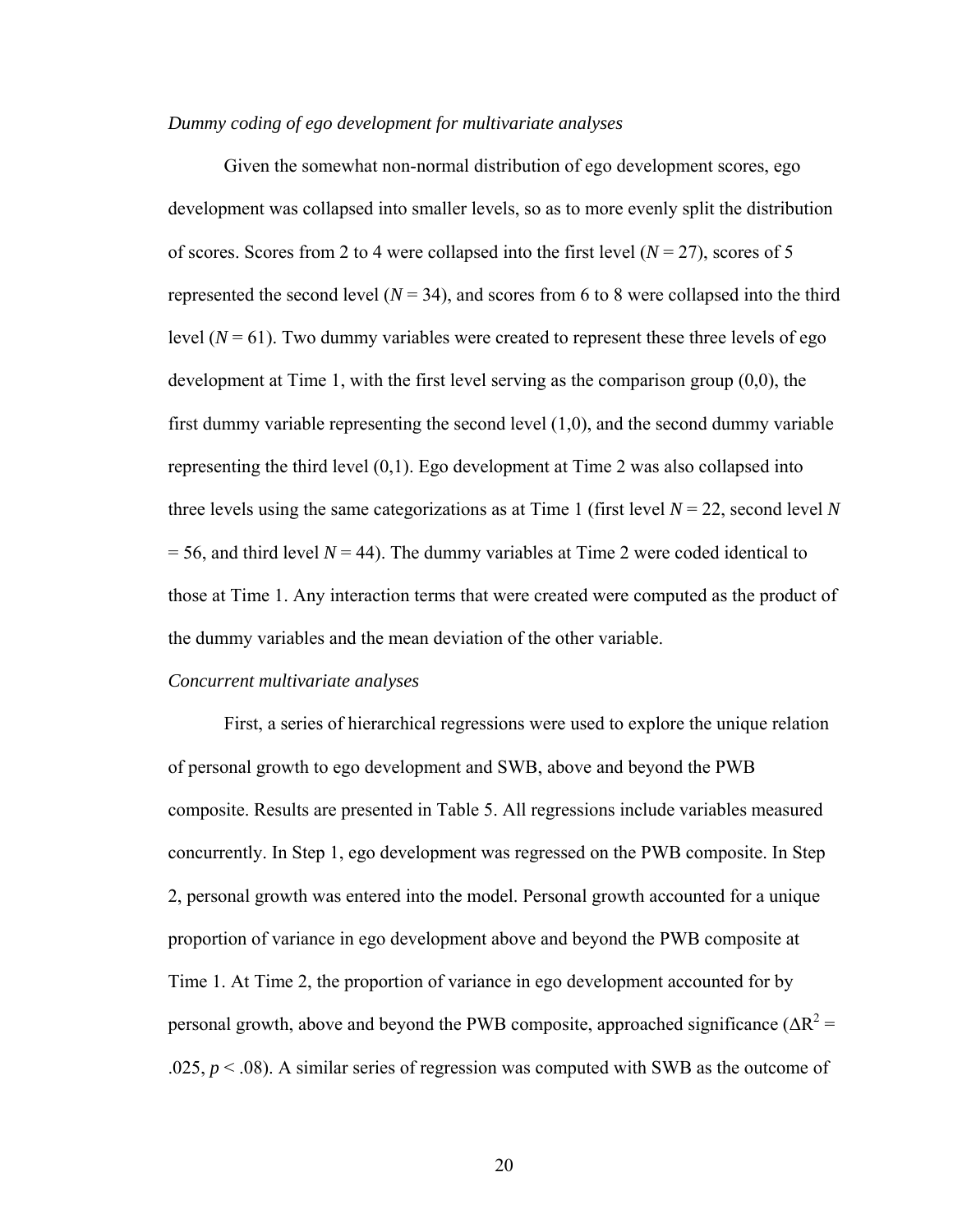interest. Personal growth did not account for a unique proportion of the variance in SWB, above and beyond the PWB composite, at either Time 1 or Time 2 ( $\Delta R^2$ 's < .002, *p*'s > .51).

 Secondly, another series of hierarchical regressions was used to explore the differential relationship of personal growth with ego development and SWB. Results are presented in Table 6. Once again, all regressions include variables measured concurrently. In Step 1, personal growth was regressed on a single predictor in two separate models. In model 1, personal growth was regressed on dummy coded ego development. In model 2, personal growth was regressed on SWB. In Step 2, the full model was run, in which personal growth was regressed on both ego development and SWB. At Time 1, the dummy coded ego development variables collectively predicted personal growth above and beyond SWB, given the significant  $R^2$  change from Step 1 model 1 to the full model in Step 2. Specifically, the significant regression coefficient for dummy variable 2 (i.e., reflects the highest group on ego development) indicated hat individuals who were higher on ego development at Time 1 were more likely to be higher on personal growth than those who were medium or low on ego development. On the other hand, SWB did not account for a significant proportion of the variance in personal growth, above and beyond ego development. Results differed at Time 2. Dummy coded ego development did not account for unique proportion of variance in personal growth, above and beyond SWB. However, SWB did account for variance in personal growth above and beyond ego development. It might be noted that, although the  $R^2$  change for the step was not significant for the addition of dummy coded ego development, the regression coefficient for dummy variable 2 was significant, indicating that individuals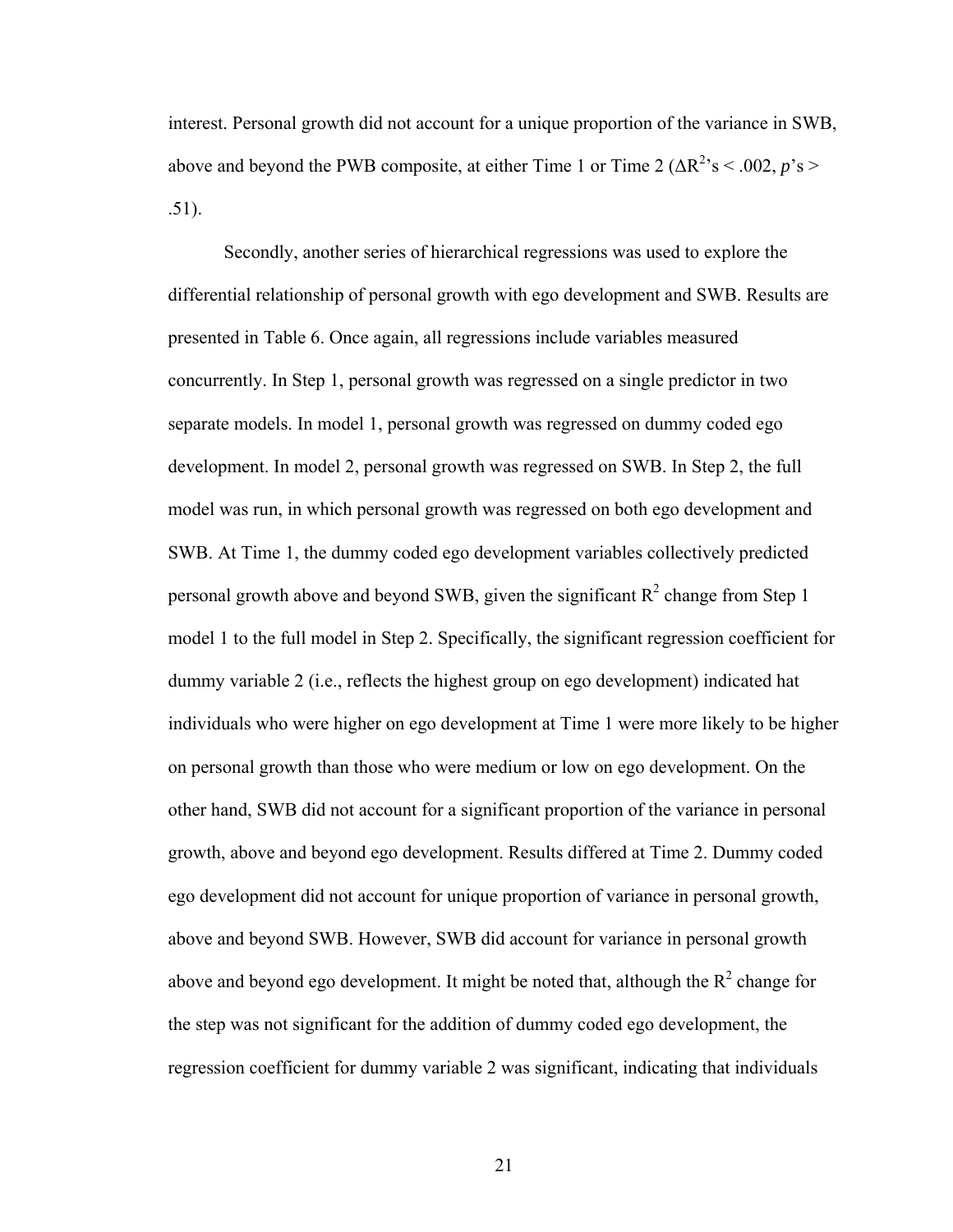who were high on ego development were significantly higher on personal growth, in comparison to those who were medium or low on ego development. Results were essentially the same when treating ego development as a continuous predictor variable. At Time 1, ego development predicted personal growth above and beyond SWB, as seen in the significant  $R^2$  change from Step 1 model 1 to the full model in Step 2 ( $\Delta R^2$  = .10, *p* < .001). On the other hand, SWB did not account for a significant proportion of the variance in personal growth  $(\Delta R^2 = .01, p < .30)$ . Results differed at Time 2, as both ego development and SWB contributed uniquely to personal growth above and beyond each other  $(\Delta R^2)$ 's > .04, *p*'s < .02). That is, in the full model, both ego development and SWB were simultaneously significant predictors of personal growth.

 These concurrent analyses can be compared with the results of Study 1. The unique relationship of personal growth with ego development and SWB, above and beyond the PWB composite, was explored in both studies. In contrast to Study 1, personal growth did not significantly account for any of the variance in SWB at either time of assessment in Study 2. The importance of personal growth as a predictor of ego development, above and beyond the PWB composite, received mixed results. In Study 1, only modal ego development was predicted by personal growth. In Study 2, ego development was significantly predicted by personal growth at Time 1, but not at Time 2 (although this approached significance). It is worth noting that the results of both studies demonstrated that personal growth was more consistently related to ego development than to SWB.

 The differential relationship of ego development and SWB with personal growth was also explored in both studies. In Study 1, life satisfaction remained an important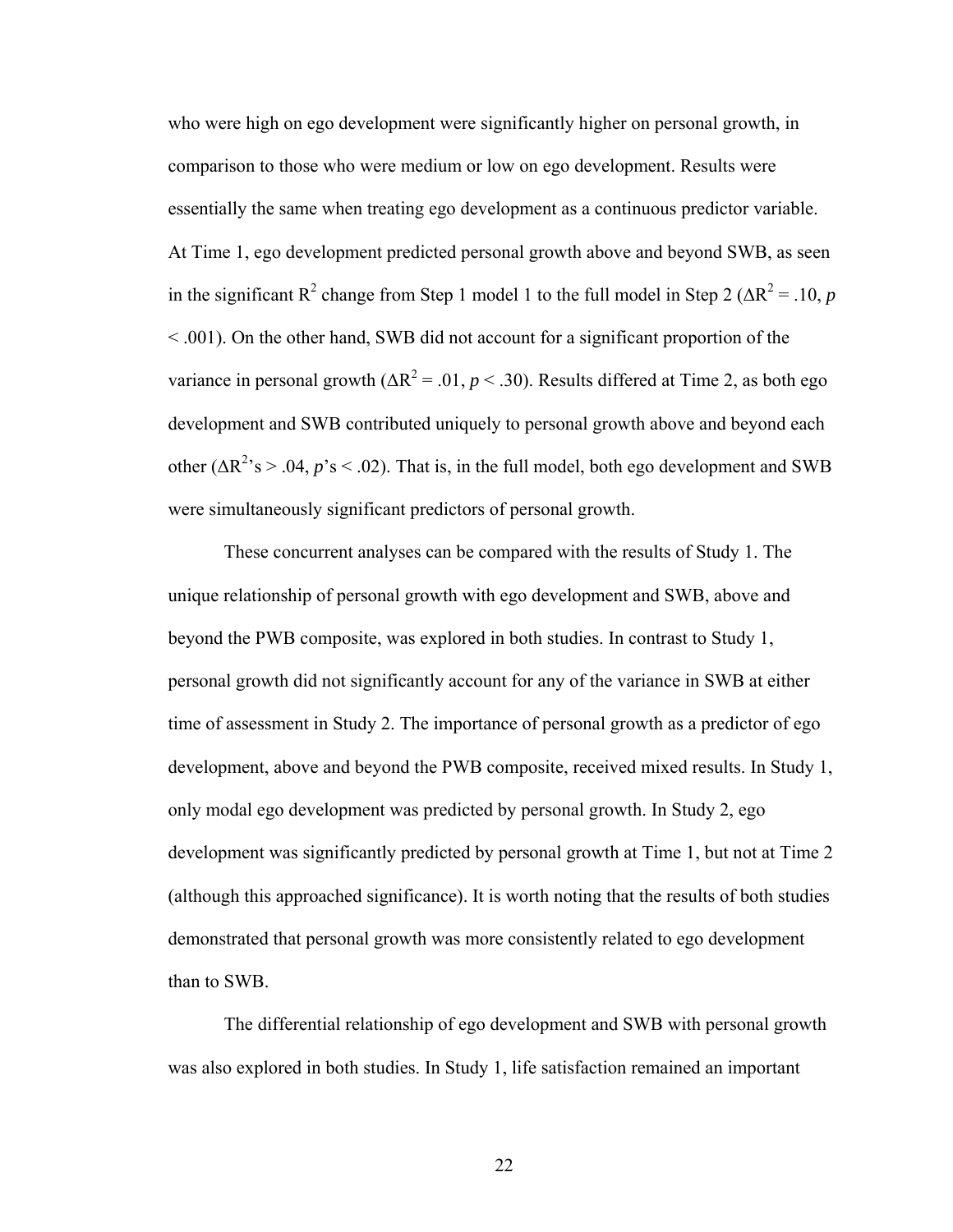predictor of personal growth, even when accounting for ego development. On the other hand, it was less clear whether ego development retained an important role in predicting personal growth, when life satisfaction was accounted for. However, in Study 2 the pattern of results that was observed at Time 1 was the exact opposite of the pattern observed at Time 2. This contradiction will be further discussed later.

### *Prospective analyses*

 The prospective relationships between personal growth, ego development, and SWB were explored through a third series of hierarchical regressions. Results are presented in Table 7. Only the prediction of Time 2 outcomes from Time 1 variables was explored. When ego development at Time 1 was entered as a predictor, the dummy variables were entered. In step 1, the outcome of interest was regressed on that outcome's value at Time 1. In step 2, three different models were tested, each of which involved the addition of single predictor. Model 1 includes the addition of personal growth, model 2 the addition of ego development, and model 3 the addition of SWB. Note that, for instance, when ego development at Time 2 was the outcome of interest, model 2, in which ego development at Time 1 was to be entered, was not run. In Step 3, all three variables were added simultaneously to the model. With respect to ego development, only ego development at Time 1 accounted for any significant proportion of variance in ego development at Time 2; that is, neither the addition of personal growth or SWB in Step 3 resulted in a significant  $R^2$  change ( $\Delta R^2$ 's < .001, p's > .26). Similarly, the addition of personal growth and dummy coded ego development at Step 3 did not account for unique variance in SWB at Time 2 ( $\Delta R^2$ 's < .015, *p*'s > .79). Thus, for sake of brevity and clarity these results are not presented in Table 7, given that nothing of interest emerged for ego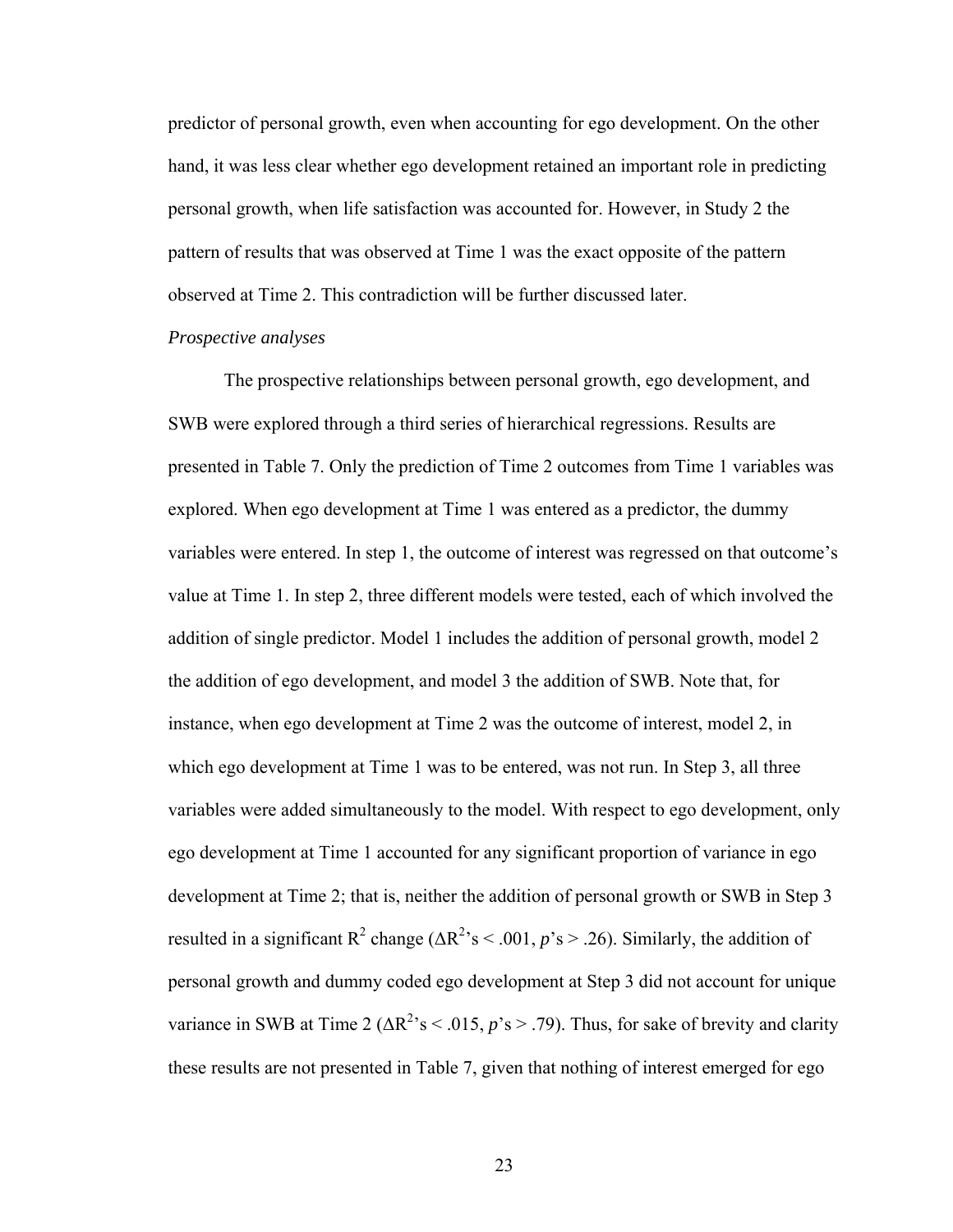development and SWB as outcomes. However, there was a significant prospective relationship between SWB at Time 1 and personal growth at Time 2. That is, there was a significant  $R^2$  change from Step 2 Model 2 to Step 3, indicating that SWB accounted for a unique proportion of variance in Time 2 personal growth, above and beyond Time 1 personal growth and dummy coded ego development.

 Finally, step 4 involved the addition of the interaction term of dummy coded ego development with SWB to explore whether one's standing on maturity at Time 1 was related to later maturity. For instance, ego development was regressed on dummy coded ego development, SWB, and the two interaction terms of dummy coded ego development and SWB. Again, when ego development and SWB were the outcomes of interest, the addition of the interaction term to the model did not result in a significant  $R^2$  change  $(\Delta R^2)$ 's < .02, *p*'s > .22). When personal growth at Time 2 was of interest, a different model was tested, as personal growth at Time 2 was regressed on personal growth, ego development, SWB, and the two interaction terms of dummy coded ego development and SWB. The  $R^2$  change between Step 4 and Step 3 tested the importance of the interaction terms, which did not account for any unique variance in personal growth at Time 2.

 Study 2 allowed for the investigation of prospective relationships between personal growth, ego development, and SWB. Overall, knowledge of these variables at Time 1 provided very little information about one's standing on these variables at Time 2. Specifically, only knowledge of SWB at Time 1 provided any unique information about one's level of personal growth at Time 2.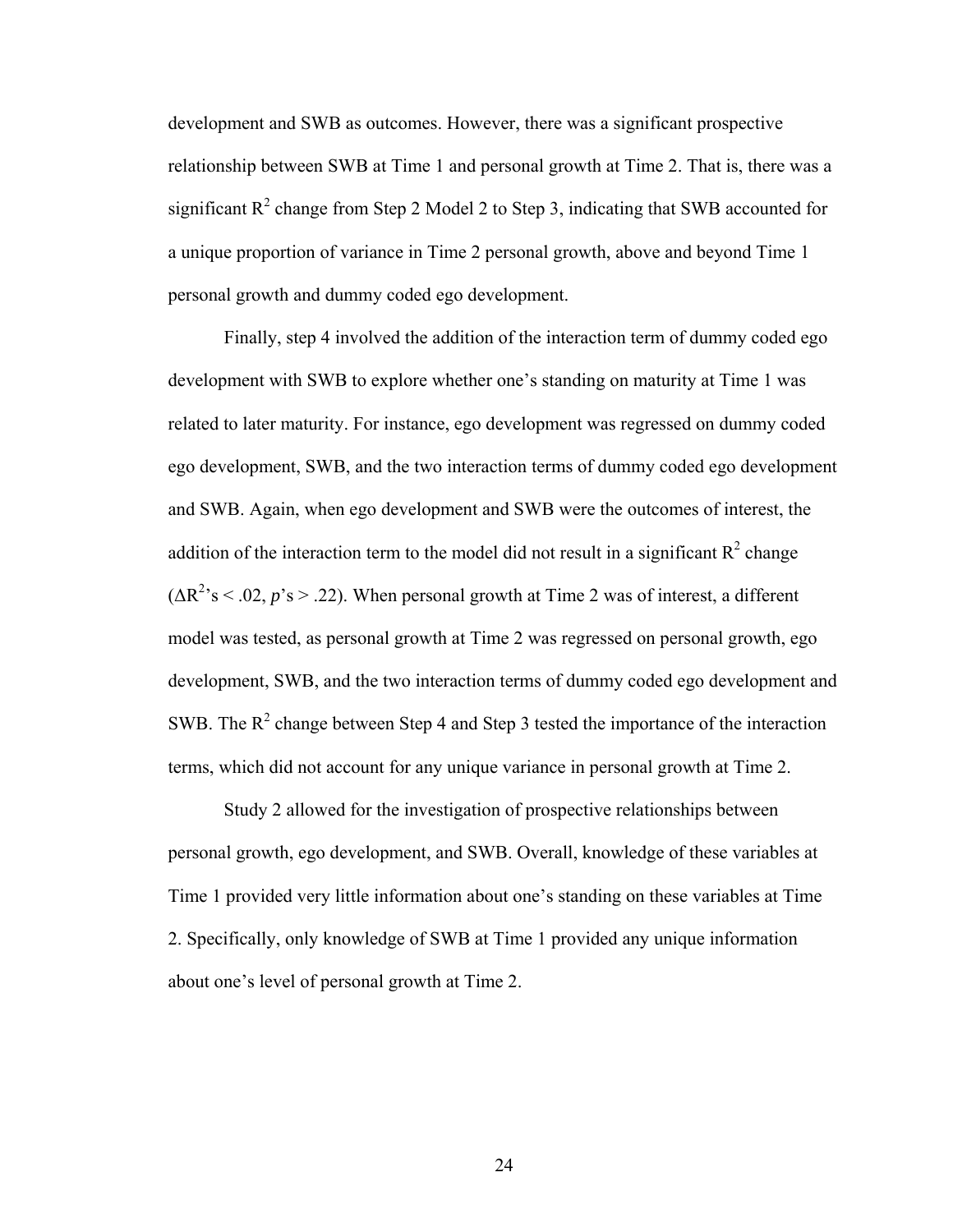## *Exploratory analyses: Attempts to replicate Study 1*

 In Study 2, ego development was measured with the validated 18 item SCT. This was an improvement upon Study 1, in which only 9 items from the SCT had been administered to participants. Given that the same 9 items were administered to participants in Study 2, as part of the larger 18 item SCT, we explored whether the results of Study 2 within these 9 items were similar to those found in Study 1. As in Study 1, the mean, the mode, and the maximum of the 9 items were considered. Also, life satisfaction, rather than SWB, was analyzed, as in Study 1. For brevity, relationships regarding the PWB composite are not discussed, as they are less important to the main aims of the current research. Correlations were computed between personal growth, mean ego development, modal ego development, maximum ego development, and life satisfaction. Results at Time 1 and Time 2 were fairly consistent with the observed correlations in Study 1, particularly in terms of the relationship between concurrent personal growth and the three calculations of ego development. In Study 2, the relation between personal growth and the three calculations of ego development paralleled those in Study 1. In Study 2, the relationship between modal ego development and personal growth, at both times  $(r's > .18)$ , was significant in this case, whereas it approached significance in Study 1. Further, personal growth was related significantly and more strongly to mean and maximum ego development, as it was in Study 1. Whereas personal growth and life satisfaction were significantly correlated in Study 1, the two were not correlated at either Time 1 or Time 2 of Study 2 (*r*'s < .15). Lastly, only one of the six correlations between life satisfaction and the three calculations of ego development in Study 2 (three at both of the two times) differed from Study 1; specifically, at Time 1, maximum ego development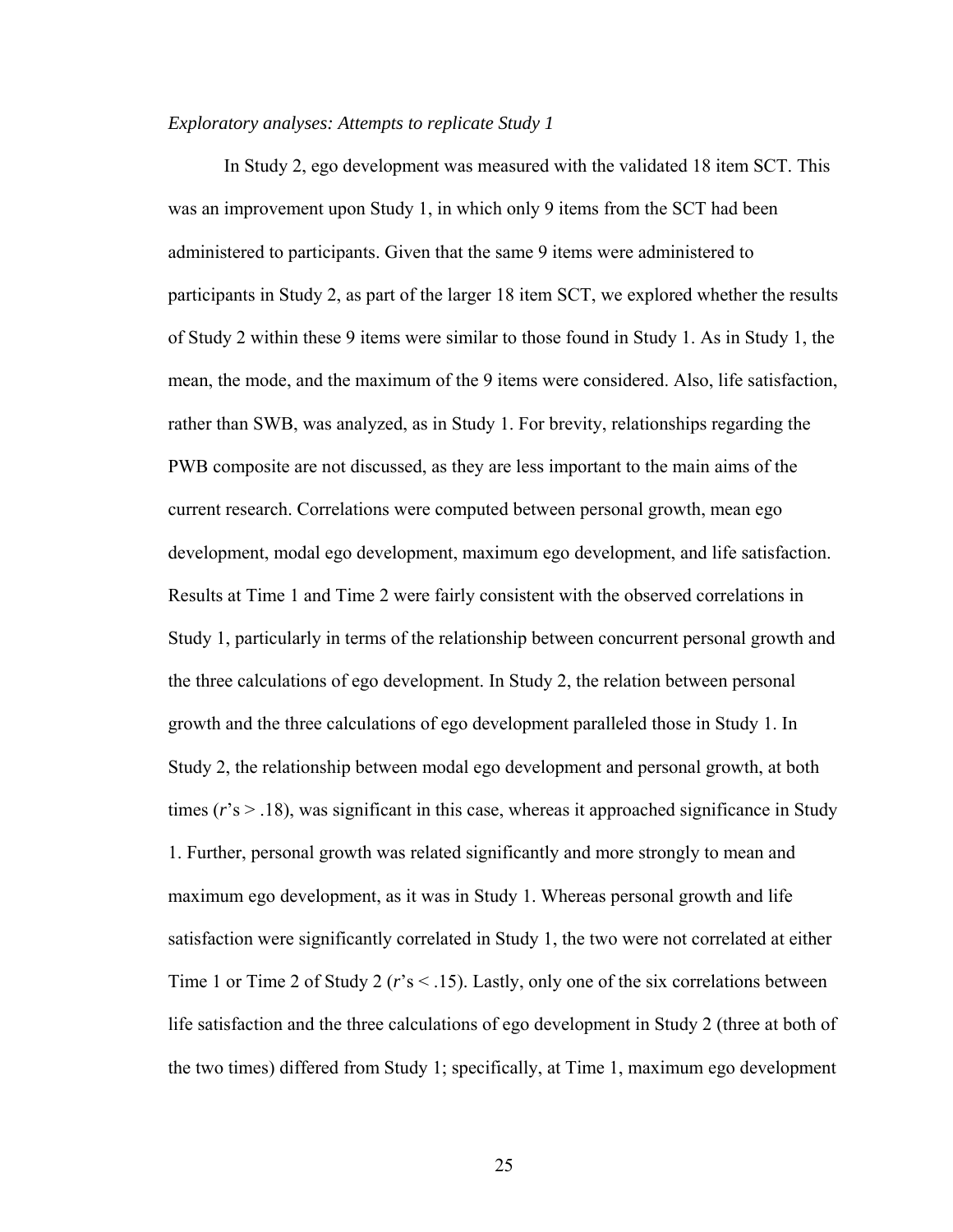was correlated significantly with life satisfaction  $(r = .19)$ , whereas it was not significant in Study 1.

 Next, hierarchical regressions tested the differential relationship of personal growth to ego development and life satisfaction. Regression models paralleled those run to produce the results of Table 3. The results of Study 2 were not consistent with those observed in Study 1. In Study 1, life satisfaction accounted for a significant proportion of variance in personal growth, above and beyond any of the three calculations of ego development. However, at both times in Study 2, life satisfaction did not account for any unique proportion of variance in personal growth, above and beyond any of the three calculations of ego development  $(\Delta R^2)$ 's <.02, *p*'s > .10). In Study 1, only maximum ego development accounted for a significant proportion of variance in personal growth, above and beyond life satisfaction. However, in Study 2, five of the six  $R^2$  tests were significant, such that the calculations of ego development accounted for a significant proportion of variance in personal growth above and beyond life satisfaction  $(\Delta R^2)$ 's  $> 0.05$ ,  $p$ 's < .01). The sixth  $R^2$  change test, for modal ego development at Time 1, approached significance ( $\Delta R^2$  = .03, *p* < .07). Overall, the results of regression analyses for Study 2 do not appear to replicate the observed relationships in Study 1. This contradiction will be further discussed later.

## *Exploratory analyses: Ego growers vs regressors*

 In order to further explore the individuals who changed over the course of the year and a half, participants were divided into one of three groups, based on whether they had increased on ego development (growers,  $N = 32$ ), stayed the same (stable,  $N = 47$ ), or decreased (regressors,  $N = 43$ ). Within-group correlations were run between personal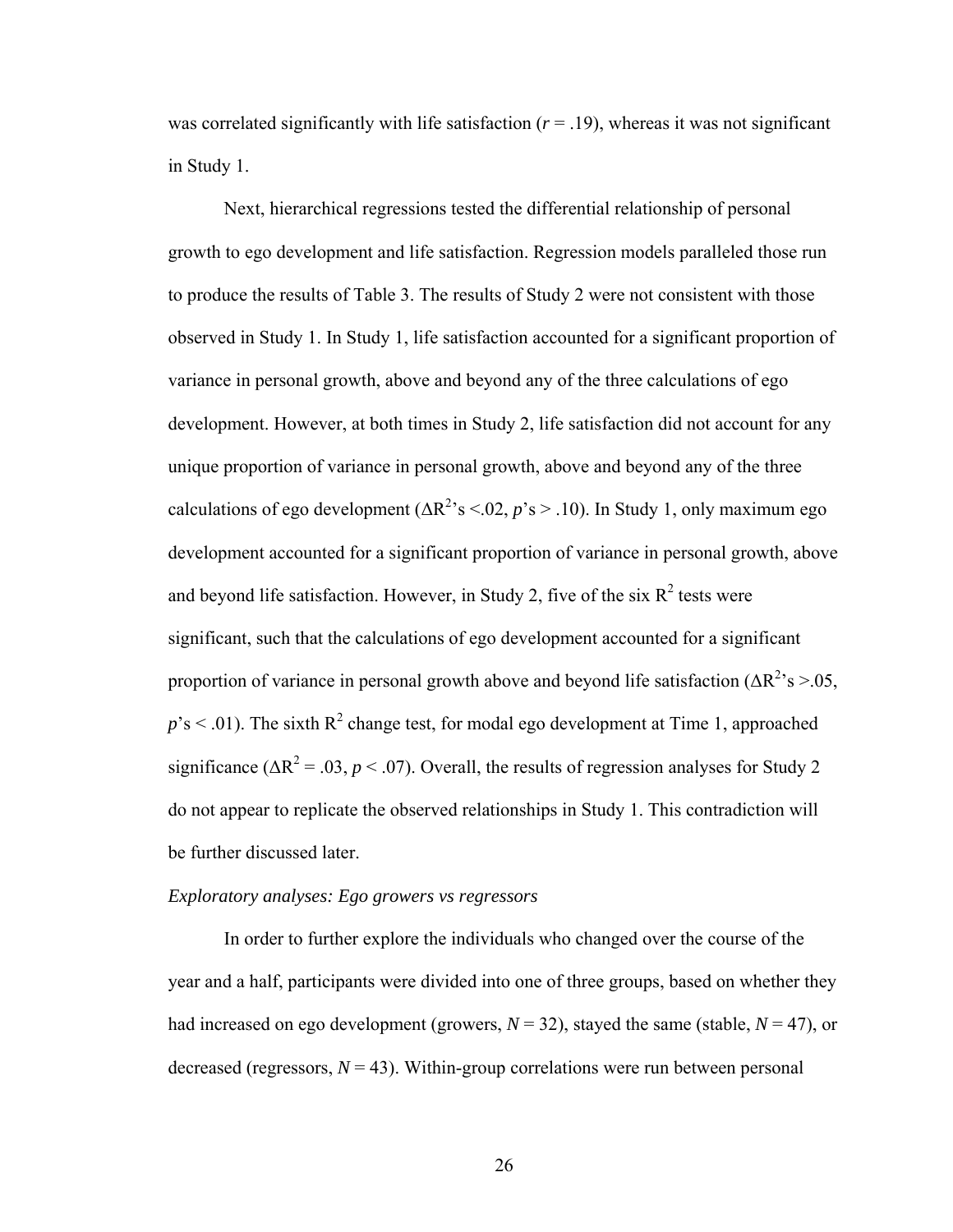growth, ego development, and SWB. At Time 1, there was no correlation between personal growth and ego development among those who were stable (*r* = .07), but both growers and regressors were likely to be high on ego development if they reported high personal growth (*r*'s > .40). Lastly, only among the regressors was personal growth and SWB related (*r* = .38). At Time 2, personal growth was only related to ego development in those who had grown  $(r = .41)$ . Personal growth was only related to SWB among those who were stable  $(r = .43)$  and those who had regressed  $(r = .34)$ . Across time, more differences across the groups emerged. Personal growth at Time 1 was, surprisingly, not related to personal growth at Time 2 in those who regressed but was significantly related to itself in the other two groups. Further, personal growth at Time 1 was only significantly related to variables at Time 2 within the stable group, as it was related to SWB (*r* = .34). Ego development at Time 1 was, of course, correlated to itself at Time 2 (*r*'s > .70), but was also related to personal growth at Time 2, but only among those who were growers  $(r = .49)$ . Finally, SWB at Time 1 was related to itself at Time 2, across all groups (*r*'s > .47). A multivariate analysis of variance (MANOVA) was run to compare growers, those who were stable, and regressors on personal growth and SWB, from Time 1 and Time 2. The multivariate test of differences between groups, using the Wilks Lambda criteria, was not statistically significant  $(F(8,232) = .45, p < .89)$ , nor were any of the univariate *F*'s significant.

## General Discussion

 The present set of studies was intended as an initial exploration of the relationship between personal growth and the components of maturity, well-being and cognitive complexity. Personal growth has been linked to well-being in previous research (Ryff  $\&$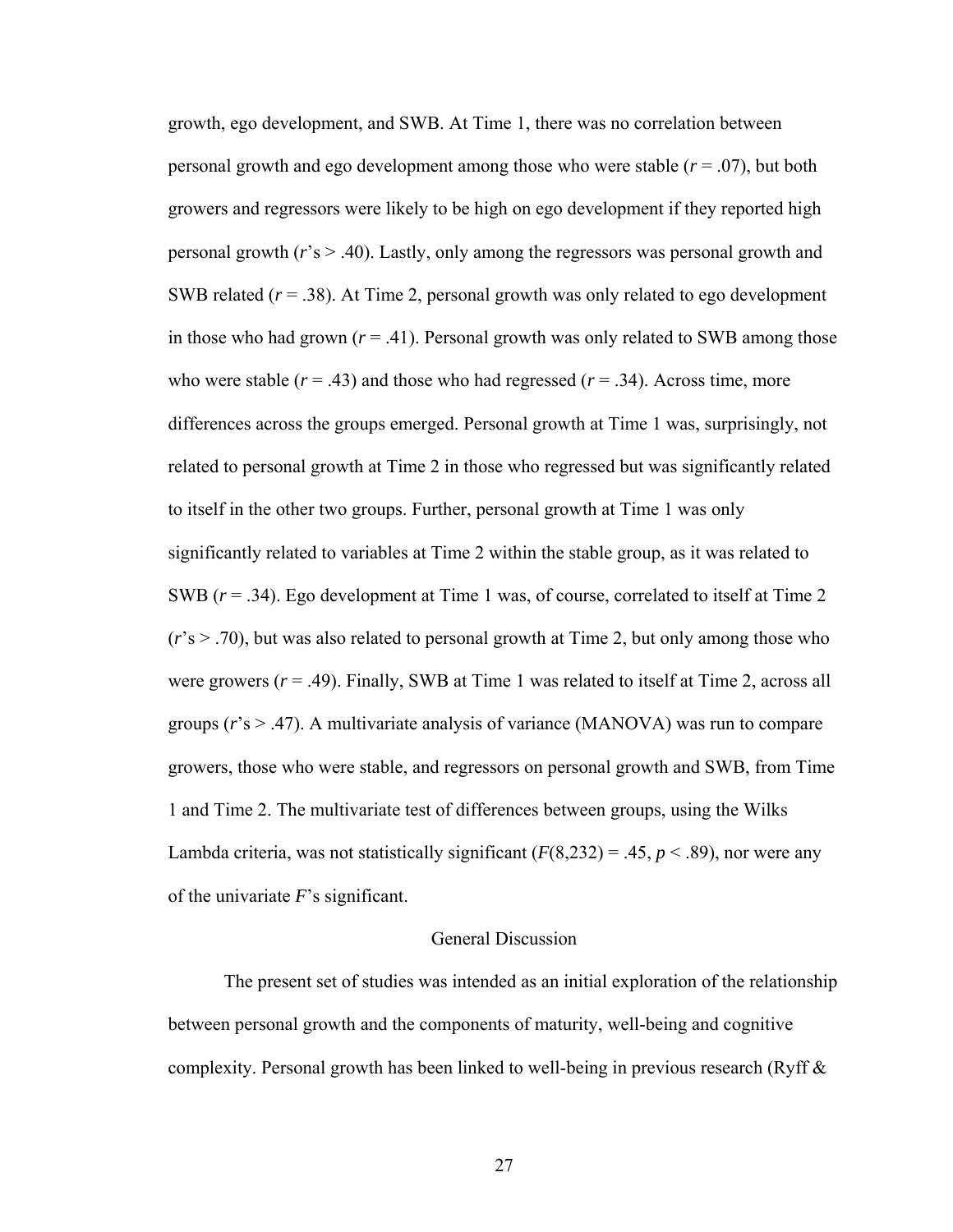Keyes, 1995), as such, the main aim of the current research was to explore the possibility that personal growth is also related to cognitive complexity (i.e., ego development). The relationship between personal growth, ego development, and well-being was explored in both studies. The second aim of the current research was to explore the prospective relationship among personal growth and the components of maturity over time (Study 2).

 Study 1 revealed that personal growth is indeed related to not only life satisfaction, but to ego development as well. However, the results were unclear as to whether there was a differential relationship between personal growth and the two components of maturity. Study 2 also supported the notion that personal growth is related in some manner to not only well-being, but also to ego development. Overall, exploration of the first aim of the research provided some evidence for the existence of a relationship between self-reported personal growth and ego development.

 Study 2 also explored the prospective relationship between ego development and well-being. Just as previous research and the current set of studies failed to find any significant relationship between ego development and well-being, when measured concurrently, Study 2 did not find a significant relationship between ego development and well-being across time. Results underscore a long history of research showing the independence of these two facets of maturity. Clearly, individuals can be happy but not ego developed and high on ego development but still unhappy.

 It may be possible that individuals who are both high on well-being and high on ego development are more likely to actively seek growth and or may have greater available resources or skills with which to move up the ladder of maturity. Thus, we tested whether or not the interaction of ego development and SWB at Time 1 predicted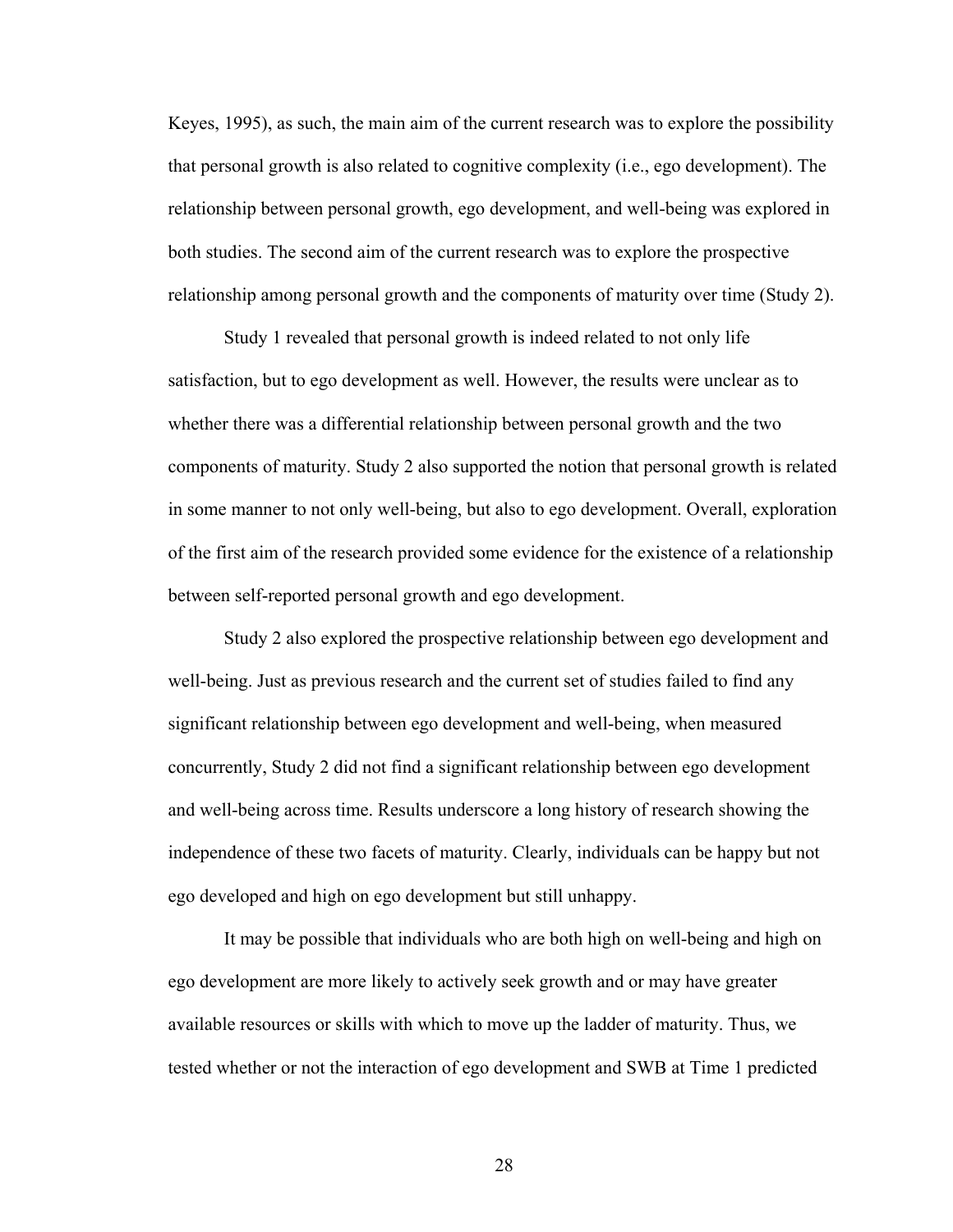greater maturity at Time 2, which it did not. Although like any null results, these could be due to lack of power to detect an effect, given the number of studies examining these variables have shown their lack of relationship, it may be that these facets of maturity are indeed unrelated, concurrently or prospectively. Examining personal growth as the criterion, analyses overtime suggested that while well-being predicted enhanced reports of personal growth over time, ego development did not. The lack of prospective relationships between personal growth and ego development provide no evidence for the notion that conscious attempts at personal growth are related to enhanced ego development overtime. Additionally, ego development itself does not appear to predict, prospectively, the tendency to embrace personal growth. Thus, the results of both studies suggest that concurrent ego development is associated with conscious reports of personal growth, but overtime these variables do not relate in a meaningful way. As such, we might consider personal growth to be like other variables that have been shown to relate to ego development (e.g., compassion, openness to experience, tolerance for ambiguity), but which do not necessarily play a role in accomplishing this developmental end. *What is the phenomenological feeling of development?* 

 Given the results of the current set of studies, the question remains, what does the phenomenological feeling of growth and development entail? On the one hand, subjectively reported growth is related to feelings of well-being. Across the lifespan, successful adaptation and adjustment to challenges, to novel environments, and to changes in roles should, presumably, result in positive feelings when one establishes a meaningful place in society, both in terms of career and work, and in terms of social ties with friends and family. That well-being results from such success may never have been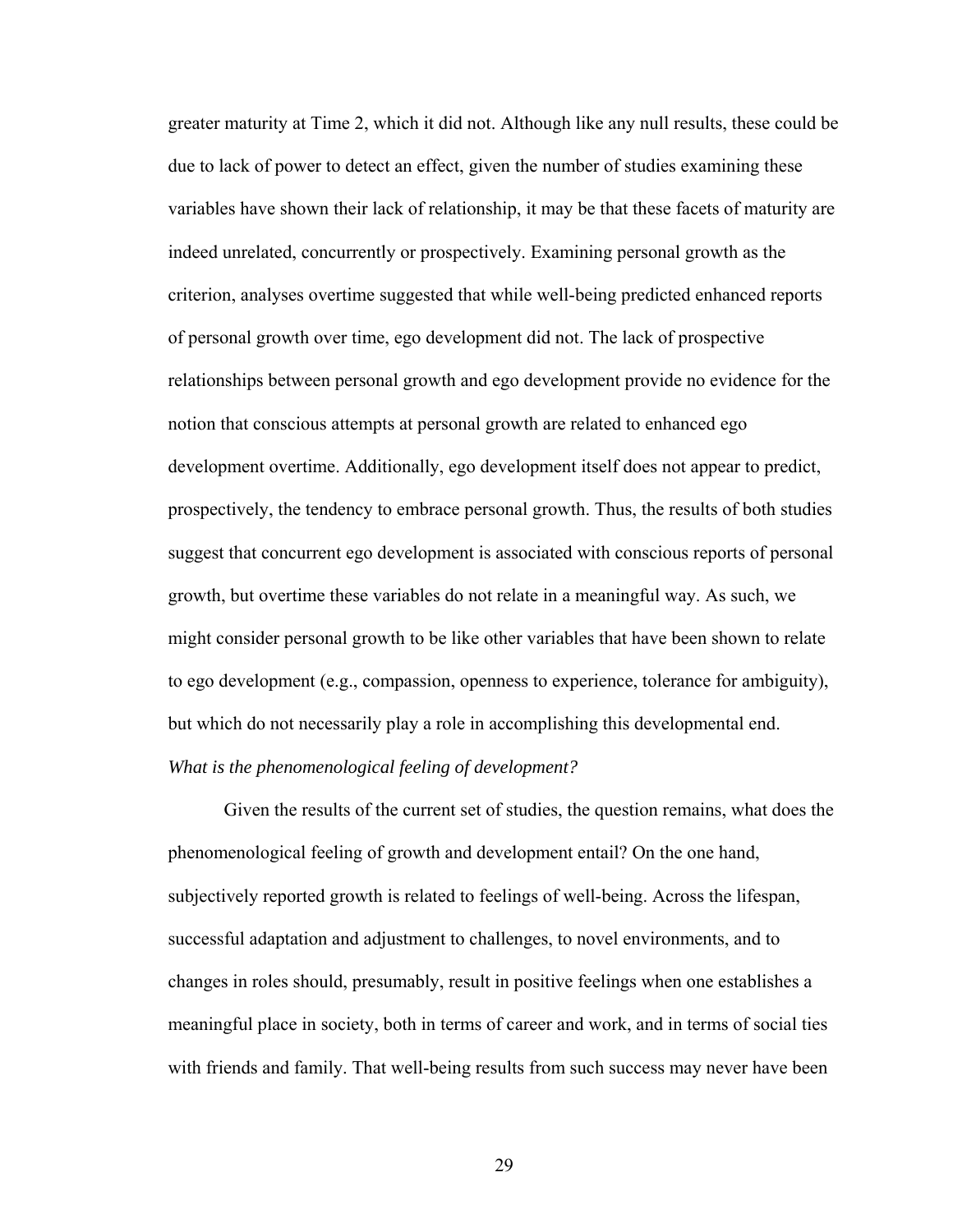an explicit goal towards which such growth in the face of adjustment and adaptation was directed. In essence, well-being may be the unintentional result of such personal growth. Further, results suggest that individuals who enjoy a modicum of well-being may be more likely to embrace personal growth as a goal. Given that personal growth is considered effortful engagement in self improvement or self-actualization, well-being may provide a platform from which such an effortful work on the self may be palatable. It might be worth noting that one inconsistency between the two studies was the stronger concurrent relationship between life satisfaction and personal growth in Study 1 compared to the less robust relationship between well-being and personal growth in Study 2. One potential explanation for this difference might be the differing ages and life situations of the two samples. College might be considered a time in which it is essentially expected that individuals will embark on a time of personal growth. It is notable that feelings of wellbeing were associated with enhanced personal growth reports over time. For college students happiness may be a precursor to the experience of growth. For adults (eg., those in Study 1), feelings of life satisfaction may be more strongly related to personal growth since this growth is less a function of normative expectations. Further, individuals who feel themselves actively engaged in the process of personal growth may find this very engagement satisfying.

 As noted above, ego development was related to personal growth, in both studiese, but only concurrently. Individuals who are characterized by complex, nuanced views of life may well report themselves as embracing personal growth as an important end. However, overtime these two variables are not related. Given that the higher levels of ego development are characterized by concern for identity and interpersonal mutuality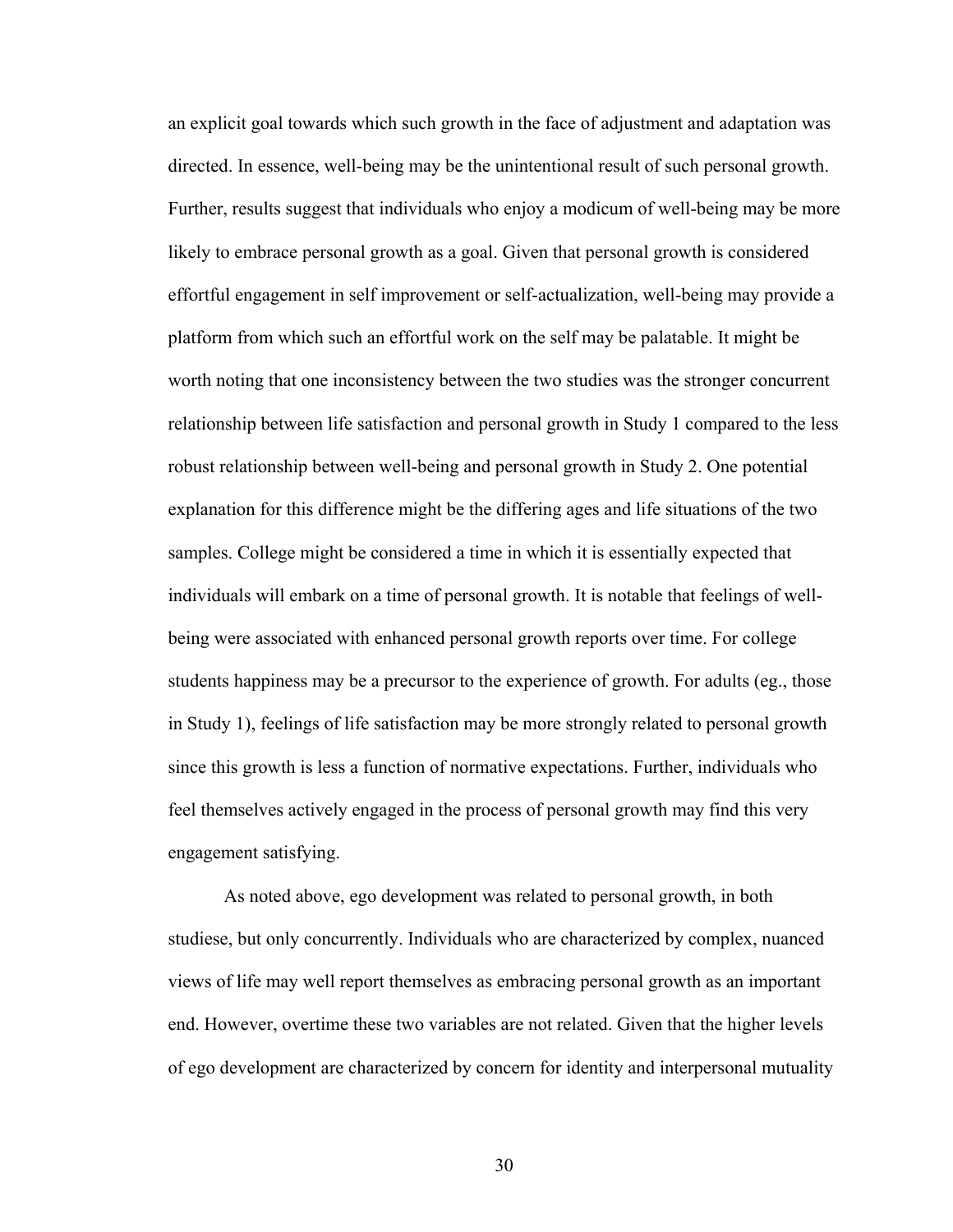and understanding, these conscious reports of concern for personal growth are perhaps not surprising. Importantly, however, results of the present study do not suggest that such preoccupation with personal growth actually contributes to ego development itself.

 Although the notion of the active developer is increasingly of interest for scholars, it is important to note the difference between active development and intentional development (King, in press). By active development, we refer to the process by which an individual exerts effortful engagement towards development. Simply, this might entail the effort of showing up to work each day or spending time with loved ones. Intentional development, though, is a step up from active development in that it calls forth a deliberate and conscious focus on the developmental tasks at hand.

 A comparison can be drawn to the topic of meta-communication, which broadly describes situations in which an individual communicates with another individual *about*  their communication. In a similar fashion, the intentional developer is talking with him or herself about his or her active development. The intentional developer is, most notably, represented by those who self-report high personal growth. In the case of the current research, those who reported that they are engaged in personal growth were more likely to be highly ego developed. However, over time, just because an individual was either high on personal growth or highly ego developed did not necessarily indicate that growth and development would ensue. Thus, although ego development certainly seems to be related to active engagement in life experience (King, Scollon, Ramsey, & Williams, 2000), the end results of this engagement may well be a capacity that is simply unavailable to conscious report.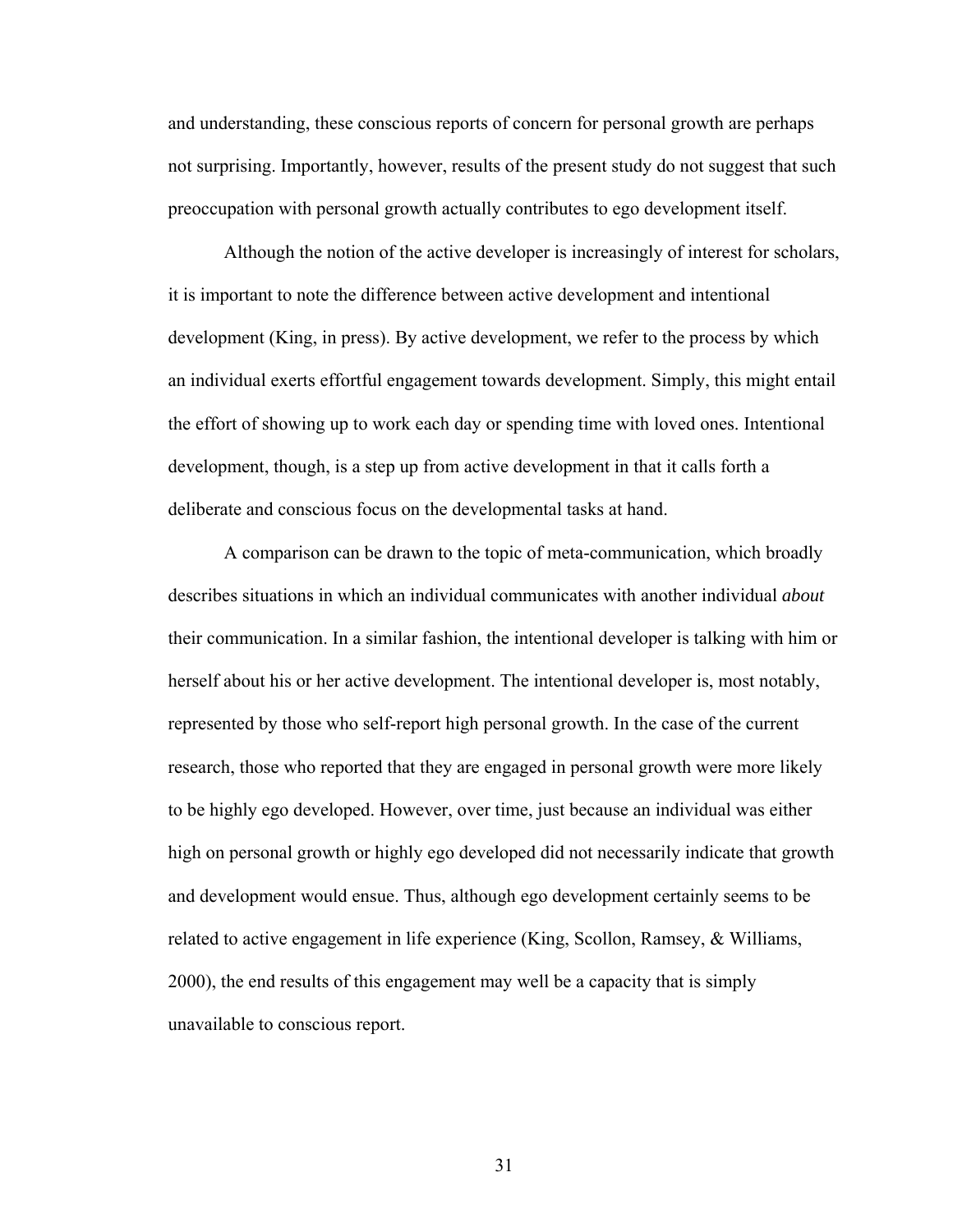#### *Limitations and future directions*

 The present studies are intriguing but they are also limited. Study 1 utilized a novel procedure to assess ego development. The use of the shortened 9 item SCT presented a methodological hurdle to overcome. However, the use of the three calculations of ego development in Study 1 (i.e., mean, mode, and maximum) was fairly justified. Further, because the 9 items that were used in Study 1 were used within the assessment of ego development in Study 2, we were able to explore whether or not these results replicated in Study 2. The results of Study 2 were somewhat consistent with those observed in Study 1, when using the mean, mode, and maximum of the 9 items. However, the results with the three calculations of ego development did parallel those observed with the total protocol score in Study 2; thus, it is unclear whether the inconsistency in results across studies is due to issues concerning the measurement of ego development, to some underlying difference between the samples of the study, or due to the true nature of the relationships between the variables of interest. Thus, interpretation of results for Study 1 should be taken with caution.

 While Study 2 allowed for analysis of prospective relationships between personal growth, ego development, and well-being, these constructs were only measured at two occasions. Three or more waves of assessment are better suited for addressing questions of change and development. Because of the design of Study 2, complex relationships over time between ego development and well-being may have gone undetected in the sample of only two waves. Thus, future explorations of ego development and well-being should take this into account and assess three or more waves.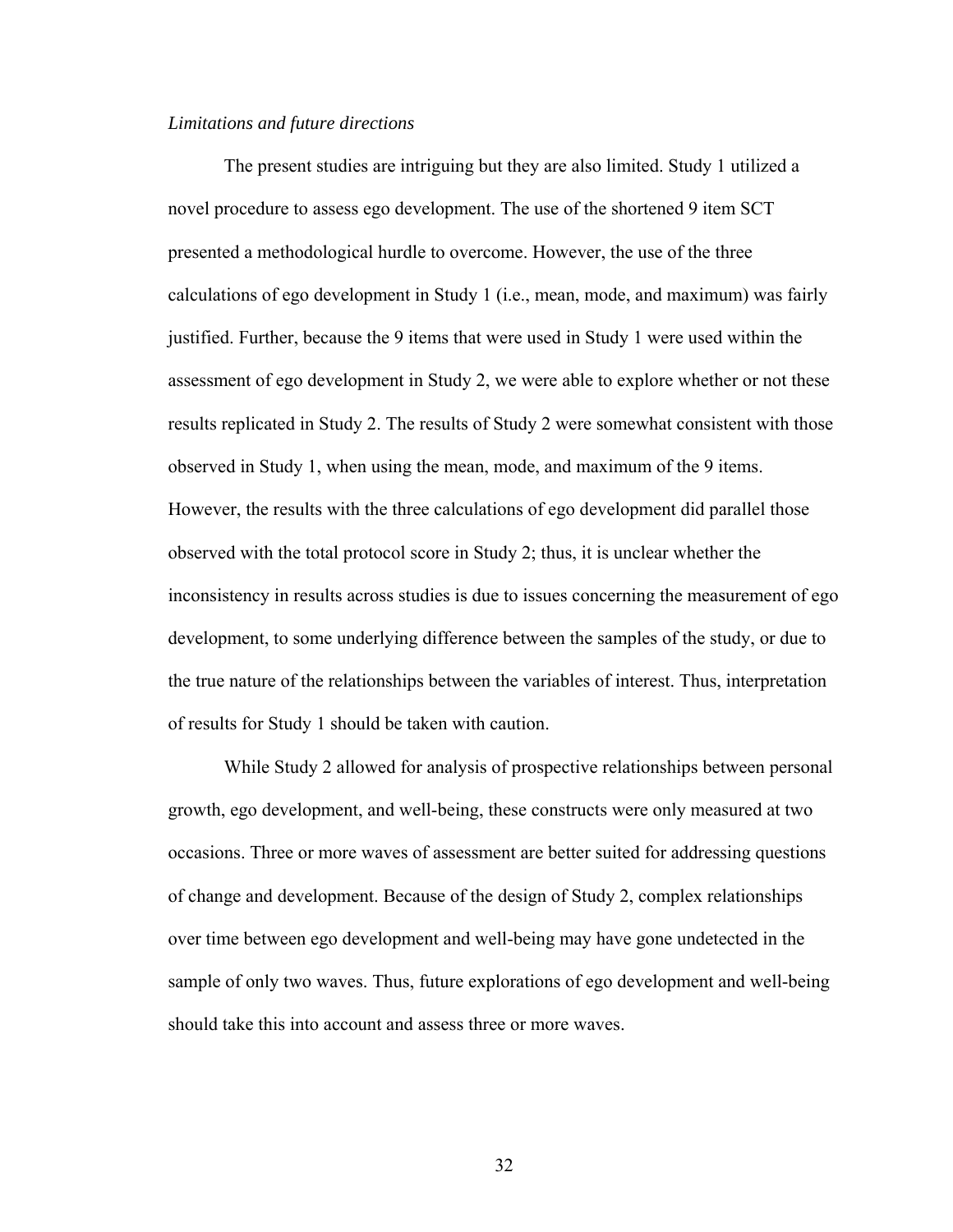Based on the characteristics of the current samples for both studies, there is some concern over how generalizability. Certainly, participants in Study 1 were predominantly female and although it was a community sample, the participants were drawn from a single professional field. The sample of first year college students was desirable, given that such students were expected to be more likely to change on ego development. However, previous research that has tracked changes in ego development, such as research on parents of children with Down Syndrome or women who have experienced divorce, has focused on older adults. It may be that certain life experiences, which most college students have yet to experience, result in changes that would create notable, prospective relationships between ego development and well-being.

 In a related fashion, personal growth was initially conceptualized as process that occurs in light of specific identity challenging experiences *and* as an engaged, active process. In the current set of studies, personal growth was only assessed as this latter active process. Future research should investigate the relationships between self-reported growth, in light of dealing with an identity challenging experience, ego development, and well-being.

### Conclusion

 In sum, the current set of studies provided an initial exploration of the relation of the phenomenological feelings of growing to actual personality development. Personal growth was, indeed, found to be related to ego development. As in previous research, personal growth was also related to well-being. Although personal growth was found to relate to both of the components of maturity, no prospective relations emerged for ego development. Furthermore, the relationships between personal growth and well-being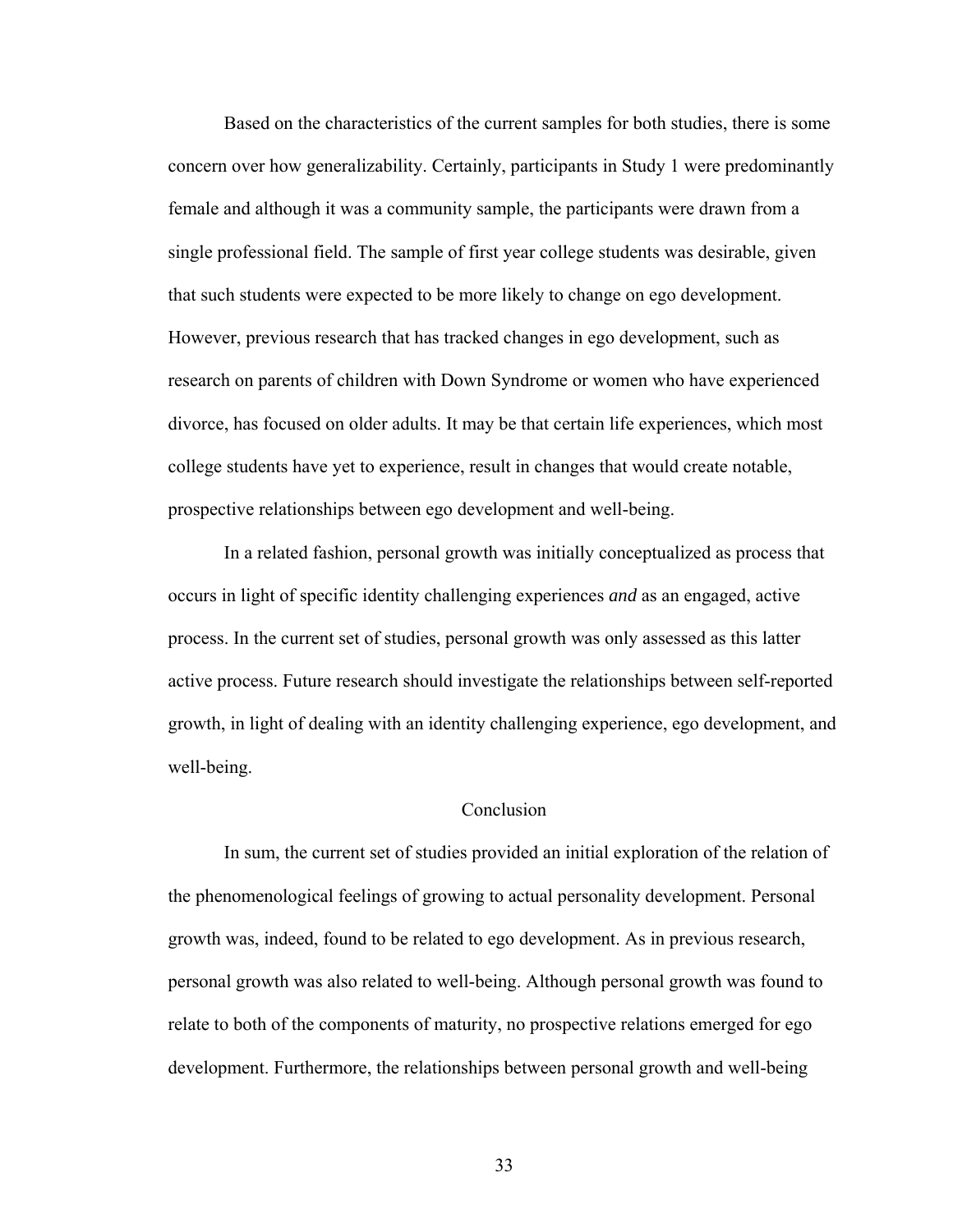were not consistent across studies. Clearly, future research should continue to address the relations among the phenomenological experience of personal growth and a variety of measures of maturity. Such research might help to capture the developmental outcomes that might be influenced by the developer's active and potentially intentional engagement in the process of personal growth.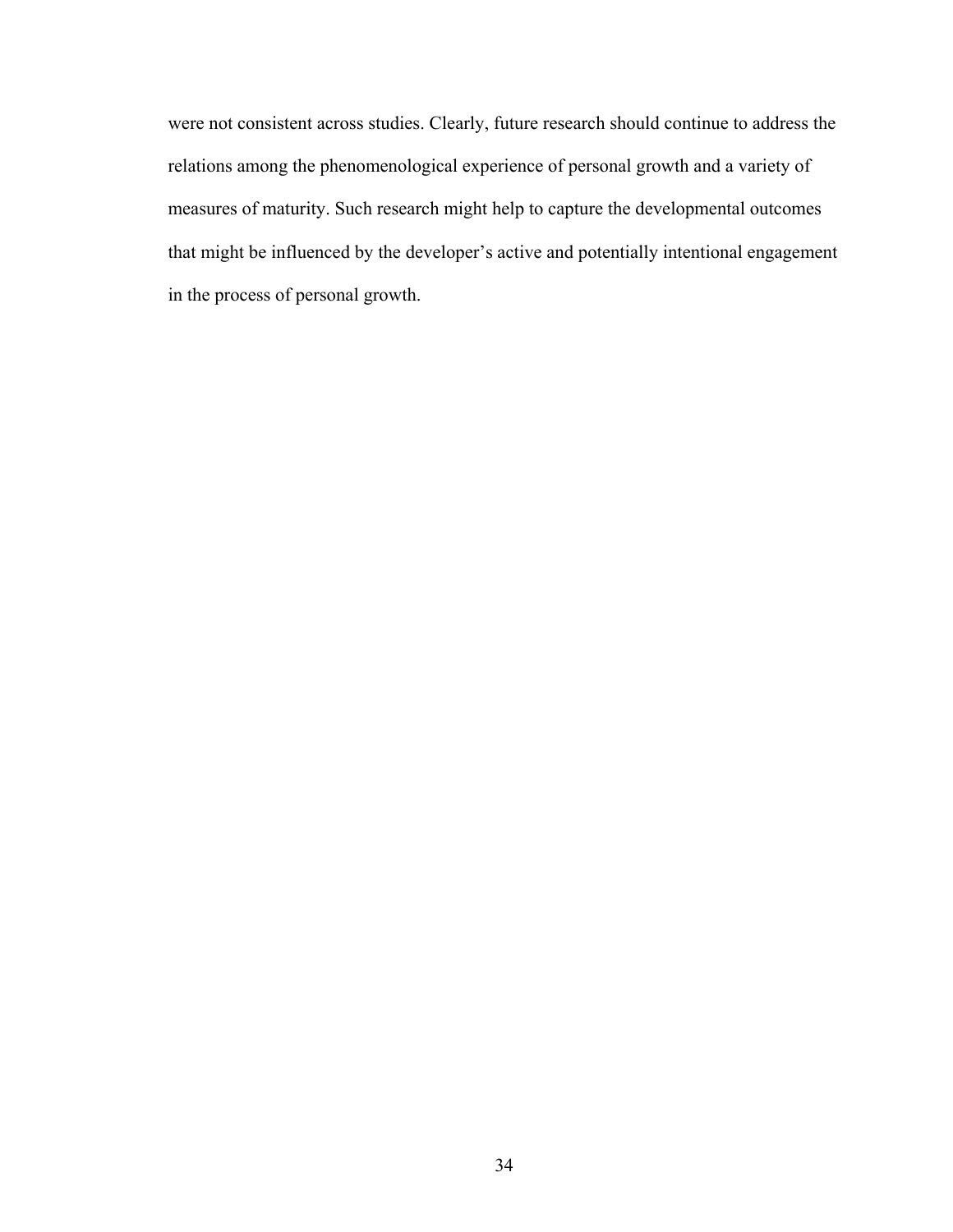### References

- Baltes, P. B., & Staudinger, U. M. (2000). Wisdom: A metaheuristic (pragmatic) to orchestrate mind and virtue toward excellence. *American Psychologist, 55,* 122- 136.
- Bauer, J. J., & McAdams, D.P. (2004a). Growth goals, maturity, and well-being. *Developmental Psychology, 40,* 114-127.
- Bauer, J. J., & McAdams, D. P. (2004b). Personal growth in adults' stories of life transitions. *Journal of Personality, 72,* 573-602.
- Block, (1982). Assimilation, accommodation, and the dynamics of personality development. *Child Development, 53*, 281-295.
- Calhoun, L. G., & Tedeschi, R. G. (2006). *Handbook of posttraumatic growth: Research and practice*. Mahwah, NJ: Erlbaum.
- Carstensen, L. L., Isaacowitz, D. M., Charles, S. T. (1999). Taking time seriously: A theory of socioemotional selectivity. *American Psychologist, 54*, 165-181.
- Diener, E., Emmons, R. A., Larsen, R. J., & Griffin, S. (1985). The satisfaction with life scale. *Journal of Personality Assessment, 49,* 71-75.
- Diener, E., Suh, E. M., Lucas, R. E., Smith, H. L. (1999). Subjective well-being: Three decades of progress. *Psychological Bulletin, 125*, 276-302.
- Helgeson, V. S., Reynolds, K. A., & Tomich, P. L. (2006). A meta-analytic review of benefit finding and growth*. Journal of Consulting and Clinical Psychology, 74*, 797–816.
- Helson, R. (1992). Women's difficult times and rewriting the life story. *Psychology of Women Quarterly, 16*, 331–347.
- Helson, R., & Roberts, B. W. (1994). Ego development and personality change in adulthood. *Journal of Personality and Social Psychology*, *66*, 911-920.
- Helson, R., & Wink, P. (1987). Two conceptions of maturity examined in the findings of a longitudinal study. *Journal of Personality and Social Psychology, 53*, 531–541.
- Hy, L. X., & Loevinger, J. (1996). *Measuring ego development* (2nd ed.). Mahwah, NJ: Lawrence Erlbaum.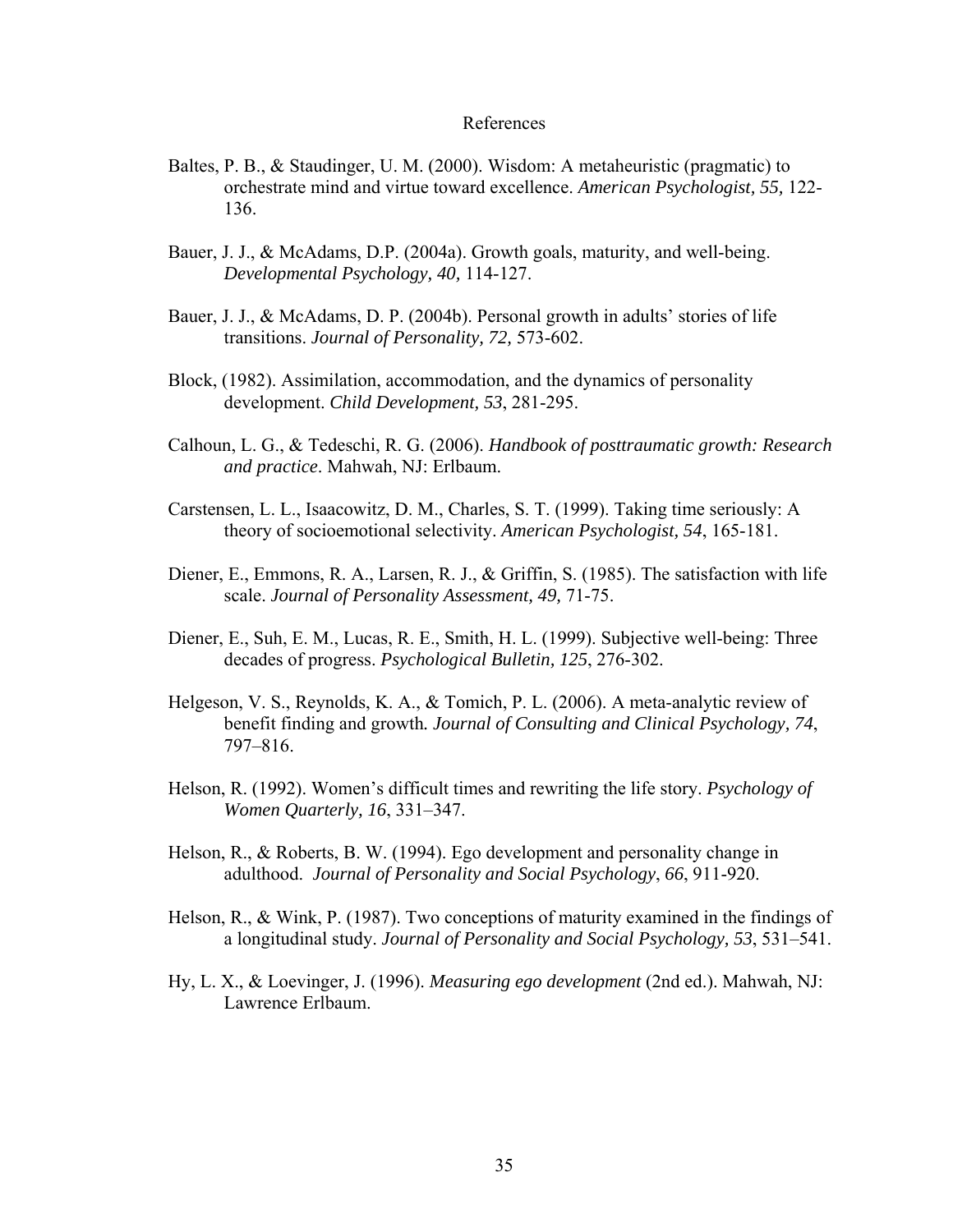- Hy, L. X., Bobbitt, K., & Loevinger, J. (1998). Testing and revising the rules for obtaining TPRs for 35-item and 18-item forms. In J. Loevinger (Ed.), *Technical foundations for measuring ego development: The Washington University Sentence Completion Test* (pp. 25–28). Hillsdale, NJ: Erlbaum.
- Keyes, C. L. M., Shmotkin, D., & Ryff, C. D. (2002). Optimizing well-being: The empirical encounter of two traditions. *Journal of Personality and Social Psychology, 82,* 1007-1022.
- King, L. A. (2001). The hard road to the good life: The happy, mature person. *Journal of Humanistic Psychology, 41*, 51–72.
- King, L. A. (in press). The challenge of ego development: Intentional vs. active development. To appear in A. Combs, A. H. Pfaffenberger, & P. W. Marko (Eds.), *The Postconventional Personality: Perspectives on Higher Development*. Buffalo, NY: SUNY Press.
- King, L. A., & Hicks, J. A. (2007). Whatever happened to "What might have been"? *American Psychologist, 62,* 625-636.
- King, L. A., Scollon, C. K., Ramsey, C., & Williams, T. (2000). Stories of life transition: Subjective well-being and Ego Development in parents of children with Down Syndrome. *Journal of Research in Personality, 34,* 509-536.
- Labouvie-Veif, G. (2003) Dynamic integration: Affect, cognition, and the self in adulthood. *Current Directions in Psychological Science, 12*, 201-206.
- Lerner, R. M. (1998). Theories of human development: Contemporary perspectives. In D. William & R. M. Lerner (Eds.), *Handbook of child psychology, Vol. 1: Theoretical models of human development* (pp. 1–24). Hoboken, NJ: Wiley.
- Loevinger, J. (1976). *Ego development: Conception and theories.* San Francisco, CA: Jossey–Bass.
- Loevinger, J., & Wessler, R. (1970). *Measuring ego development: Vol. 1. Construction and use of a sentence completion test.* San Francisco: Jossey-Buss.
- McFarland, C., & Alvaro, C. (2000). The impact of motivation on temporal comparisons: Coping with traumatic events by perceiving personal growth. *Journal of Personality and Social Psychology, 79*, 327–343.
- Mroczek, D. K. (2001). Age and emotion in adulthood. *Current Directions in Psychological Science, 10*, 87–90.
- Mroczek, D. K., & Kolarz, C. M. (1998). The effect of age on positive and negative affect: A developmental perspective on happiness. *Journal of Personality and Social Psychology, 75*, 1333–1349.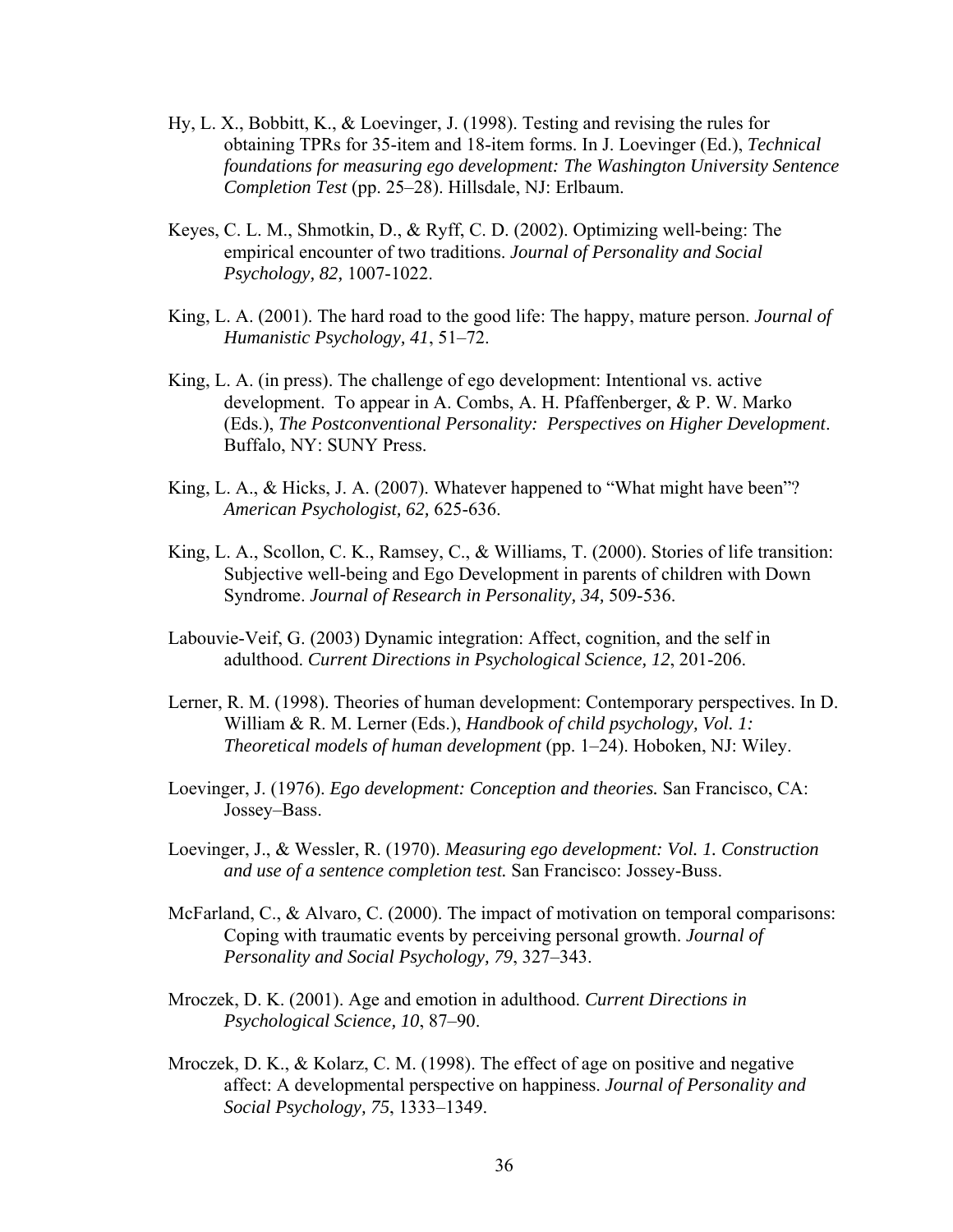- Noam, G. I. (1998). Solving the ego development–mental health riddle. In A. Blasi & P. Westenberg (Eds.), *Personality development: Theoretical, empirical, and clinical investigations of Loevinger's conception of ego development* (pp. 271–295). Mahwah, NJ: Erlbaum.
- Park, C. L., Cohen, L. H., & Murch, R. L. (1996). Assessment and prediction of stress related growth. *Journal of Personality, 64*, 71–105.
- Pals, J. L. (2006). Narrative identity processing of difficult life experiences: Pathways of personality development and positive self-transformation in adulthood. *Journal of Personality, 74*, 1079-1110.
- Roberts, B. W. & Mroczek, D. (2008). Personality trait change in adulthood. *Current Directions in Psychological Science, 17*, 31-35.
- Roberts, B. W., & Wood, D. (2006). Personality development in the context of the Neo-Socioanalytic Model of personality). In D. Mroczek & T. Little (Eds.), *Handbook of Personality Development* (pp. 11-39). Mahwah, NJ: Lawrance Erlbaum Associates.
- Ryff, C. D. (1989). Happiness is everything, or is it? Explorations on the meaning of psychological well-being. *Journal of Personality and Social Psychology, 57,* 1069-1081.
- Ryff, C. D., & Singer, B. H. (2008). Know thyself and become what you are : A eudaimonic approach to psychological well-being. *Journal of Happiness Studies, 9*, 13-39.
- Ryff, C. D., & Keyes, C. L. M. (1995). The structure of psychological well-being revisited. *Journal of Personality and Social Psychology, 69,* 719-727.
- Taylor, S. E., & Armor, D. A. (1996). Positive illusions and coping with adversity. *Journal of Personality, 64*, 873-898.
- Tedeschi, R. G., & Calhoun, L. G. (1995). *Trauma and transformation: Growing in the aftermath of suffering*. Thousand Oaks, CA: Sage.
- Vaillant, G. E., & McCullough, L. (1987). The Washington University Sentence Completion Test compared with other measures of adult ego development. *American Journal of Psychiatry, 144*, 1189–1194.
- Watson, D., Clark, L. A., & Tellegen, A. (1988). Development and validation of brief measures of positive and negative affect: The PANAS scales. *Journal of Personality and Social Psychology*, *54*, 1063-1070.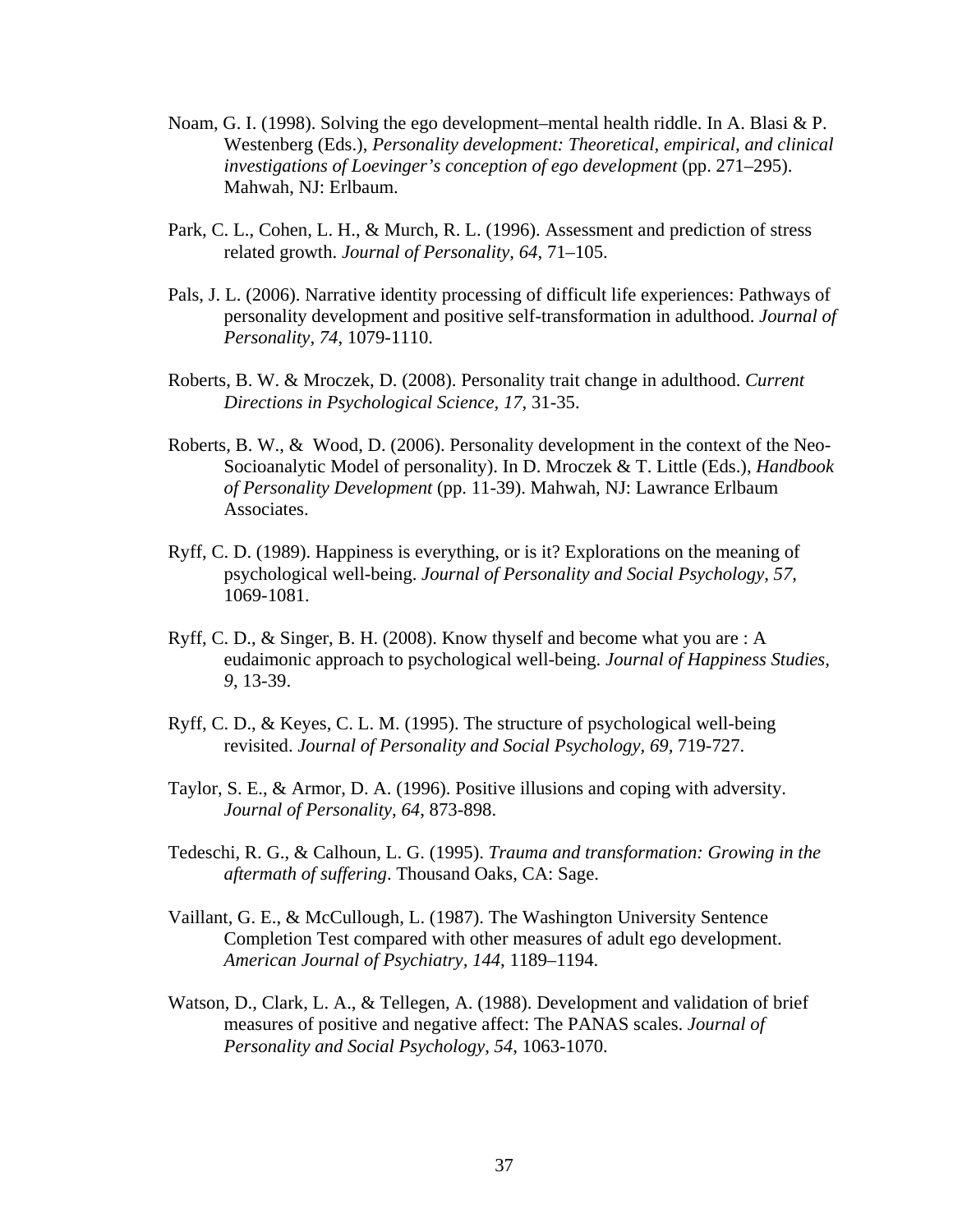Westen, D. (1998). Loevinger's theory of ego development in the context of contemporary psychoanalytic theory. In P. M. Westenberg, A. Blasi, & L. D. Cohn (Eds.), *Personality development: Theoretical, empirical and clinical investigations of Loevinger's conception of ego development* (pp. 59–70). Mahwah, NJ: Erlbaum.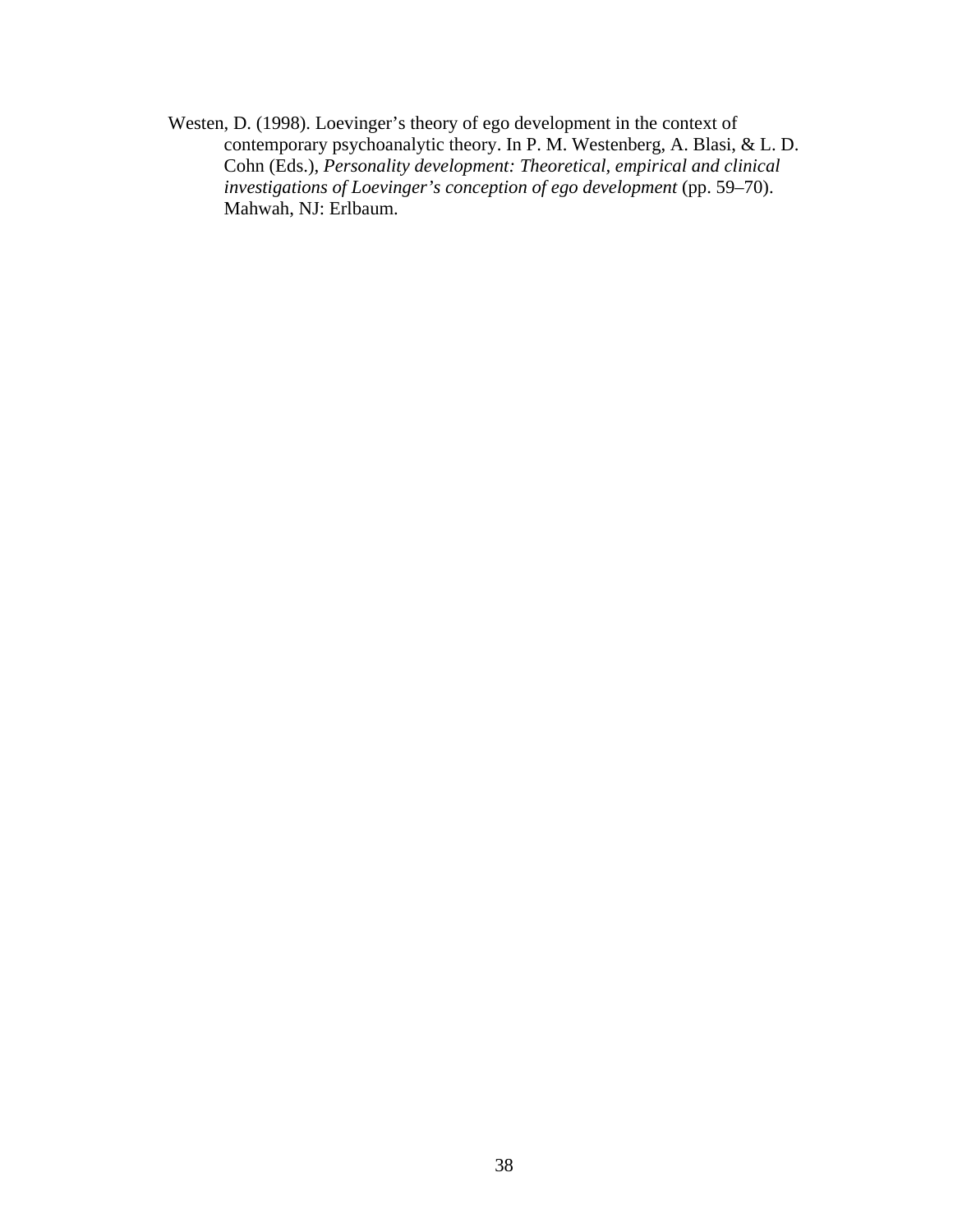#### Footnote

 1. Mean differences and correlations were explored within the two sample populations from which the community samples were drawn, that is, within the states of Washington and Texas. T-tests were used to demonstrate that mean scores on the PWB composite, personal growth, SWLS, modal ego development, and maximum ego development did not differ across the samples  $(t(174)$ 's < 1.31,  $p$ 's > .19). However, mean ego development was greater in the Washington sample  $(5.71, SD = .61)$  than in the Texas sample (5.51,  $SD = .60$ ;  $t(174) = 2.26$ ,  $p < .03$ ). Correlations between the PWB composite, personal growth, and life satisfaction were similar across the two samples. Also, correlations between the three methods of calculation of ego development were similar across the two samples. However, correlations of ego development with personal growth and life satisfaction differed across samples. In the Washington sample, personal growth was significantly correlated with all three methods of calculated ego development  $(r's > .22)$ , whereas the same correlations were not significant in the Texas sample  $(r's <$ .13). In the Washington sample, life satisfaction and ego development, both mean and modal, were significantly correlated  $(r \leq 27)$  and the correlation with maximum ego development approached significance ( $r = .22$ ,  $p < .055$ ). Alternatively, in the Texas sample, life satisfaction and all three methods of ego development calculation were uncorrelated  $(r's < .02)$ .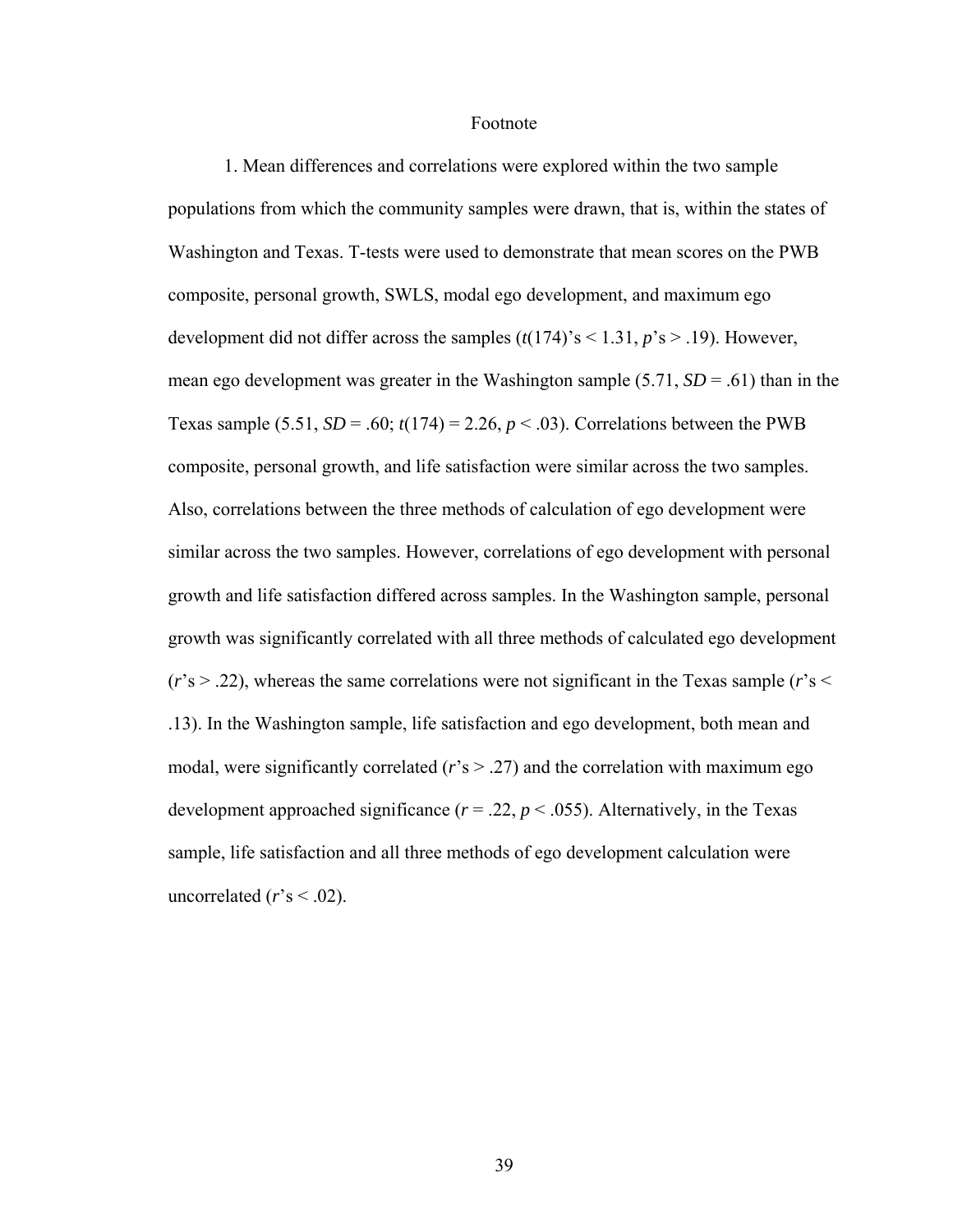|                 |          | SD           |               |               | 4 G             | 1                | 85                |                 | 67   | .79           | 74      |                                                                                                                                  |                                                                                                                 |
|-----------------|----------|--------------|---------------|---------------|-----------------|------------------|-------------------|-----------------|------|---------------|---------|----------------------------------------------------------------------------------------------------------------------------------|-----------------------------------------------------------------------------------------------------------------|
|                 |          | Mean         |               | 3.90          | 4.39            |                  | 3.65              |                 | 5.60 | 5.78          | 6.89    |                                                                                                                                  |                                                                                                                 |
|                 |          | Maximum      | S             | $\frac{3}{2}$ | -17             |                  | $\frac{1}{2}$     |                 | 73.  | $\frac{8}{4}$ | ı       |                                                                                                                                  |                                                                                                                 |
| Ego Development |          | <b>Mode</b>  | <u>م</u>      | So            | $\frac{4}{1}$   |                  | $\frac{1}{2}$     |                 | 77   |               |         |                                                                                                                                  |                                                                                                                 |
|                 |          | <b>Mean</b>  | 80            | $\frac{1}{2}$ | -17             | 32               | $\dot{z}$         |                 | (51) |               |         |                                                                                                                                  |                                                                                                                 |
|                 | ه<br>أنا | Satisfaction | Š             | 59.           | 34              | S9               | (.86)             |                 |      |               |         |                                                                                                                                  |                                                                                                                 |
|                 | Personal | Growth*      |               | 9             |                 |                  |                   |                 |      |               |         |                                                                                                                                  |                                                                                                                 |
|                 | Personal | Growth       | $\frac{3}{2}$ | 53            | (37)            |                  |                   |                 |      |               |         |                                                                                                                                  |                                                                                                                 |
|                 | PWB      | Composite    | <u>යි</u>     | (92)          |                 |                  |                   |                 |      |               |         |                                                                                                                                  |                                                                                                                 |
|                 |          |              | Age           | PWB Composite | Personal Growth | Personal Growth* | Life Satisfaction | Ego Development | Mean | Mode          | Maximum | Note. $N = 176$ . Reliabilities are on the diagonal. Correlations in bold are significant at $p \lt 0.05$ . PWB composite is the | aggregated score of the components of the PWB scale, excluding Personal Growth. Personal Growth* = Correlations |

| S                                                        |
|----------------------------------------------------------|
| ן היה היה המה המה האור<br>)<br>J                         |
|                                                          |
| ند<br>منا                                                |
| :<br>פ<br>ļ<br>Ċ                                         |
| היים סמם בייי                                            |
|                                                          |
| うと りとりそりこりょうり りとり りりぶこん<br><b>NNNNNNN</b><br>)<br>2<br>2 |
|                                                          |
| י<br>י^י יי<br>3<br>ŗ                                    |
| Ī<br>:<br>)<br>)                                         |
| í                                                        |

40

aggregated score of the components of the PWB scale, excluding Personal Growth. Personal Growth\* = Correlations .<br>פ ر<br>^ aggregated soore or the compo<br>corrected for attenuation. corrected for attenuation.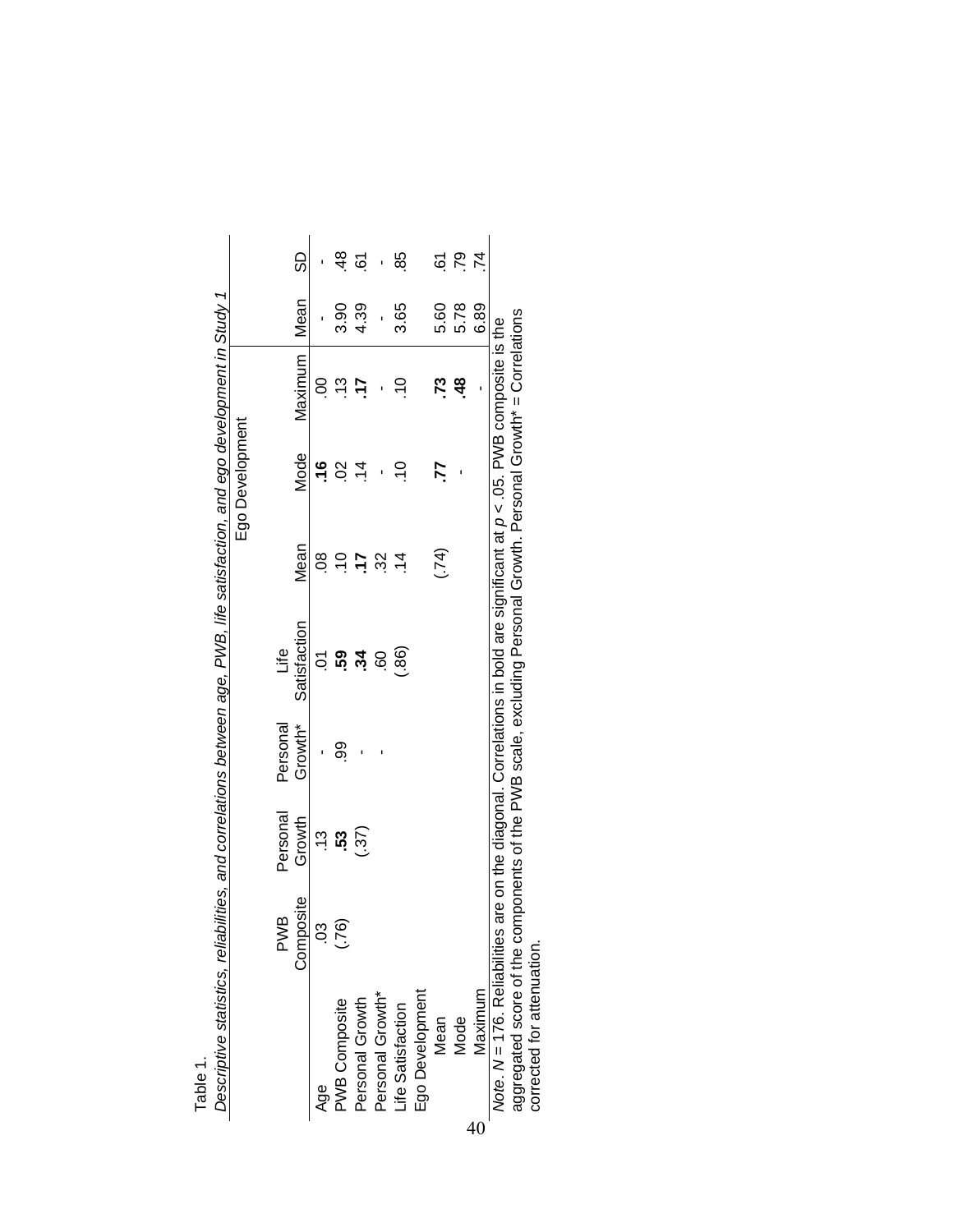#### Table 2.

| prodicting ago actorprison and the cationaction as a ranction on the in-otacy in |      |                 |     |              |
|----------------------------------------------------------------------------------|------|-----------------|-----|--------------|
|                                                                                  |      | Ego Development |     | Life         |
|                                                                                  | Mean | Mode            | Max | Satisfaction |
| Step 1                                                                           |      |                 |     |              |
| Step 1 $R^2$                                                                     | .01  | .00             | .02 | .35          |
| Step 2                                                                           |      |                 |     |              |
| <b>PWB Composite</b>                                                             | .02  | $-.09$          | .06 | .57          |
| <b>Personal Growth</b>                                                           | .16  | .20             | .15 | .04          |
| Step 2 $R^2$                                                                     | .03  | .03             | .03 | .35          |
| $\varDelta R^2$                                                                  | .02  | .03             | .02 | .00          |

Standardized Beta coefficients and R<sup>2</sup> values from hierarchical regressions *predicting ego development and life satisfaction as a function of PWB in Study 1* 

*Note*. *N* = 176. Statistics in bold are significant at *p* < .05. PWB

composite is the aggregated score of the components of the PWB scale, excluding Personal Growth.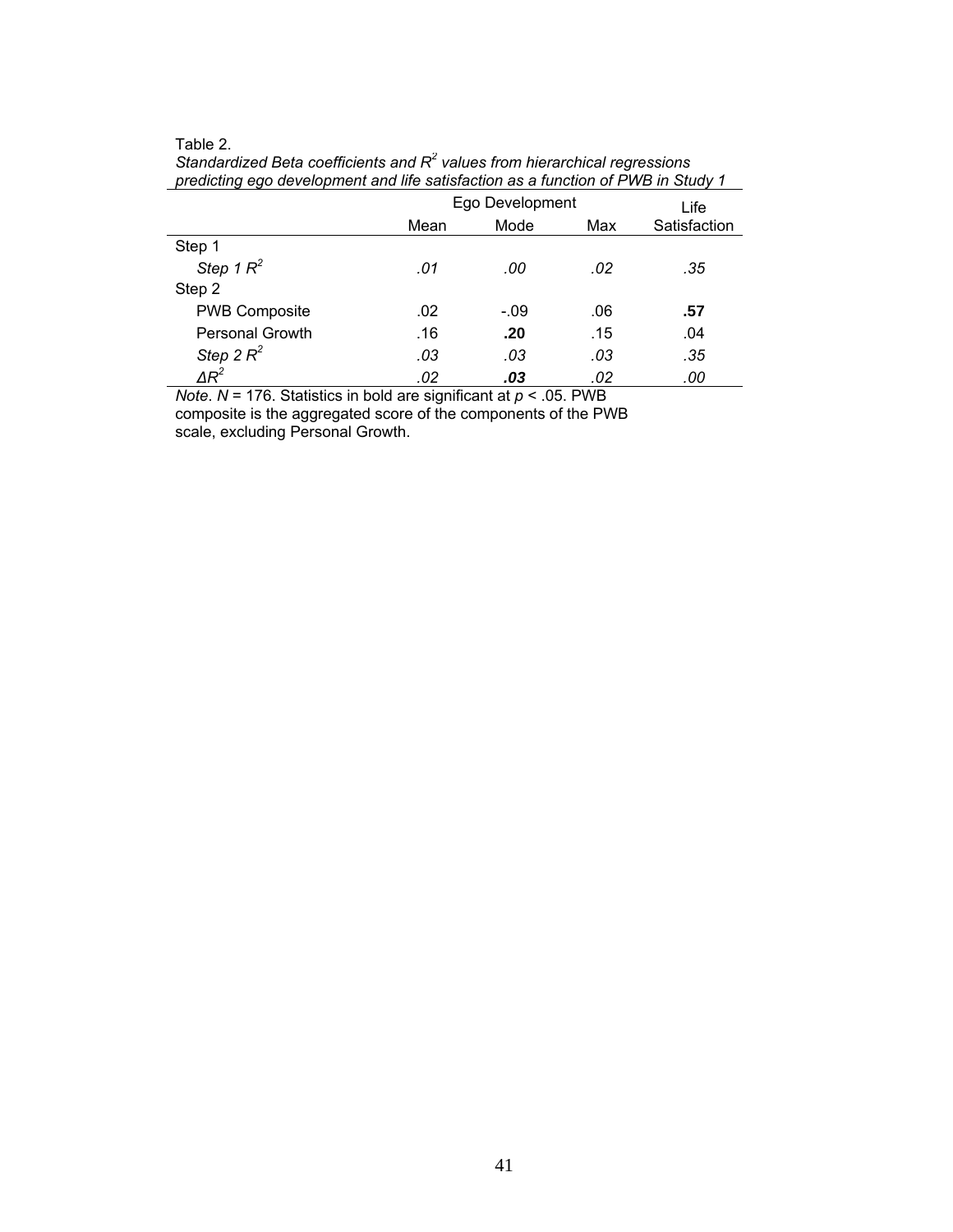Table 3.

|                                                | β   | Model $R^2$ | $\Delta R^2$ |
|------------------------------------------------|-----|-------------|--------------|
| Step 1                                         |     |             |              |
| Model 1                                        |     | .029        |              |
| Mean Ego Development                           |     |             |              |
| Model 2                                        |     | .021        |              |
| Modal Ego Development                          |     |             |              |
| Model 3                                        |     | .031        |              |
| Maximum Ego Development                        |     |             |              |
| Models 4-6                                     |     | .114        |              |
| Life Satisfaction                              |     |             |              |
| Step 2                                         |     |             |              |
| Model 1,4                                      |     | .129        |              |
| Life Satisfaction                              | .32 |             |              |
| Mean Ego Development                           | .12 |             |              |
| Model 1 $\Delta R^2$ between Step 1 and Step 2 |     |             | .100         |
| Model 4 $\Delta R^2$ between Step 1 and Step 2 |     |             | .015         |
| Model 2,5                                      |     | .126        |              |
| Life Satisfaction                              | .33 |             |              |
| Modal Ego Development                          | .11 |             |              |
| Model 2 $\Delta R^2$ between Step 1 and Step 2 |     |             | .105         |
| Model 5 $\Delta R^2$ between Step 1 and Step 2 |     |             | .012         |
| Model 3,6                                      |     | .134        |              |
| Life Satisfaction                              | .32 |             |              |
| Maximum Ego Development                        | .14 |             |              |
| Model 3 $\Delta R^2$ between Step 1 and Step 2 |     |             | .103         |
| Model 6 $\Delta R^2$ between Step 1 and Step 2 |     |             | .020         |

Standardized Beta coefficients and R<sup>2</sup> values from hierarchical regressions predicting personal *growth as a function of ego development and life satisfaction in Study 1* 

*Note*. *N* = 176. Statistics in bold are significant at *p* < .05. Models 4-6 are identical in Step 1. In Step 2, the addition of Life Satisfaction to Model 1 and the addition of Mean Ego Development to Model 4 result in identical models at the Step 2 stage. Models 2 and 5 and Models 3 and 6 are also identical at Step 2.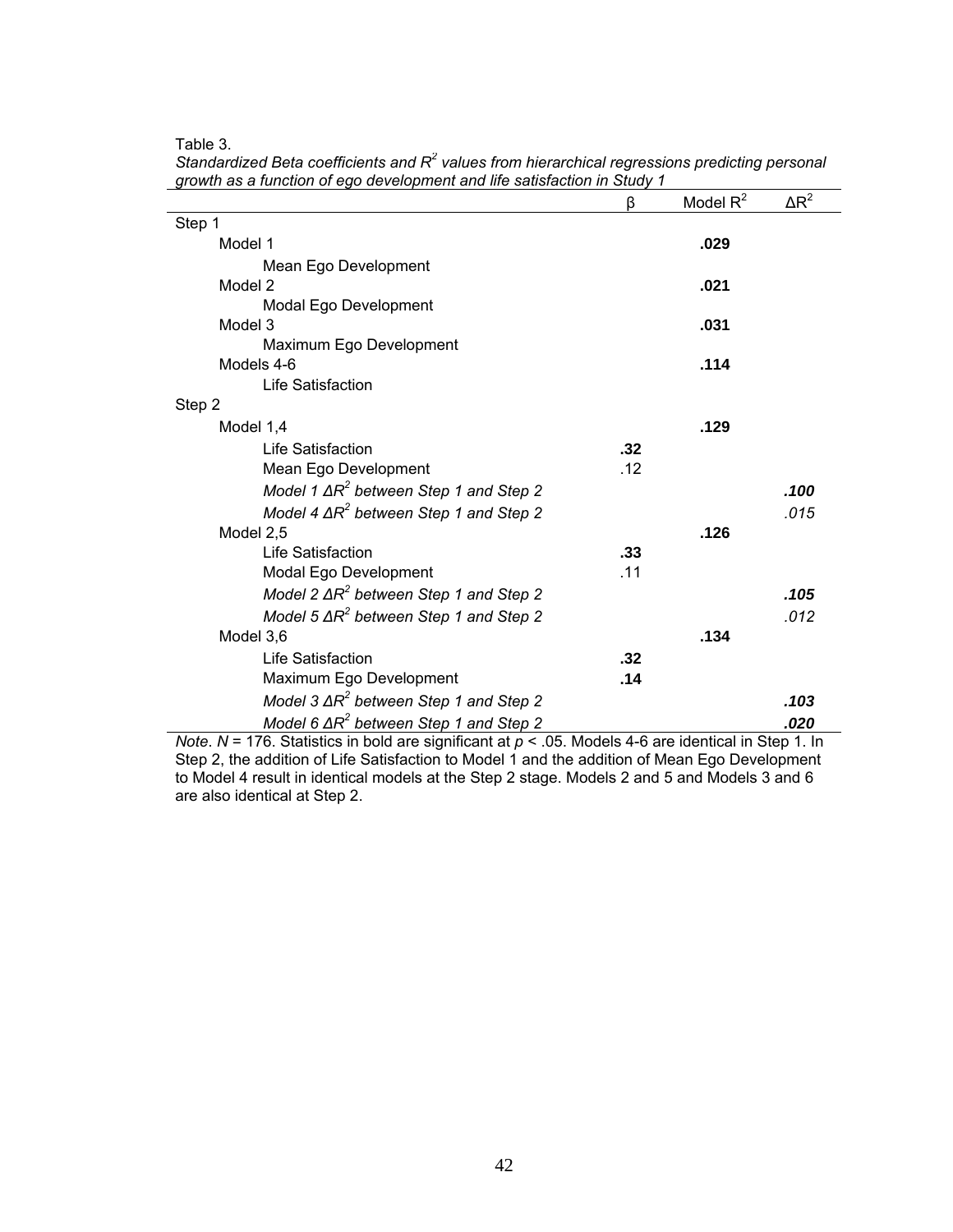|                                                                                                                                                            |                |                                 | Within Time   |                                     |                |                                                                                                          |                | Across Time     |               |
|------------------------------------------------------------------------------------------------------------------------------------------------------------|----------------|---------------------------------|---------------|-------------------------------------|----------------|----------------------------------------------------------------------------------------------------------|----------------|-----------------|---------------|
|                                                                                                                                                            |                |                                 |               |                                     |                |                                                                                                          |                |                 |               |
|                                                                                                                                                            |                | <b>PWB</b>                      | Personal      | Ego                                 |                | <b>PWB</b>                                                                                               | Personal       | Ego             |               |
|                                                                                                                                                            | Age            | Composite                       | 오<br>Growl    | Development                         | <b>SWB</b>     | Composite                                                                                                | Growth         | Development     | SWB           |
| Age                                                                                                                                                        |                | $\frac{2}{1}$                   | S             | اني                                 |                |                                                                                                          |                |                 |               |
| <b>PWB Composite</b>                                                                                                                                       | Soʻ            |                                 | $\frac{1}{2}$ | 02                                  | ខ្ញុំ ឆ្ពុំ ដ្ | -67                                                                                                      |                | 8Ō              | នុ            |
| Personal Growth                                                                                                                                            | $-0.5$         |                                 |               | 32                                  |                | $\frac{1}{2}$                                                                                            | 23<br>37       | $\overline{10}$ | $\frac{9}{7}$ |
| Ego Development                                                                                                                                            | $\overline{0}$ | $\overset{\bullet}{\mathbf{c}}$ | <u>sz</u>     | ı                                   | 80.            | ρÖ                                                                                                       | $\overline{1}$ | $\ddot{c}$      | $\frac{1}{2}$ |
| SWB                                                                                                                                                        | $-15$          | <b>P2</b>                       | <u>ვ</u>      | <b>20</b>                           | $\mathbf{I}$   | င္ဟ                                                                                                      | ಔ              | S,              | ၵ္ပ်က္        |
| Mean                                                                                                                                                       |                | 59.25                           | 13.16         | 5.32                                | 0.00           |                                                                                                          |                |                 |               |
| SS<br>əmiT                                                                                                                                                 |                | 5.44                            | 1.58          | 1.16                                | 2.25           |                                                                                                          |                |                 |               |
|                                                                                                                                                            |                | $\overline{6}$                  | 50            | ï                                   | $\overline{8}$ |                                                                                                          |                |                 |               |
| Mean<br>ट                                                                                                                                                  |                | 59.41                           | 13.12         | 5.21                                | 0.00           |                                                                                                          |                |                 |               |
| 99<br>∍miT                                                                                                                                                 |                | 6.16                            | 1.52          | 0.93                                | 1.88           |                                                                                                          |                |                 |               |
| p                                                                                                                                                          |                | 75                              | $\frac{4}{3}$ | $\mathbf{I}$                        | <b>87</b>      |                                                                                                          |                |                 |               |
| Note. $N = 121 - 122$ . Correlations in bold are significant at                                                                                            |                |                                 |               |                                     |                | $p \lt 05$ . Correlations within Time 1 are above the diagonal, correlations within Time 2 are below the |                |                 |               |
| diagonal. Correlations across time are represented by Time 1 on the vertical axis and Time 2 on the horizontal axis. PWB composite is the aggregated score |                |                                 |               |                                     |                |                                                                                                          |                |                 |               |
| of the components of the PWB scale, excluding Personal                                                                                                     |                |                                 |               | Growth. SWB = Subjective Well-Being |                |                                                                                                          |                |                 |               |

Table 4.<br>Descriptive statistics, reliabilities, and correlations within Time 1, within Time 2, and across time in Study 2 Descriptive statistics, reliabilities, and correlations within Time 1, within Time 2, and across time in Study 2

Table 4.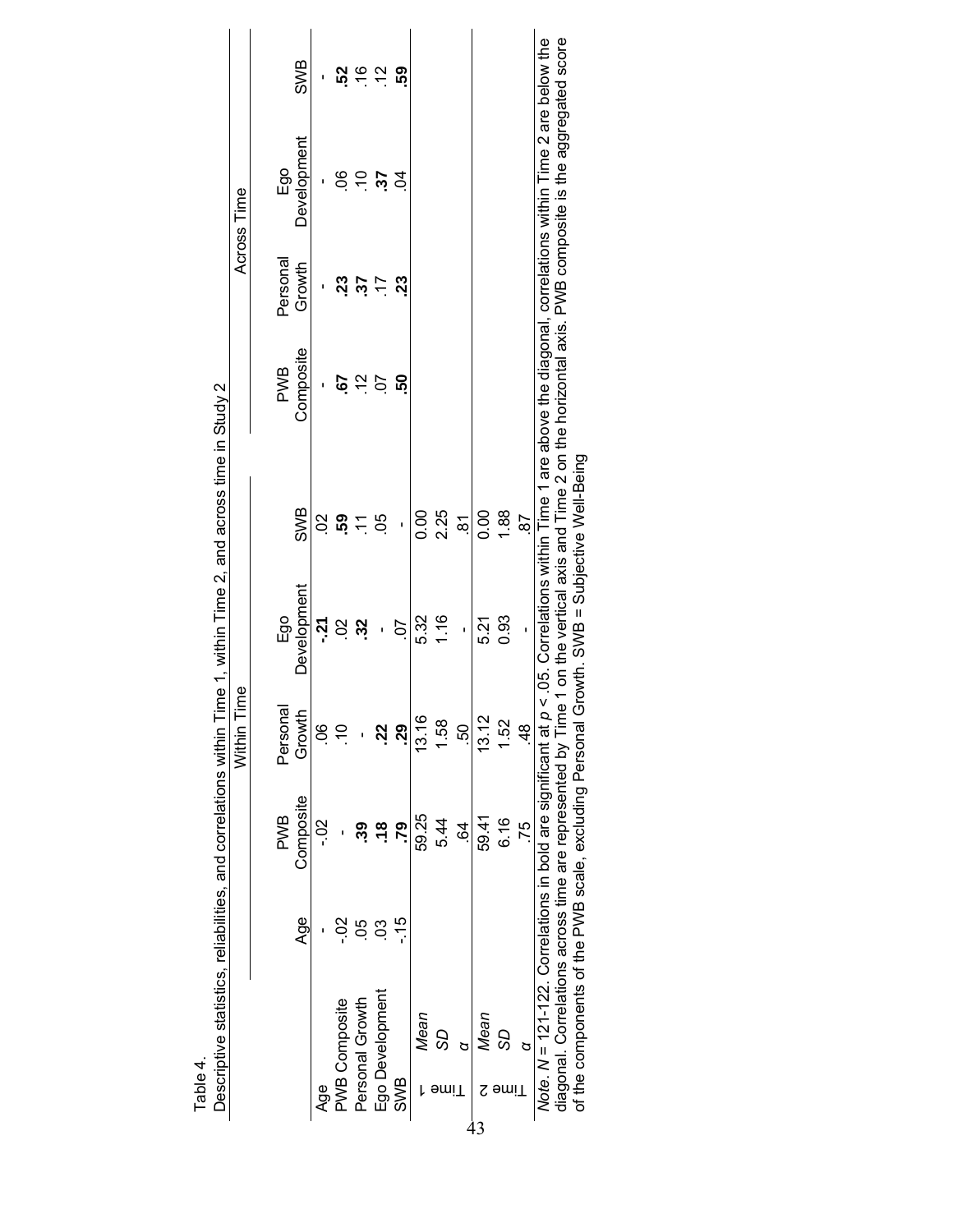|          | Standardized Beta coefficients and R <sup>ec</sup> values from hierarchical regressions predicting ego |                                                     |
|----------|--------------------------------------------------------------------------------------------------------|-----------------------------------------------------|
| Table 5. |                                                                                                        | development and SWB as a function of PWB in Study 2 |

|                                                                                                          | Time 1      |     | Time 2             |              |
|----------------------------------------------------------------------------------------------------------|-------------|-----|--------------------|--------------|
|                                                                                                          | Ego         |     | Ego                |              |
|                                                                                                          | Development | SWB | <b>Development</b> | SWB          |
| Step 1                                                                                                   |             |     |                    |              |
| Step 1 $R^2$                                                                                             | S           | 34  | S                  | 63           |
| Step 2                                                                                                   |             |     |                    |              |
| <b>PWB Composite</b>                                                                                     | $-5$        | 58  |                    | 8            |
| Personal Growth                                                                                          | က္ပိ        | 80  | 77                 | So'          |
| Step 2 $R^2$                                                                                             |             | 35. | 8                  | $\mathbf{S}$ |
| $\Delta R^2$                                                                                             |             | ó   | S                  | S            |
| Note. N = 121-122. Statistics in bold are significant at $p < .05$ . Variables entered as predictors are |             |     |                    |              |
| measured concurrently with the outcome variable. PWB composite is the aggregated score of the            |             |     |                    |              |
| rais Cutto in David After Cutto Alisa Casaca Descende Attornation at the cutto of the commence           |             |     |                    |              |

components of the PWB scale, excluding Personal Growth. SWB = Subjective Well-Being the PWB scale, excluding Personal Growth. SWB = Subjective Well-Being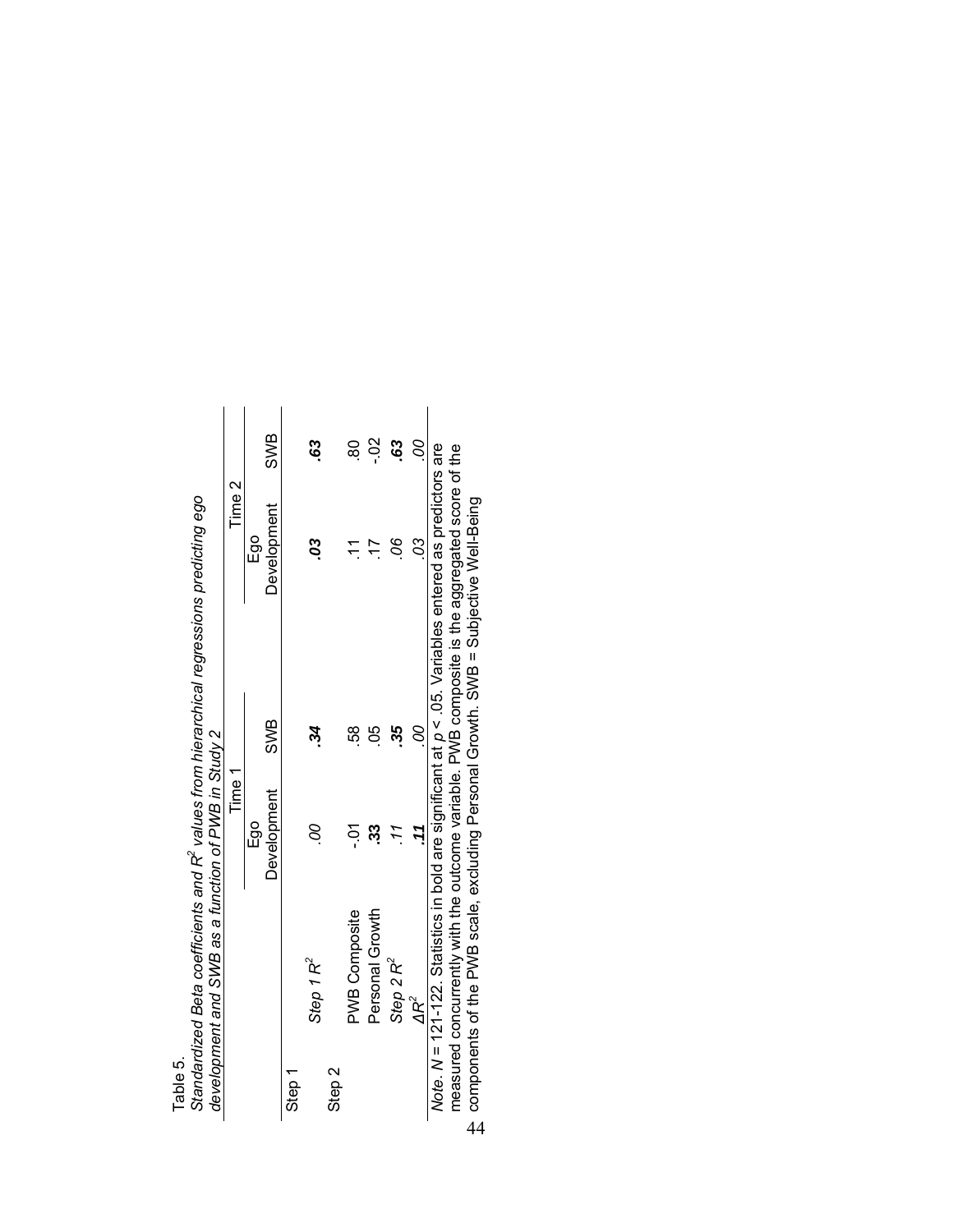|                   |           | standardized beta coetriceritis and K values incinitations predictions predicting personal growth as<br>a function of dummy coded ego development and SWB in Study 2                                                           |                                  |                 |                           |              |
|-------------------|-----------|--------------------------------------------------------------------------------------------------------------------------------------------------------------------------------------------------------------------------------|----------------------------------|-----------------|---------------------------|--------------|
|                   |           |                                                                                                                                                                                                                                |                                  | Personal Growth |                           |              |
|                   |           |                                                                                                                                                                                                                                | Time 1                           |                 | Time 2                    |              |
|                   |           |                                                                                                                                                                                                                                | Model R <sup>2</sup><br>$\infty$ | $\Delta R^2$    | Model R <sup>2</sup><br>Ø | $\Delta R^2$ |
| Step 1            |           |                                                                                                                                                                                                                                |                                  |                 |                           |              |
|                   | Model 1   |                                                                                                                                                                                                                                | 80.                              |                 | $\overline{\mathcal{C}}$  |              |
|                   |           | Ego Development                                                                                                                                                                                                                |                                  |                 |                           |              |
|                   |           | Dummy 1                                                                                                                                                                                                                        |                                  |                 |                           |              |
|                   |           | Dunnny <sub>2</sub>                                                                                                                                                                                                            |                                  |                 |                           |              |
|                   | Model 2   |                                                                                                                                                                                                                                | LO.                              |                 | 80                        |              |
|                   |           | SWB                                                                                                                                                                                                                            |                                  |                 |                           |              |
| Step <sub>2</sub> |           |                                                                                                                                                                                                                                |                                  |                 |                           |              |
|                   | Model 1,2 |                                                                                                                                                                                                                                | 80.                              |                 | .11                       |              |
|                   |           | Ego Development                                                                                                                                                                                                                |                                  | 80              |                           | CS           |
|                   |           | Dummy 1                                                                                                                                                                                                                        | $\overline{0}$                   |                 | $\frac{1}{2}$             |              |
|                   |           | Dunnny 2                                                                                                                                                                                                                       | 26                               |                 | .23                       |              |
|                   |           | SWB                                                                                                                                                                                                                            | $\frac{1}{2}$                    | $\overline{c}$  | .26                       | 70.          |
|                   |           | Note. N = 121-122. Statistics in bold are significant at $p < 05$ . SWB = Subjective Well-Being. Low ego                                                                                                                       |                                  |                 |                           |              |
|                   |           | IC Of the strains with a strains and the community of O O and the community of the strains of the strains community of the community of the community of the community of the community of the community of the community of t |                                  |                 |                           |              |

onal growth as Standardized Beta coefficients and R<sup>2</sup> values from hierarchical regressions predicting personal growth as े radictin ممنعه Table 6.<br>Standardized Beta coefficients and R<sup>2</sup> values from bierarchical regre

Table 6.

development is the group of comparison (0,0), middle ego development is represented by dummy 1 (1,0),<br>and high ego development is represented by dummy 2 (0,1). development is the group of comparison (0,0), middle ego development is represented by dummy 1 (1,0), and high ego development is represented by dummy 2 (0,1).